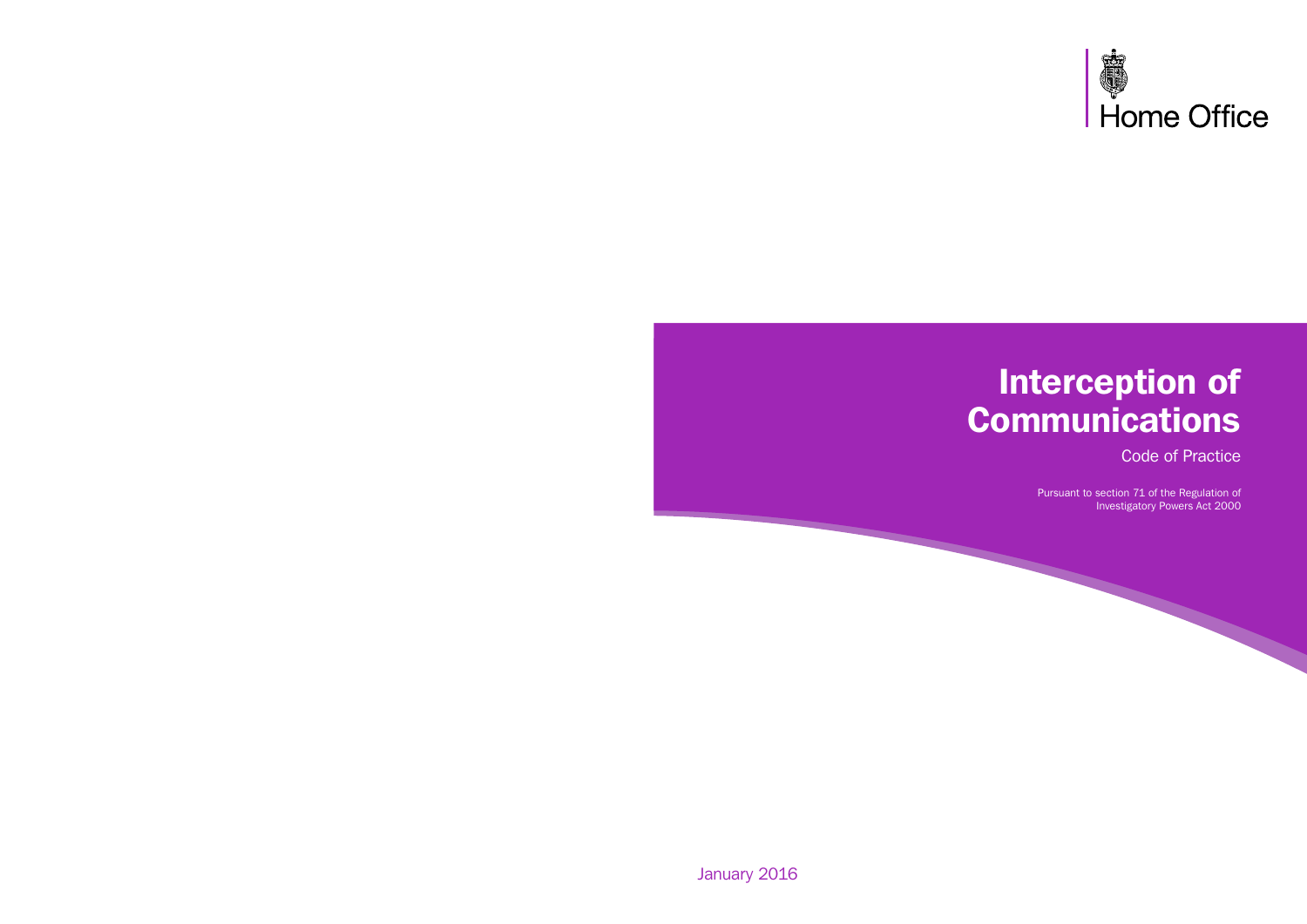

# Interception of **Communications**

Code of Practice

Pursuant to section 71 of the Regulation of Investigatory Powers Act 2000

January 2016

LONDON: TSO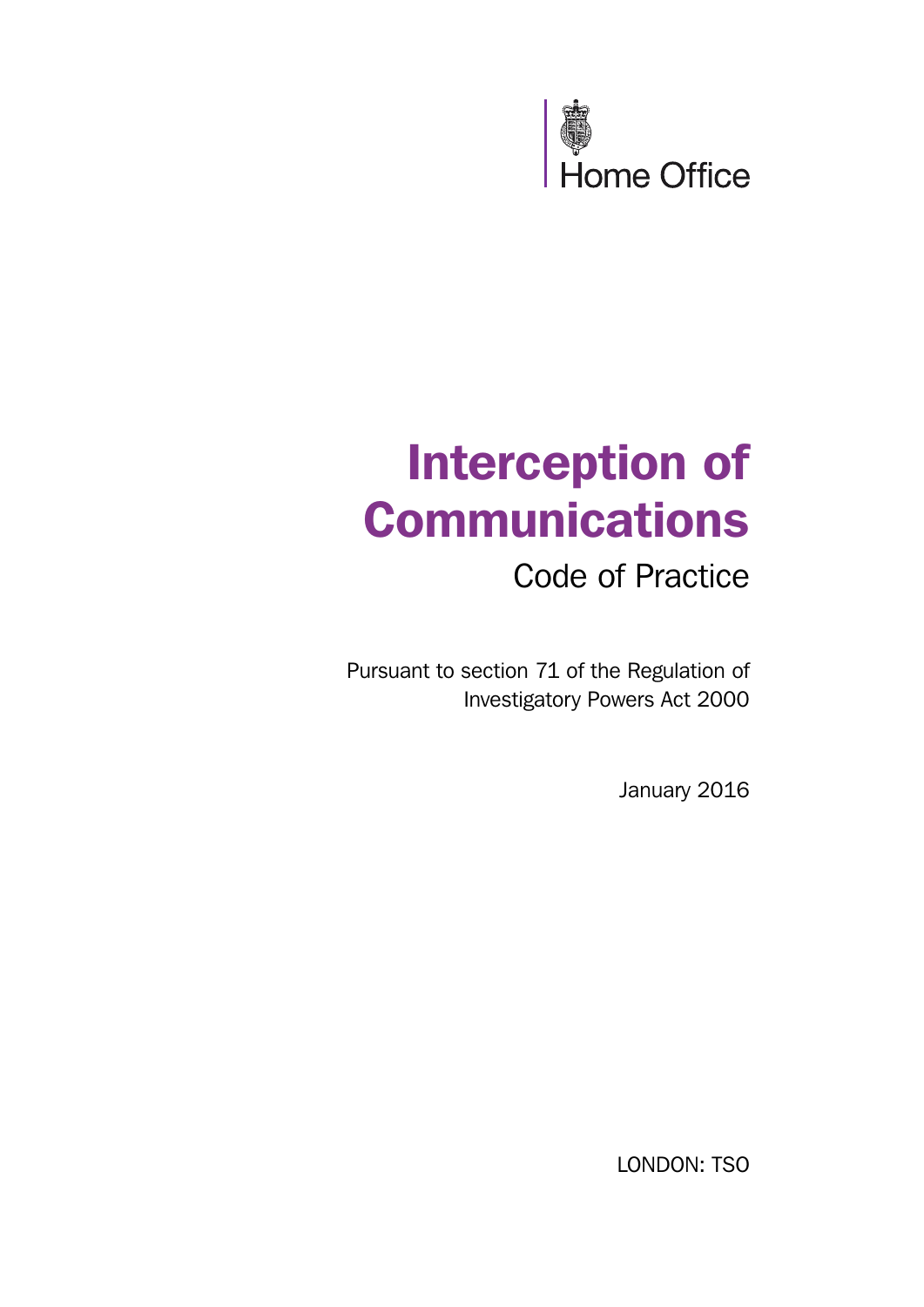

Published by TSO (The Stationery Office) and available from:

#### **Online [www.tsoshop.co.uk](http://www.tsoshop.co.uk)**

**Mail, Telephone, Fax & E-mail**  TSO PO Box 29, Norwich, NR3 1GN Telephone orders/General enquiries: 0333 202 5070 Fax orders: 0333 202 5080 E-mail: [customer.services@tso.co.uk](mailto:customer.services@tso.co.uk)  Textphone: 0333 202 5077

#### **TSO@Blackwell and other Accredited Agents**

Published with the permission of the Home Office on behalf of the Controller of Her Majesty's Stationery Office.

© Crown Copyright 2016

All rights reserved.

You may re-use this document/publication (not including logos) free of charge in any format or medium, under the terms of the Open Government Licence. To view this licence, visit <http://www.nationalarchives.gov.uk/doc/open-government-licence>or write to the Information Policy Team, The National Archives, Kew, Richmond, Surrey TW9 4DU; or email: psi@nationalarchives.gsi.gov.uk.

ISBN 9780113413935

First published 2016

 P002783606 C0.7 01/16 53659 19585 Printed in the United Kingdom for The Stationery Office.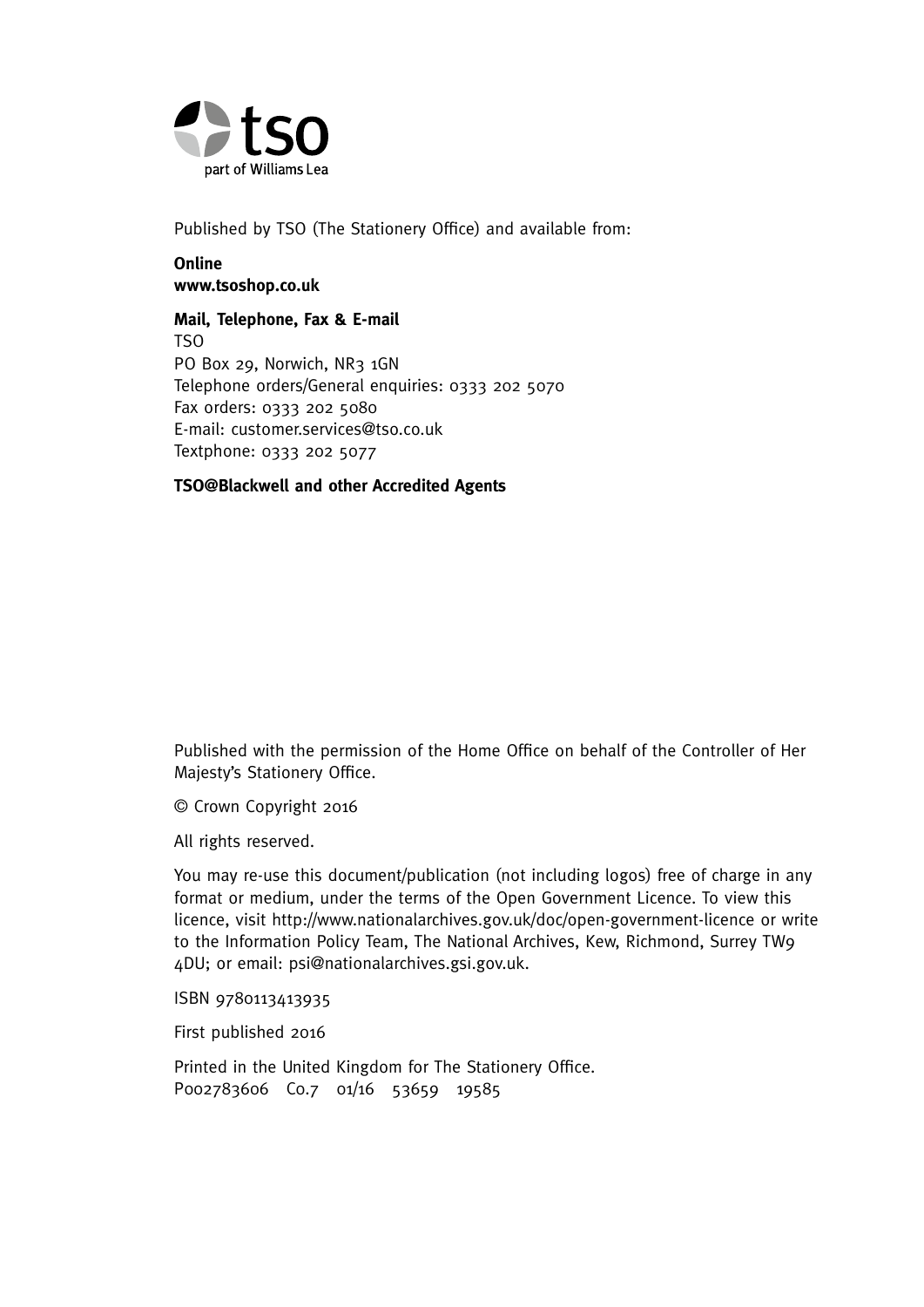## **Contents**

| 1<br>General                                                                                                                                                                                                                                                                                                                                                | 5                                                  |
|-------------------------------------------------------------------------------------------------------------------------------------------------------------------------------------------------------------------------------------------------------------------------------------------------------------------------------------------------------------|----------------------------------------------------|
| 2<br>Unlawful interception - criminal and civil offences                                                                                                                                                                                                                                                                                                    | 6                                                  |
| 3<br>General rules on interception with a warrant<br>Necessity and proportionality<br>Meaning of "telecommunications service"<br>Implementation of warrants<br>Provision of reasonable assistance<br>Provision of interception capability<br>Duration of interception warrants<br>Stored communications                                                     | 7<br>8<br>9<br>10<br>10<br>11<br>12<br>13          |
| Special rules on interception with a warrant<br>4<br>Collateral intrusion<br>Confidential information<br>Communications subject to legal privilege<br>Communications involving confidential journalistic material,<br>confidential personal information and communications between<br>a Member of Parliament and another person on constituency<br>business | 15<br>15<br>15<br>16<br>22                         |
| 5<br>Interception warrants (section $8(1)$ )<br>Application for a section 8(1) warrant<br>Authorisation of a section 8(1) warrant<br>Urgent authorisation of a section 8(1) warrant<br>Format of a section 8(1) warrant<br>Modification of a section 8(1) warrant<br>Renewal of a section 8(1) warrant<br>Warrant cancellation<br>Records                   | 24<br>24<br>25<br>26<br>26<br>27<br>28<br>29<br>29 |
| Interception warrants (section 8(4))<br>6<br>Section 8(4) interception in practice<br>Definition of external communications<br>Intercepting non-external communications under section 8(4)                                                                                                                                                                  | 31<br>31<br>32                                     |
| warrants<br>Application for a section 8(4) warrant<br>Authorisation of a section 8(4) warrant<br>Urgent authorisation of a section 8(4) warrant<br>Format of a section 8(4) warrant                                                                                                                                                                         | 33<br>33<br>34<br>36<br>36                         |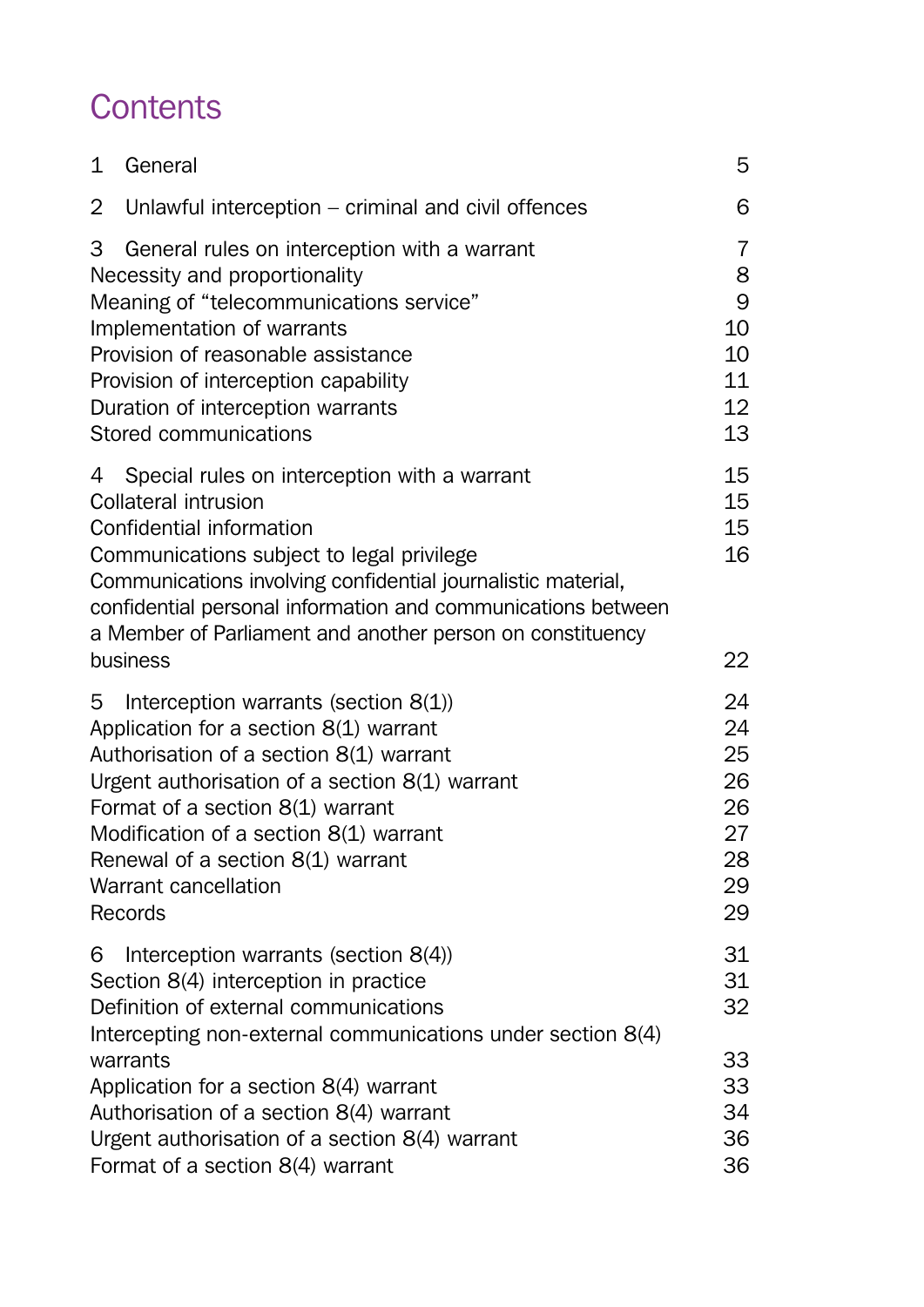| Modification of a section 8(4) warrant and/or certificate<br>Renewal of a section 8(4) warrant<br>Warrant cancellation<br>Records                                                                     | 37<br>38<br>38<br>39                         |
|-------------------------------------------------------------------------------------------------------------------------------------------------------------------------------------------------------|----------------------------------------------|
| Safeguards<br>7<br>The section 15 safeguards<br>Dissemination of intercepted material<br>Copying<br>Storage<br>Destruction<br>Personnel security<br>The section 16 safeguards                         | 40<br>40<br>41<br>42<br>42<br>42<br>43<br>44 |
| 8<br>Disclosure to ensure fairness in criminal proceedings<br>Exclusion of matters from legal proceedings<br>Disclosure to a prosecutor<br>Disclosure to a judge                                      | 47<br>47<br>48<br>49                         |
| Interception without a warrant<br>9<br>Interception with the consent of both parties<br>Interception with the consent of one party<br>Interception for the purposes of a communication service        | 50<br>50<br>50                               |
| provider<br>Lawful business practice                                                                                                                                                                  | 51<br>51                                     |
| 10<br>Oversight                                                                                                                                                                                       | 52                                           |
| 11<br>Complaints                                                                                                                                                                                      | 53                                           |
| 12<br>Rules for requesting and handling unanalysed intercepted<br>communications from a foreign government<br>Application of this chapter<br>Requests for assistance other than in accordance with an | 54<br>54                                     |
| international mutual assistance agreement<br>Safeguards applicable to the handling of unanalysed intercepted<br>communications from a foreign government                                              | 54<br>55                                     |
|                                                                                                                                                                                                       |                                              |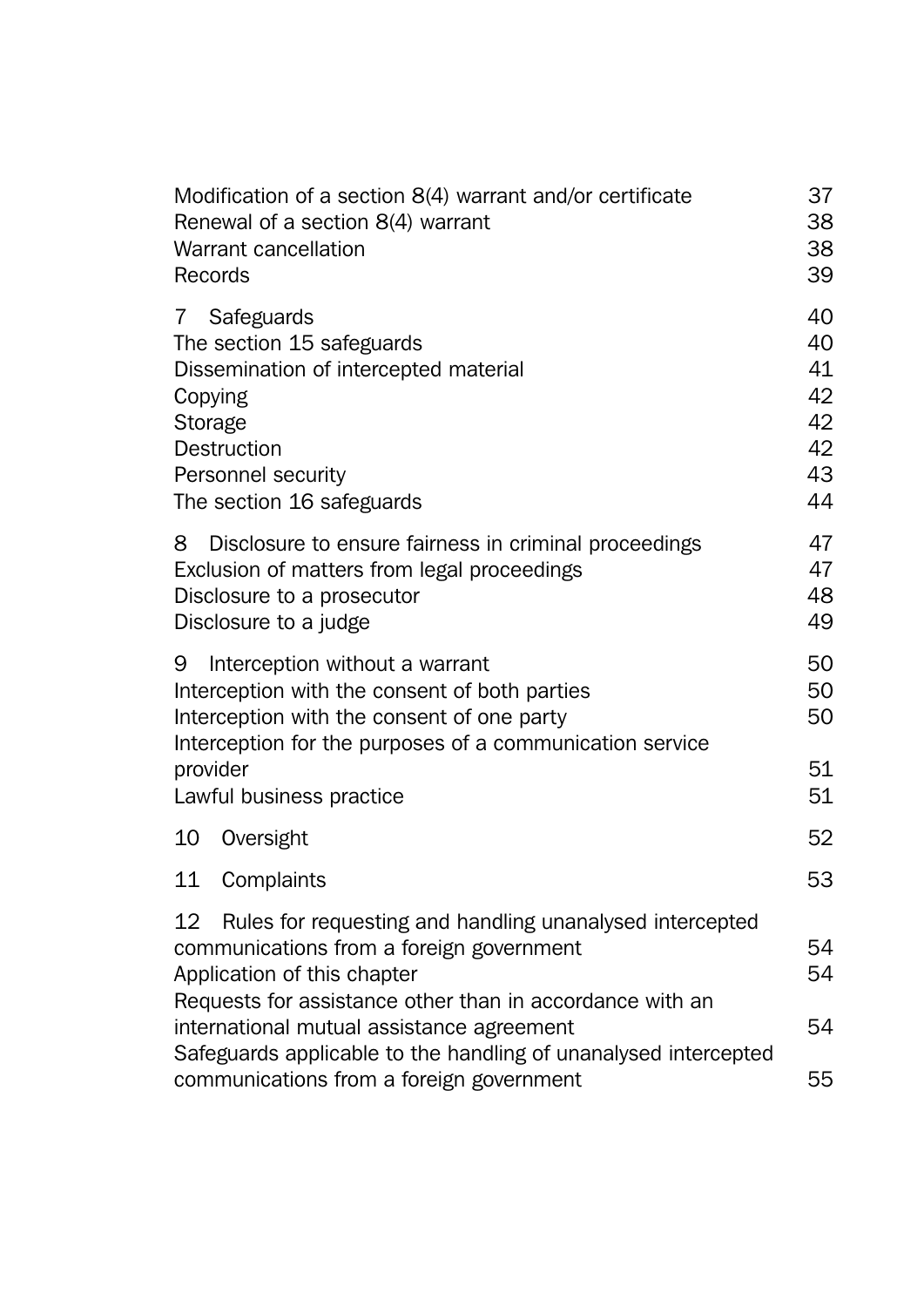## 1. GENERAL

1.1. This code of practice relates to the powers and duties conferred or imposed under Chapter I of Part I of the Regulation of Investigatory Powers Act 2000 ("RIPA"), amended in 2014 by the Data Retention and Investigatory Powers Act 2014 ("DRIPA").<sup>1</sup> It provides guidance on the procedures that must be followed before interception of communications can take place under those provisions. This code of practice is primarily intended for use by those public authorities listed in section 6(2) of RIPA. It will also allow postal and telecommunication operators and other interested bodies to acquaint themselves with the procedures to be followed by those public authorities.

1.2. RIPA provides that all codes of practice issued under section 71 are admissible as evidence in criminal and civil proceedings. If any provision of this code appears relevant before any court or tribunal considering any such proceedings, or to the Investigatory Powers Tribunal, or to one of the Commissioners responsible for overseeing the powers conferred by RIPA, it must be taken into account.

1.3. This version of the code replaces all previous versions of the code.

<sup>1</sup> The Government has committed to bring forward legislation relating to the security, intelligence and law enforcement agencies' use of investigatory powers and to have that legislation enacted before the sunset provision in the Data Retention and Investigatory Powers Act 2014 takes effect on 31 December 2016.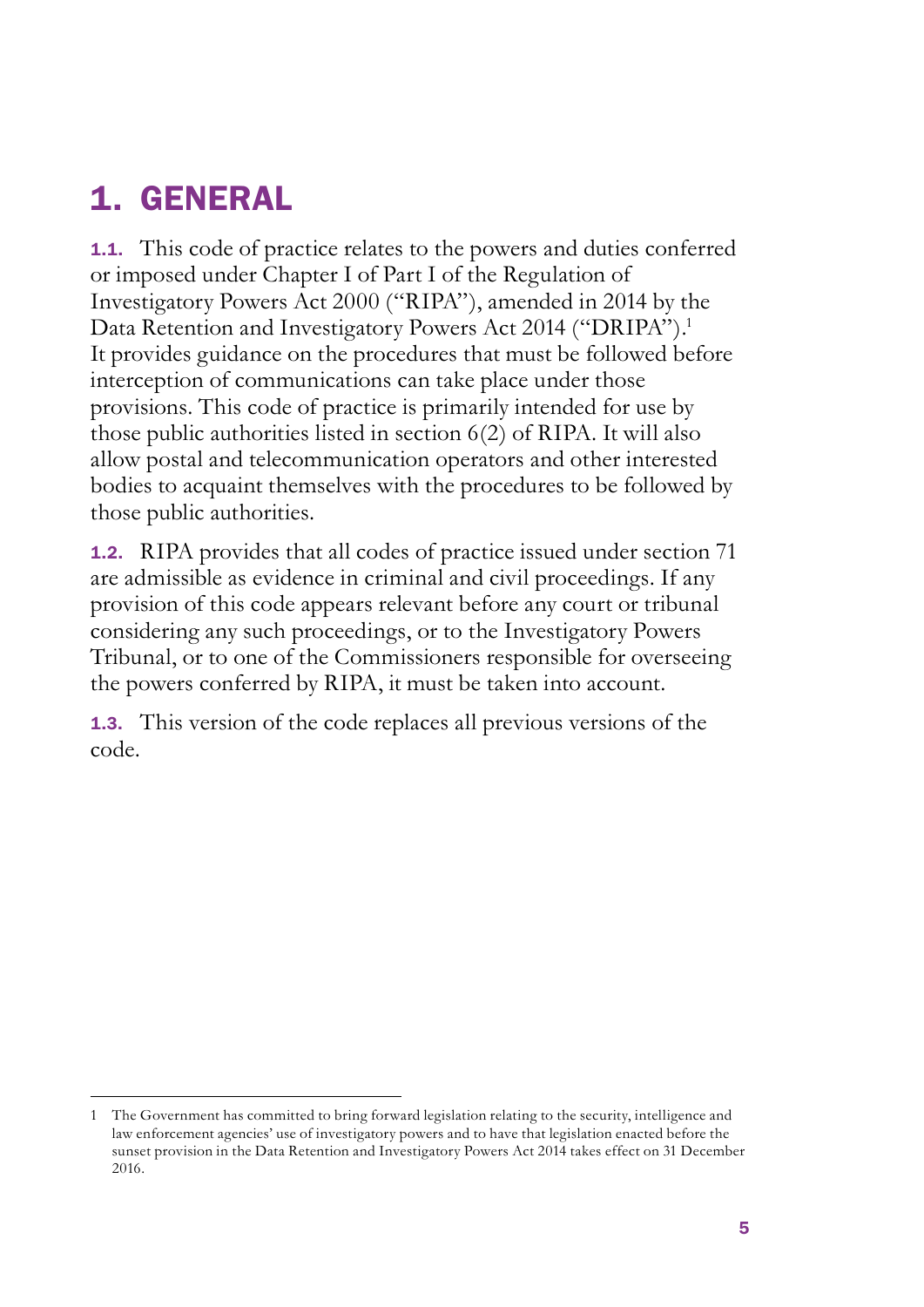## 2. UNLAWFUL INTERCEPTION – CRIMINAL AND CIVIL OFFENCES

2.1. Interception is lawful only in the limited circumstances set out in section 1(5) of RIPA.

2.2. Section 1(1) of RIPA makes it a criminal offence for a person intentionally, and without lawful authority, to intercept in the United Kingdom (UK) any communication in the course of its transmission if that communication is sent via a public postal service or a public telecommunication system. The penalty for unlawful interception is up to two years' imprisonment or a fine up to the statutory maximum.

2.3. Section 1(1A) enables the Interception of Communications Commissioner to serve a monetary penalty notice imposing a fine of up to  $\text{\textsterling}50,000$  if he or she is satisfied that:

- • A person has unlawfully intercepted a communication at a place in the UK;
- The communication was intercepted in the course of its transmission by means of a public telecommunication system;
- The person was not, at the time of the interception, making an attempt to act in accordance with an interception warrant which might explain the interception concerned;
- The person has not committed an offence under section 1(1) of RIPA (intentional unlawful interception).

2.4. Guidance on the administration of these sanctions is available on the Commissioner's website: <http://www.iocco-uk.info>

**2.5.** Section 1(2) of RIPA makes it a crime for a person intentionally and without lawful authority to intercept in the UK any communication in the course of its transmission by means of a private telecommunication system, unless, as set out at section 1(6), the person has a right to control the operation or the use of the system, or has the express or implied consent of such a person to make the interception.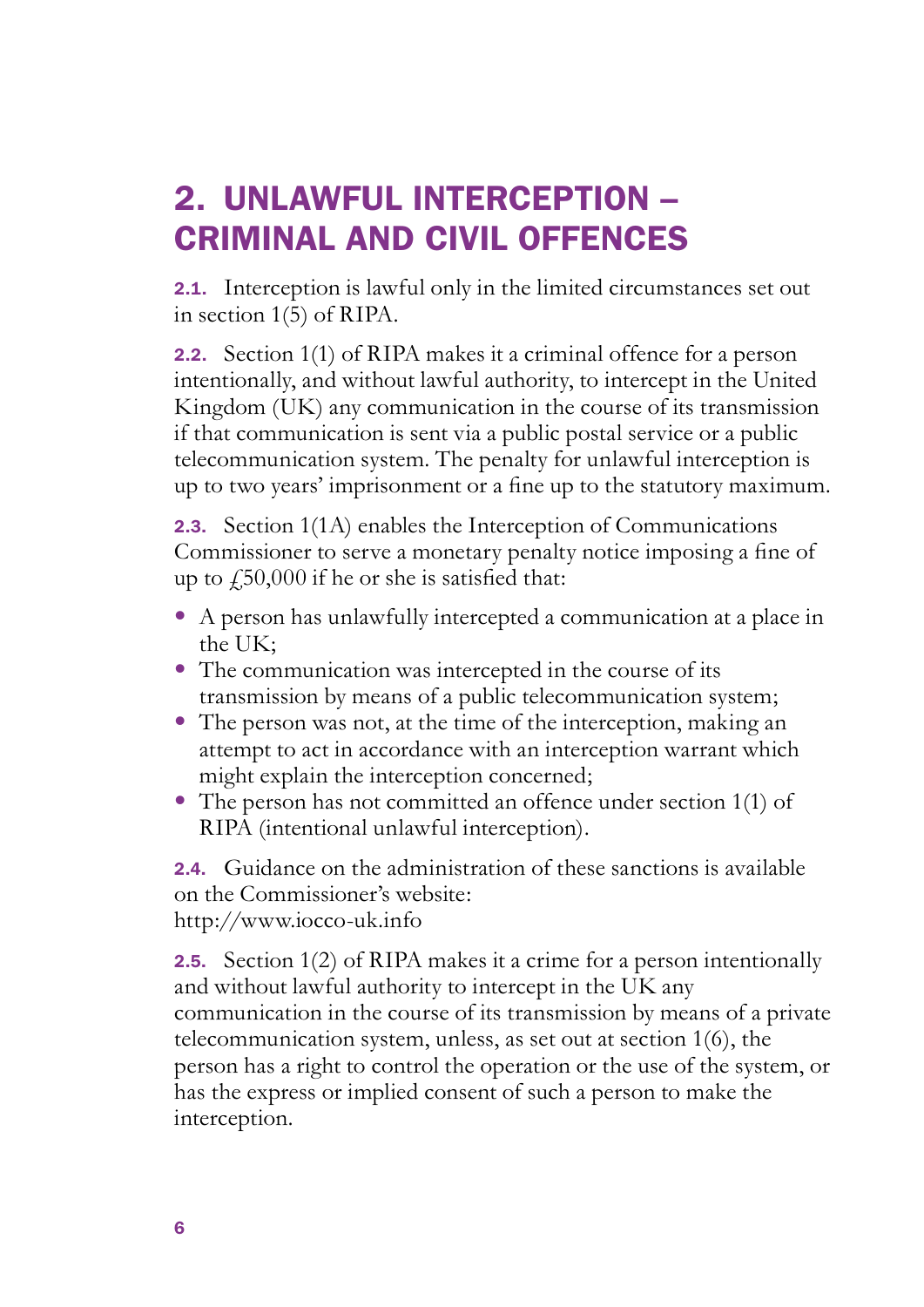## 3. GENERAL RULES ON INTERCEPTION WITH A WARRANT

3.1. Interception has lawful authority where it takes place in accordance with a warrant issued under section 5 of RIPA. Chapter 9 of this code deals with the circumstances in which interception is permitted without a warrant.

3.2. There are a limited number of persons who can make an application for an interception warrant, or an application can be made on their behalf. These are:

- The Director-General of the Security Service.
- The Chief of the Secret Intelligence Service.
- The Director of the Government Communications Headquarters (GCHQ).
- The Director-General of the National Crime Agency (NCA) handles interception on behalf of law enforcement bodies in England and Wales).
- The Chief Constable of the Police Service of Scotland.
- The Commissioner of the Police of the Metropolis (the Metropolitan Police Counter Terrorism Command handles interception on behalf of Counter Terrorism Units, Special Branches and some police force specialist units in England and Wales).
- The Chief Constable of the Police Service of Northern Ireland.
- The Commissioners of Her Majesty's Revenue & Customs (HMRC).
- The Chief of Defence Intelligence.
- A person who, for the purposes of any international mutual assistance agreement, is the competent authority of a country or territory outside the UK.

3.3. Any application made on behalf of one of the above must be made by a person holding office under the Crown.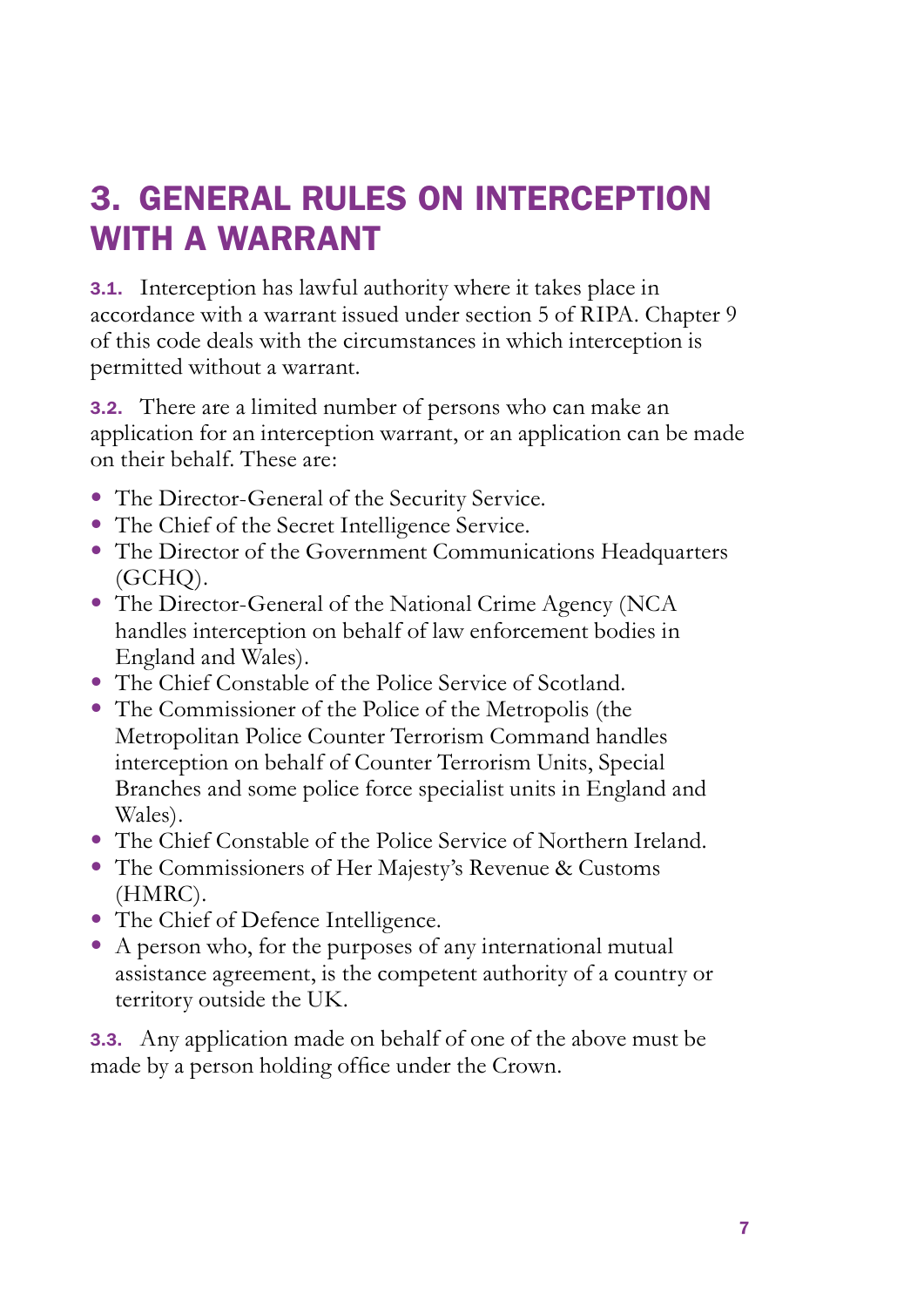**3.4.** All interception warrants are issued by the Secretary of State.<sup>2</sup> Even where the urgency procedure is followed, the Secretary of State personally authorises the warrant, although it is signed by a senior official.

## Necessity and proportionality

3.5. Obtaining a warrant under RIPA will only ensure that the interception authorised is a justifiable interference with an individual's rights under Article 8 (right to respect for private and family life) of the European Convention on Human Rights (ECHR) if it is necessary and proportionate for the interception to take place. RIPA recognises this by first requiring that the Secretary of State believes that the authorisation is necessary for one or more of the following statutory grounds:

- In the interests of national security;
- To prevent or detect serious crime;
- To safeguard the economic well-being of the UK so far as those interests are also relevant to the interests of national security.

**3.6.** These purposes are set out in section 5(3) of RIPA. The Secretary of State must also believe that the interception is proportionate to what is sought to be achieved by that conduct. Any assessment of proportionality involves balancing the seriousness of the intrusion into the privacy or property of the subject of the operation (or any other person who may be affected) against the need for the activity in investigative, operational or capability terms. The warrant will not be proportionate if it is excessive in the overall circumstances of the case. Each action authorised should bring an expected benefit to the investigation or operation and should not be disproportionate or arbitrary. The fact that there is a potential threat to national security (for example) may not alone render the most intrusive actions

<sup>2</sup> Interception warrants may be issued on "serious crime" grounds by Scottish ministers, by virtue of arrangements under the Scotland Act 1998. In this code references to the "Secretary of State" should be read as including Scottish ministers where appropriate. The functions of the Scottish ministers also cover renewal and cancellation arrangements.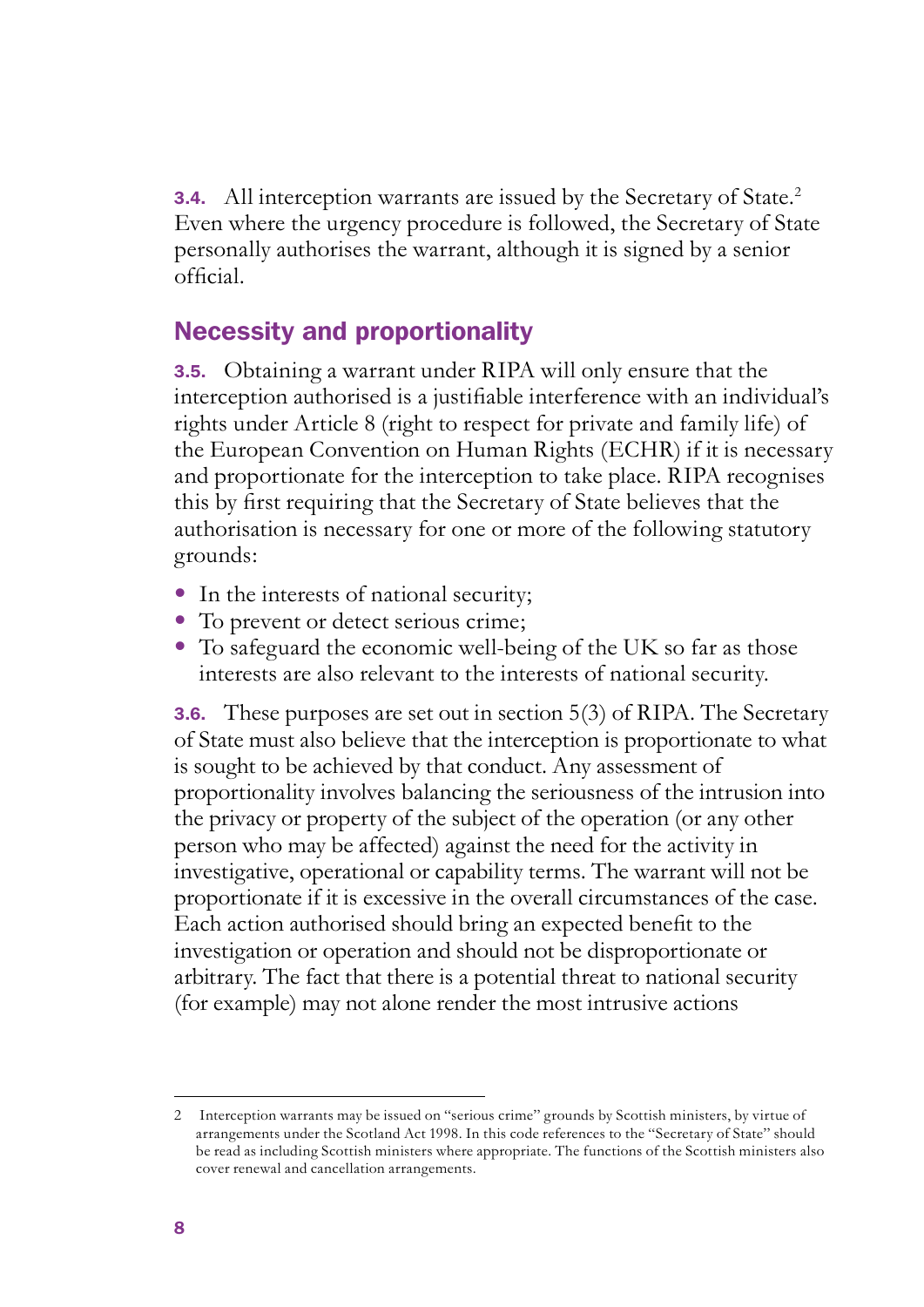proportionate. No interference should be considered proportionate if the information which is sought could reasonably be obtained by other less intrusive means.

3.7. The following elements of proportionality should therefore be considered:

- Balancing the size and scope of the proposed interference against what is sought to be achieved;
- Explaining how and why the methods to be adopted will cause the least possible intrusion on the subject and others;
- Considering whether the activity is an appropriate use of the legislation and a reasonable way, having considered all reasonable alternatives, of obtaining the necessary result;
- Evidencing, as far as reasonably practicable, what other methods have been considered and were either not implemented or have been employed but which are assessed as insufficient to fulfil operational objectives without the addition of the intercept material sought.

## Meaning of "telecommunications service"

3.8. Section 2 of RIPA defines "telecommunication service" as any service that consists in the provision of access to, and of facilities for making use of, any telecommunication system. Section 2(8A) of RIPA makes clear that any service which consists in or includes facilitating the creation, management or storage of communications transmitted, or that may be transmitted, by means of such a system are included within the meaning of "telecommunications service". Internet based services such as web-based email, messaging applications and cloudbased services are, therefore, covered by this definition. The definition of "telecommunications service" in RIPA is intentionally broad so that it remains relevant for new technologies.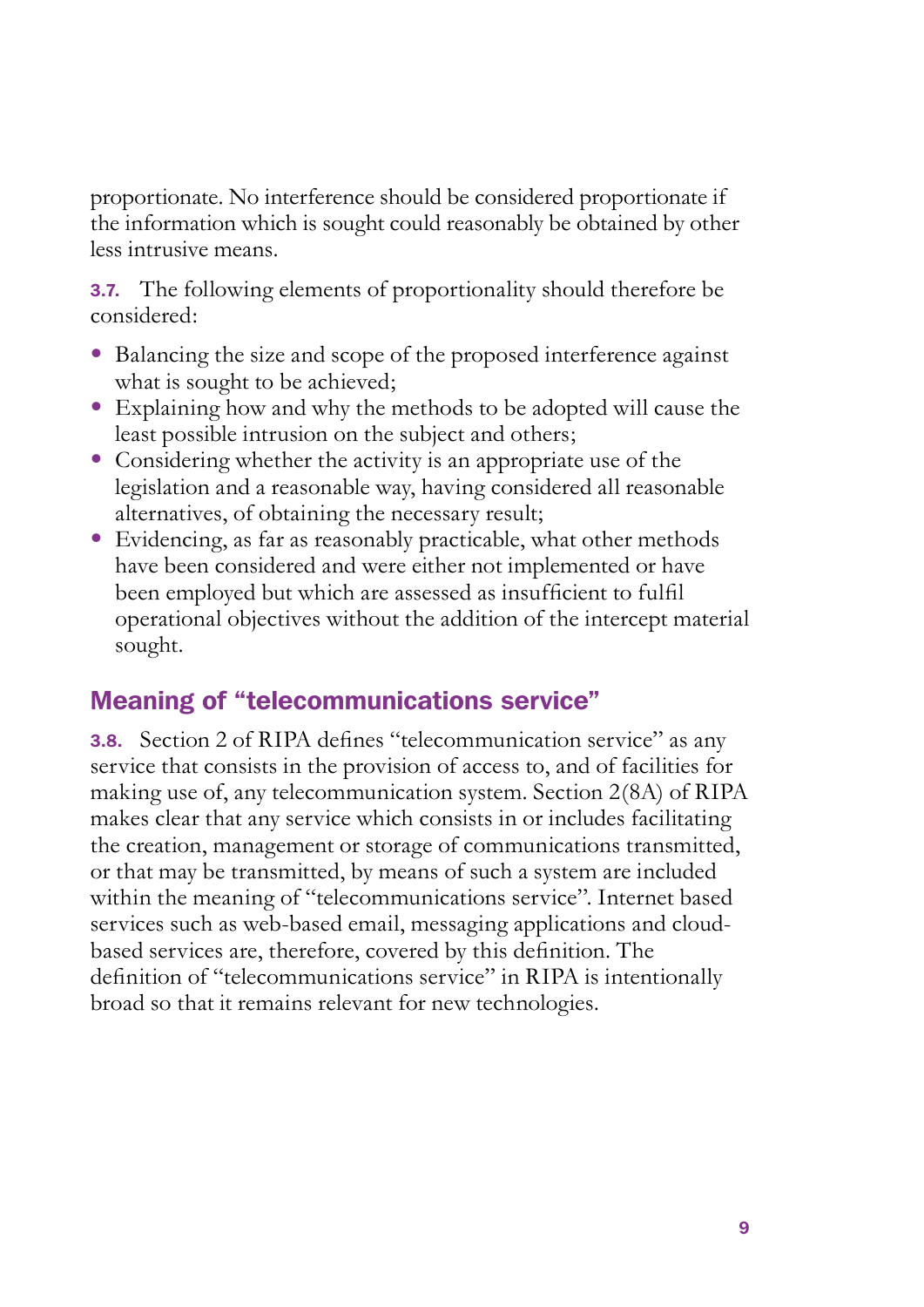## Implementation of warrants

3.9. After a warrant has been issued it will be forwarded to the person to whom it is addressed – in practice the intercepting agency which submitted the application. Section 11 of RIPA then permits the intercepting agency to carry out the interception, or to require the assistance of other persons in giving effect to the warrant. A warrant may be served on any person who is required to provide assistance in relation to that warrant.

3.10. Where a copy of an interception warrant has been served on anyone providing a postal service or a public telecommunications service, or who has control of a telecommunication system in the UK, that person is under a duty to take all such steps for giving effect to the warrant as are notified to him or her by or on behalf of the person to whom the warrant is addressed. This applies to any company offering services to customers in the UK, irrespective of where the company is based. Section 11 also sets out the means by which that duty may be enforced.

3.11. Section 11(2B) of RIPA provides that service of a copy of a warrant on a person outside the UK may (in addition to electronic or other means of service) be effected in any of the following ways:

- By serving it at the person's principal office within the UK or, if the person does not have an office in the UK, at any place in the UK where the person carries on business or conducts activities;
- At an address in the UK specified by the person;
- By making it available for inspection at a place in the UK (if neither of the above two methods are reasonably practicable).

## Provision of reasonable assistance

3.12. Any person providing a postal service or a public telecommunications service, or who has control of a telecommunications system in the UK, (referred to as communications service providers (CSPs) in this code) may be required to provide assistance in giving effect to an interception warrant. RIPA places a requirement on CSPs to take all such steps for giving effect to the warrant as are notified to them (section 11(4) of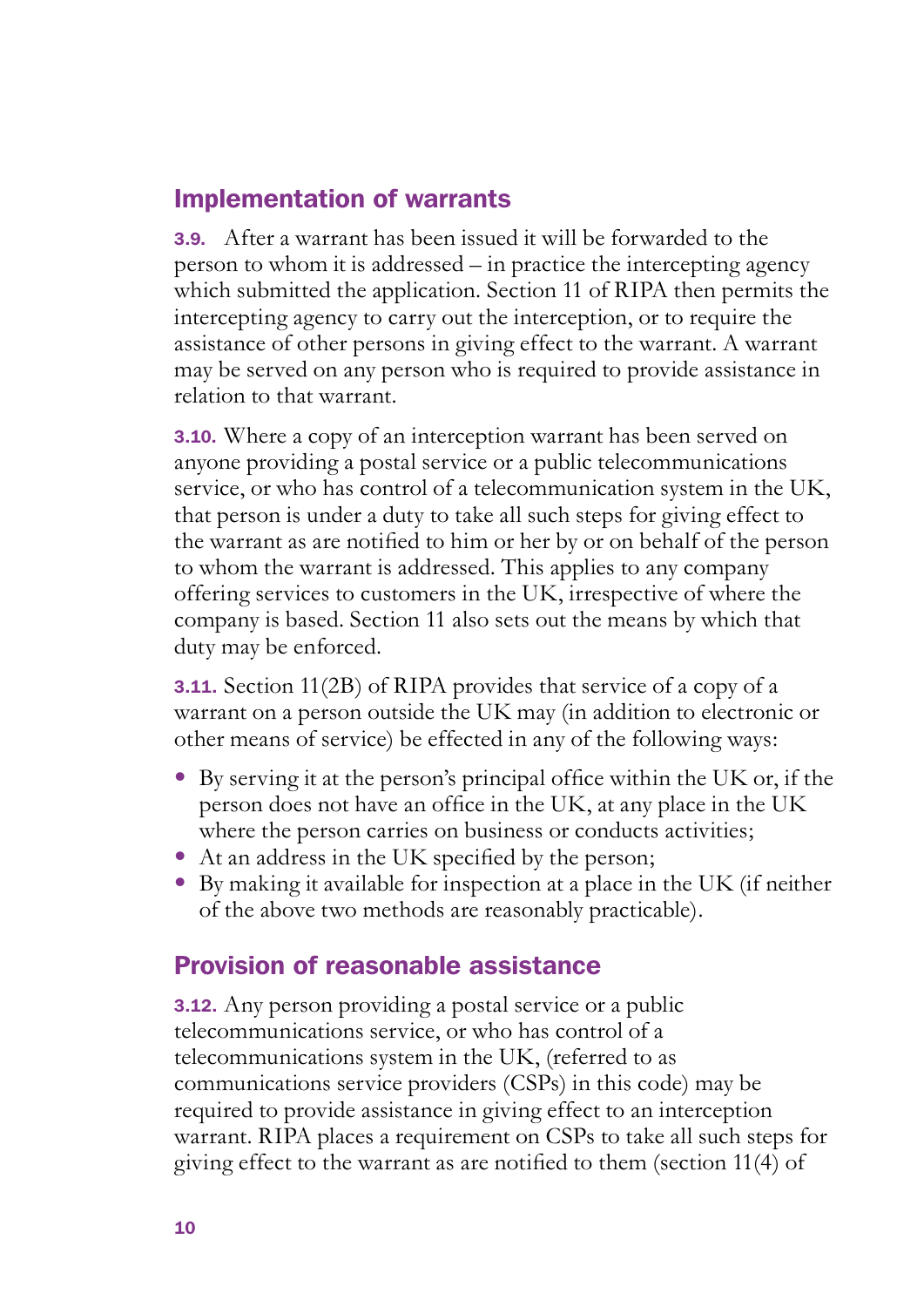RIPA). But the steps which may be required are limited to those which it is reasonably practicable to take (section 11(5)). When considering this test, section 11(5)(a) specifies that regard must be had to any requirements or restrictions under the law of the country where the CSP is based that are relevant to the taking of those steps. It also makes clear the expectation that CSPs will seek to find ways to comply without giving rise to conflict of laws. What is reasonably practicable should be agreed after consultation between the CSP and the Government. If no agreement can be reached it will be for the Secretary of State to decide whether to press forward with civil proceedings. Criminal proceedings may also be instituted by, or with the consent of, the Director of Public Prosecutions.

**3.13.** Where the intercepting agency requires the assistance of a CSP in order to implement a warrant, it should provide the following to the CSP:

- A copy of the signed and dated warrant instrument;
- The schedule setting out the numbers, addresses or other factors identifying the communications to be intercepted by the CSP for warrants issued in accordance with section 8(1);
- A covering document from the intercepting agency (or the person acting on behalf of the agency) requiring the assistance of the CSP and specifying any other details regarding the means of interception and delivery as may be necessary. Contact details with respect to the intercepting agency will either be provided in this covering document or will be available in the handbook provided to all CSPs who maintain an interception capability.

#### Provision of interception capability

3.14. Persons who provide a public postal or telecommunications service, or plan to do so, may be required to provide a permanent interception capability (under section 12 of RIPA). The obligations the Secretary of State considers reasonable to impose on such persons to ensure they have a capability are set out in an order made by the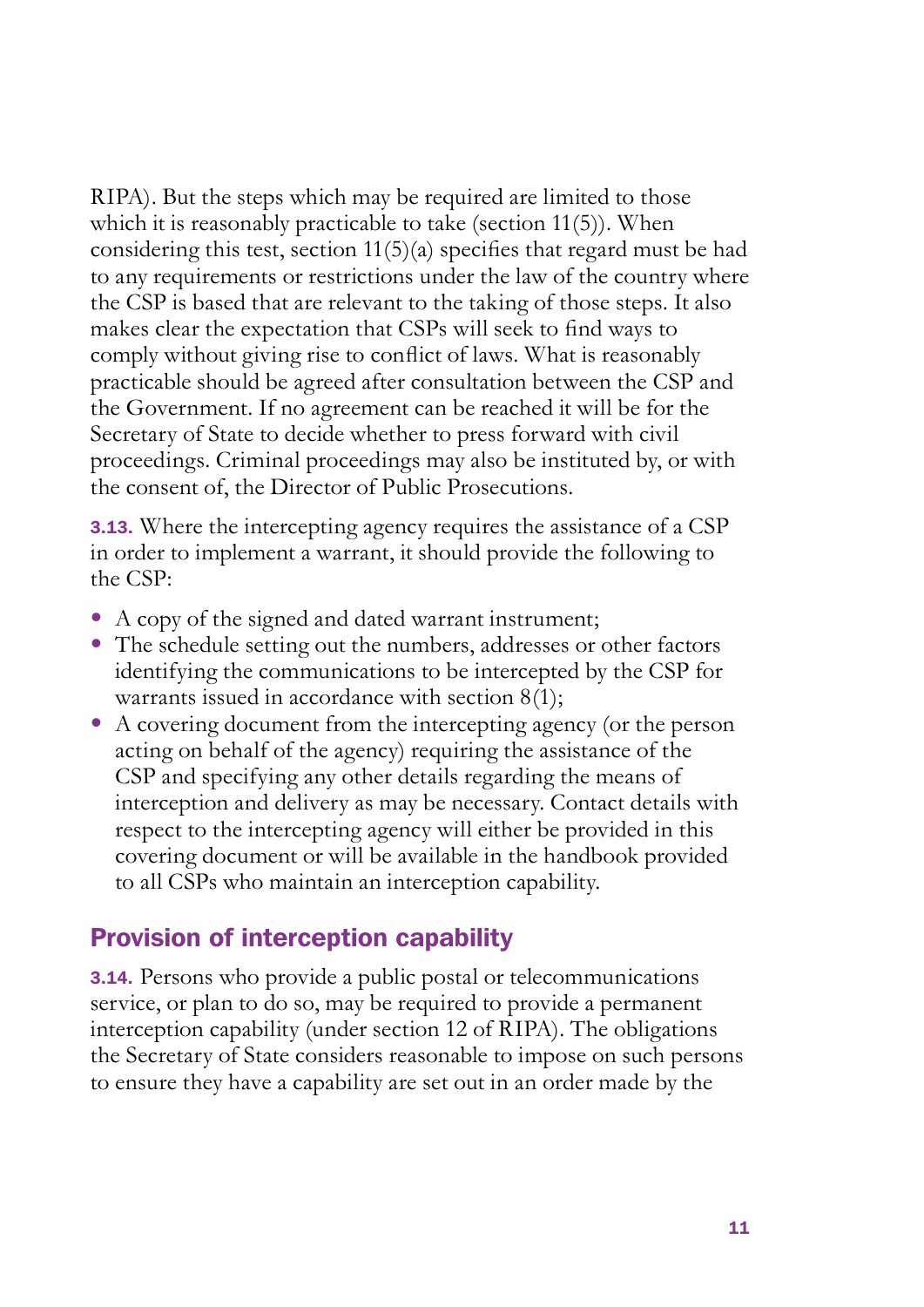Secretary of State and approved by Parliament.<sup>3</sup> Section 12(3A) of RIPA provides for the Secretary of State to serve a notice on a company located outside the UK but providing telecommunications services to customers within the UK, setting out the steps they must take to ensure they can meet these obligations. The Government must seek to consult with the CSP over the content of a notice before it is served.

3.15. Section 12(3B) of RIPA provides that where a notice is to be given to a person outside the UK, the notice may (in addition to electronic or other means of service) be given to the person:

- $\bullet$  By delivering it to the person's principal office within the UK or, if the person does not have an office in the UK, to any place in the UK where the person carries on business or conducts activities;
- At an address in the UK specified by the person.

3.16. When served with a notice, a CSP, if it feels it unreasonable, may refer that notice to the Technical Advisory Board (TAB) to consider the reasonableness of the technical requirements that are being sought and the financial consequences. Details of how to submit a notice to the TAB will be provided either before or at the time the notice is served.

**3.17.** Any CSP obliged to maintain a permanent interception capability will be provided with a handbook which will contain the basic information they require to respond to requests for reasonable assistance for the interception of communications.

## Duration of interception warrants

3.18. Interception warrants issued on serious crime grounds are valid for an initial period of three months. Interception warrants issued on national security/economic well-being of the UK grounds are valid for an initial period of six months. A warrant issued under the urgency procedure (on any grounds) is valid for five working days following the date of issue unless renewed by the Secretary of State.

<sup>3</sup> Regulation of Investigatory Powers (Maintenance of Interception Capability) Order 2002 – http://www.legislation.gov.uk/uksi/2002/1931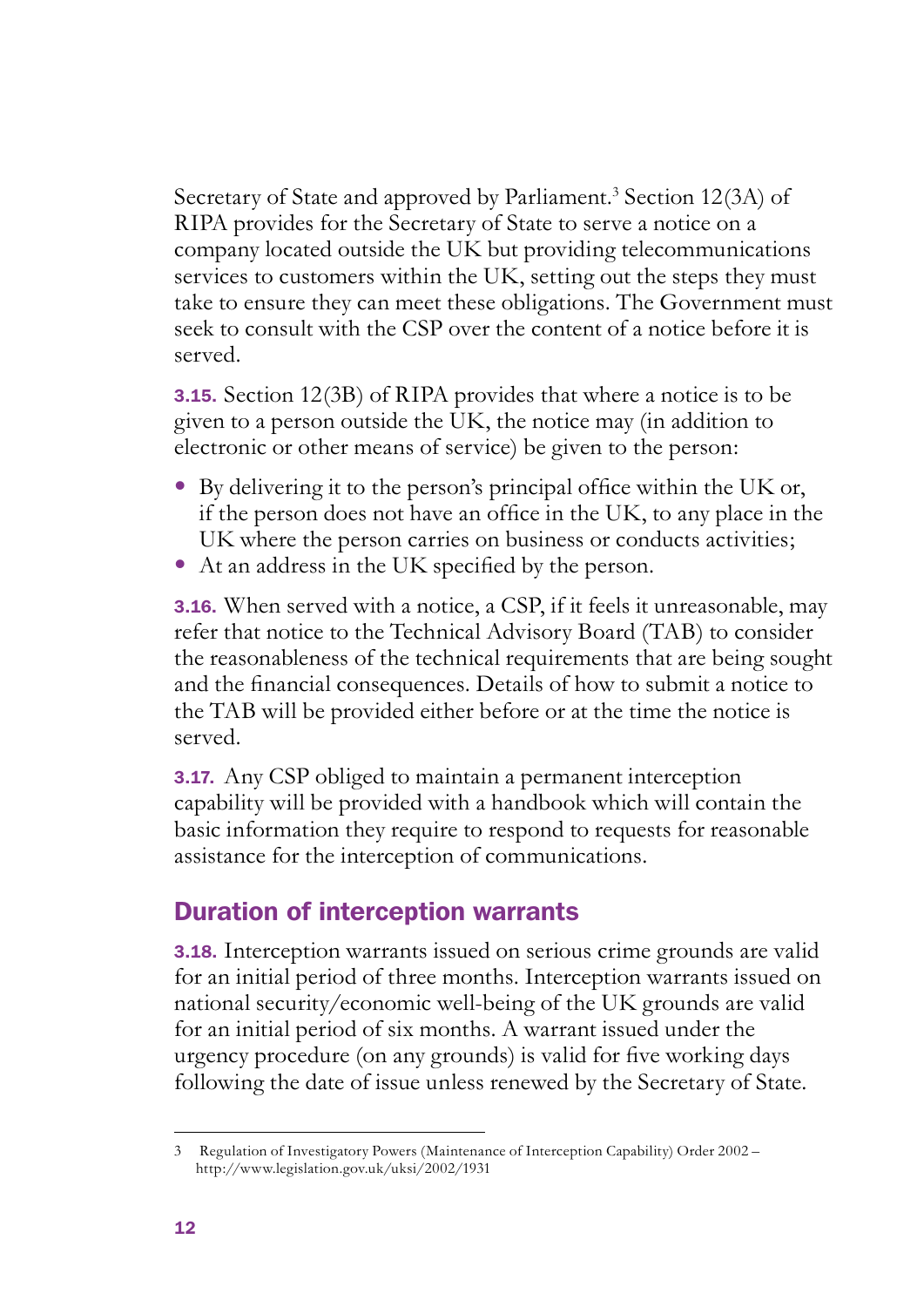3.19. Upon renewal, warrants issued on serious crime grounds are valid for a further period of three months. Warrants renewed on national security/economic well-being of the UK grounds are valid for a further period of six months. These dates run from the date on the renewal instrument.

3.20. Where modifications to an interception warrant are made, the warrant expiry date remains unchanged. However, where the modification takes place under the urgency provisions, the modification instrument expires after five working days following the date of issue, unless it is renewed in line with the routine procedure.

3.21. Where a change in circumstance leads the intercepting agency to consider it no longer necessary, proportionate or practicable for a warrant to be in force, the agency must make a recommendation to the Secretary of State that it should be cancelled with immediate effect.

## Stored communications

3.22. Section 2(7) of RIPA defines a communication in the course of its transmission as including any time when the communication is being stored on the communication system in such a way as to enable the intended recipient to collect it or otherwise have access to it. Making the contents of a communication stored in this way available to a person other than the sender or intended recipient therefore constitutes interception. A communication remains in the course of its transmission regardless of whether the communication has previously been read, viewed or listened to. A communication stored in this way remains in the course of its transmission.

3.23. Stored communications may also be accessed by means other than a warrant (see chapter 9). For example, if a communication has been stored on a communication system it may be obtained with lawful authority by means of an existing statutory power such as a production order (under the Police and Criminal Evidence Act 1984<sup>4</sup>)

All references to the Police and Criminal Evidence Act 1984 shall be interpreted, insofar as the Code 4 relates to activity in Northern Ireland, as referring to the Police and Criminal Evidence (Northern Ireland) Order 1989.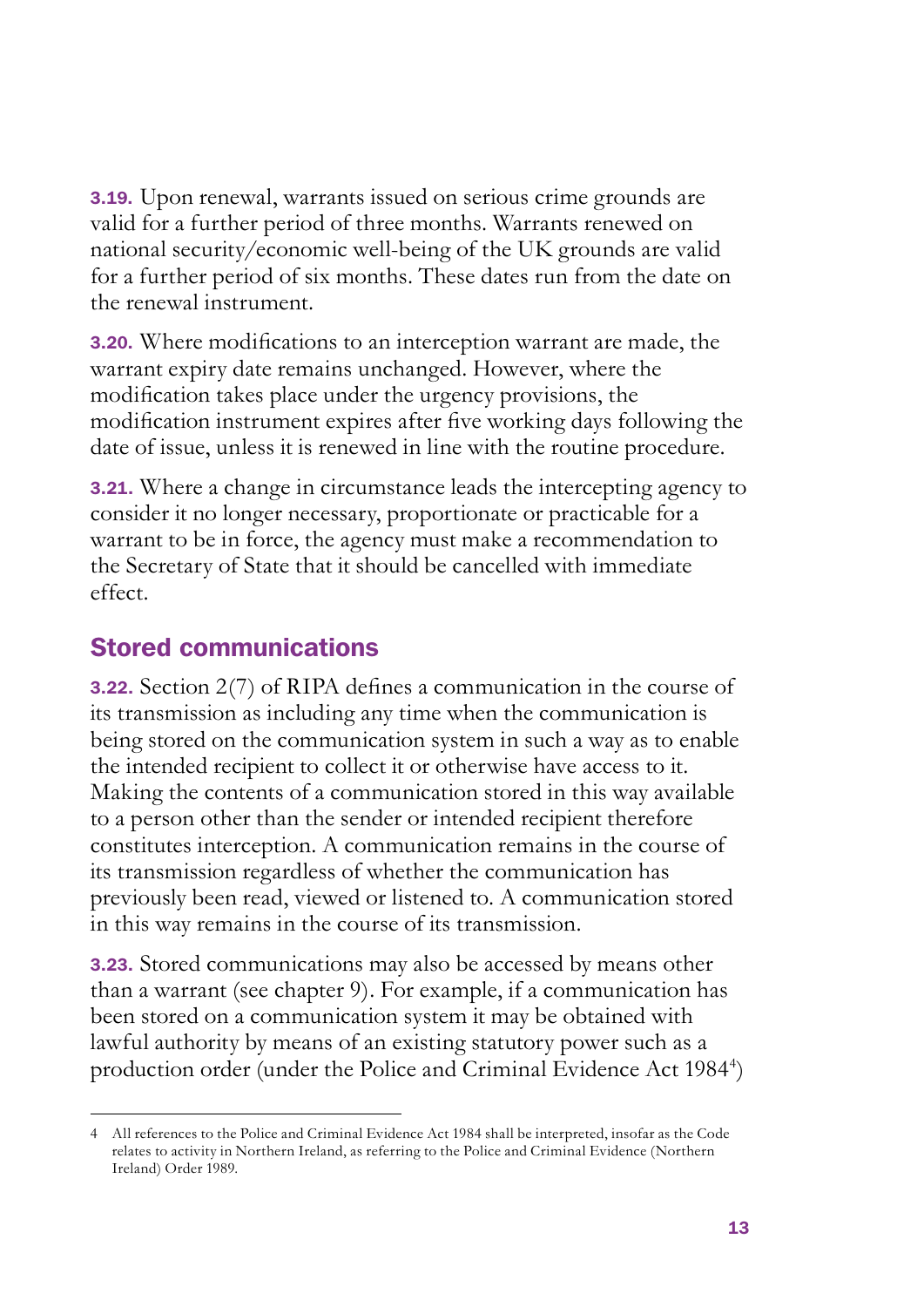or a search warrant. A production order is an order from a circuit judge,<sup>5</sup> who must be satisfied that i) an indictable offence has been committed, ii) the person holds the material and iii) the material requested will be of substantial value to the investigation and iv) it is in the public interest that the material should be produced.

<sup>5</sup> Or a County court judge in Northern Ireland.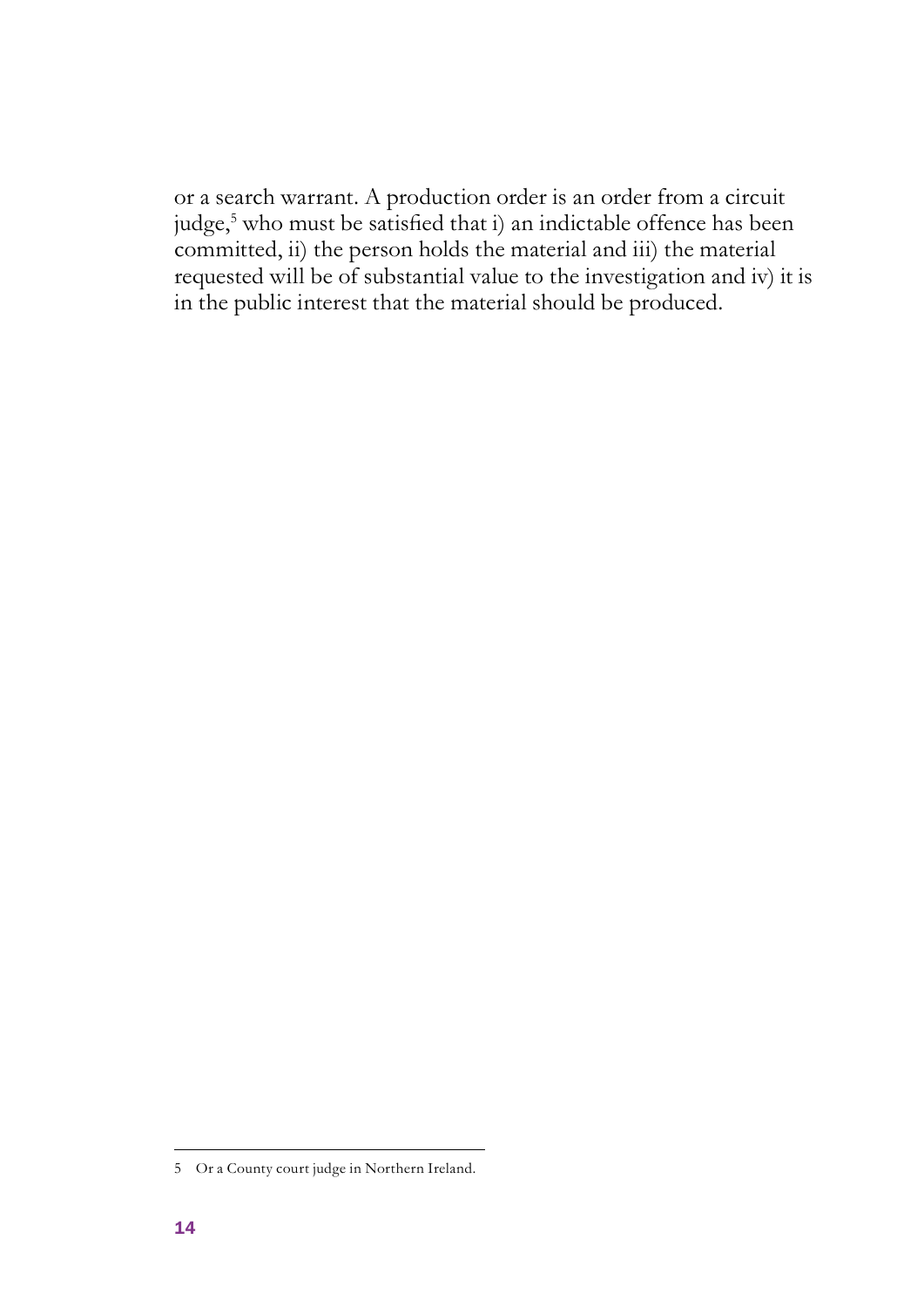## 4. SPECIAL RULES ON INTERCEPTION WITH A WARRANT

## Collateral intrusion

4.1. Consideration should be given to any interference with the privacy of individuals who are not the subject of the intended interception, especially where communications relating to religious, medical, journalistic or legally privileged material may be involved, or where communications between a Member of Parliament<sup>6</sup> and another person on constituency business may be involved or communications between a Member of Parliament and a whistleblower. An application for an interception warrant should state whether the interception is likely to give rise to a degree of collateral infringement of privacy. A person applying for an interception warrant must also consider measures, including the use of automated systems, to reduce the extent of collateral intrusion. Where it is possible to do so, the application should specify those measures. These circumstances and measures will be taken into account by the Secretary of State when considering a warrant application made under section 8(1) of RIPA. Should an interception operation reach the point where individuals other than the subject of the authorisation are identified as investigative targets in their own right, consideration should be given to applying for separate warrants covering those individuals.

## Confidential information

4.2. Particular consideration should also be given in cases where the subject of the interception might reasonably assume a high degree of privacy, or where confidential information is involved. This includes where the communications relate to legally privileged material; where confidential journalistic material may be involved; where interception might involve communications between a medical professional or

References to a Member of Parliament include references to a member of the House of Commons, the 6 House of Lords, a UK member of the European Parliament, and members of the Scottish Parliament, the Welsh Assembly and the Northern Ireland Assembly.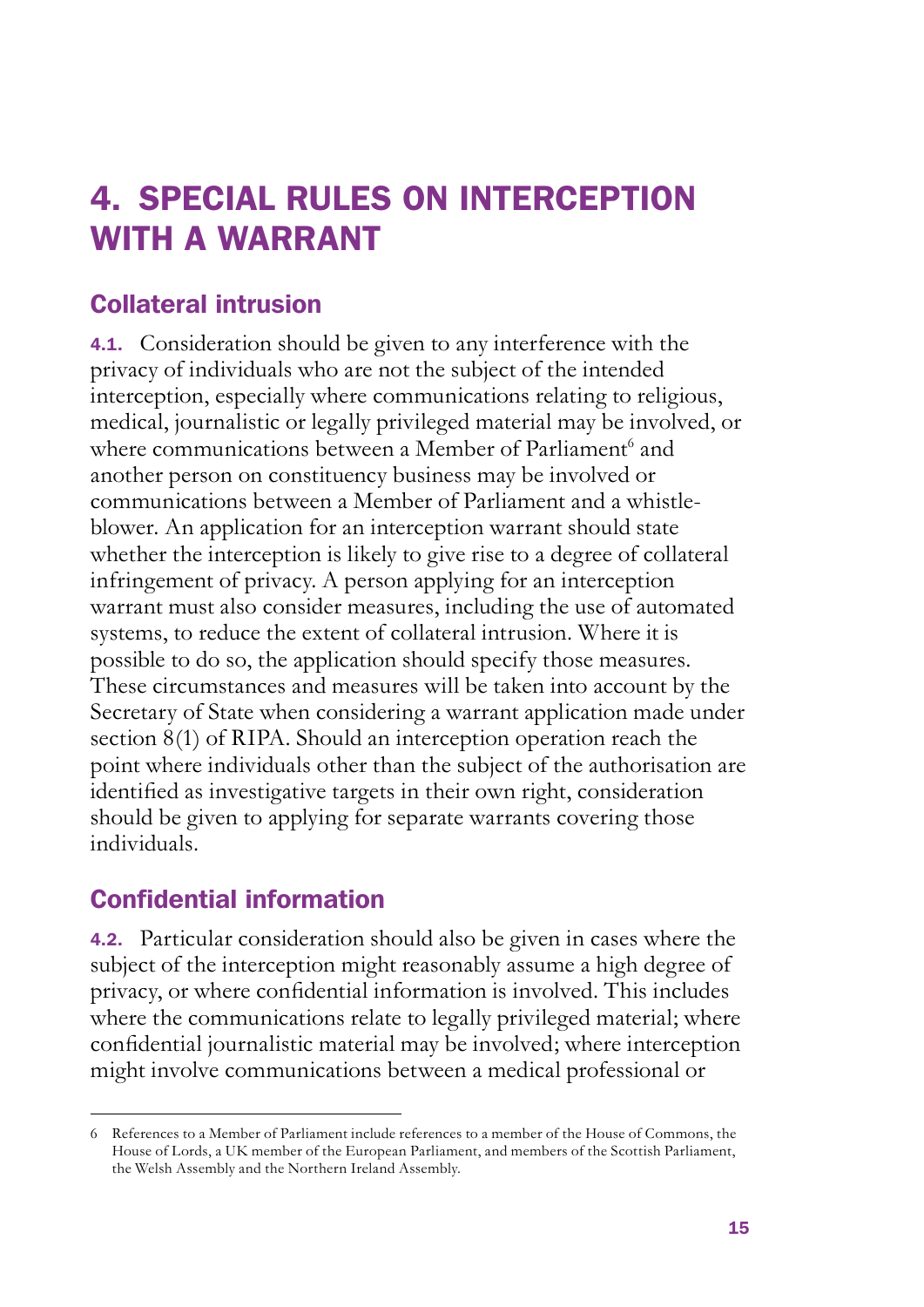Minister of Religion and an individual relating to the latter's health or spiritual welfare; or where communications between a Member of Parliament and another person on constituency business may be involved.

4.3. Confidential journalistic material includes material acquired or created for the purposes of journalism and held subject to an undertaking to hold it in confidence, as well as communications resulting in information being acquired for the purposes of journalism and held subject to such an undertaking. See also paragraphs 4.26 and 4.28 – 4.31 for additional safeguards that should be applied in respect of confidential journalistic material.

4.4. The Prime Minister must be consulted in any case where it is necessary to target the communications of a Member of Parliament, apart from those approved by Scottish Ministers, or where it is intended to select for examination an MP's communications intercepted under a section 8(4) warrant.

## Communications subject to legal privilege

## **Introduction**

4.5. Section 98 of the Police Act 1997 describes those matters that are subject to legal privilege in England and Wales. In Scotland, those matters subject to legal privilege contained in section 412 of the Proceeds of Crime Act 2002 should be adopted. With regard to Northern Ireland, Article 12 of the Police and Criminal Evidence (Northern Ireland) Order 1989 should be referred to.

4.6. Legal privilege does not apply to communications made with the intention of furthering a criminal purpose (whether the lawyer is acting unwittingly or culpably). Legally privileged communications will lose their protection if, for example, the professional legal adviser is intending to hold or use the information for a criminal purpose. But privilege is not lost if a professional legal adviser is properly advising a person who is suspected of having committed a criminal offence. The concept of legal privilege applies to the provision of professional legal advice by any individual, agency or organisation qualified to do so.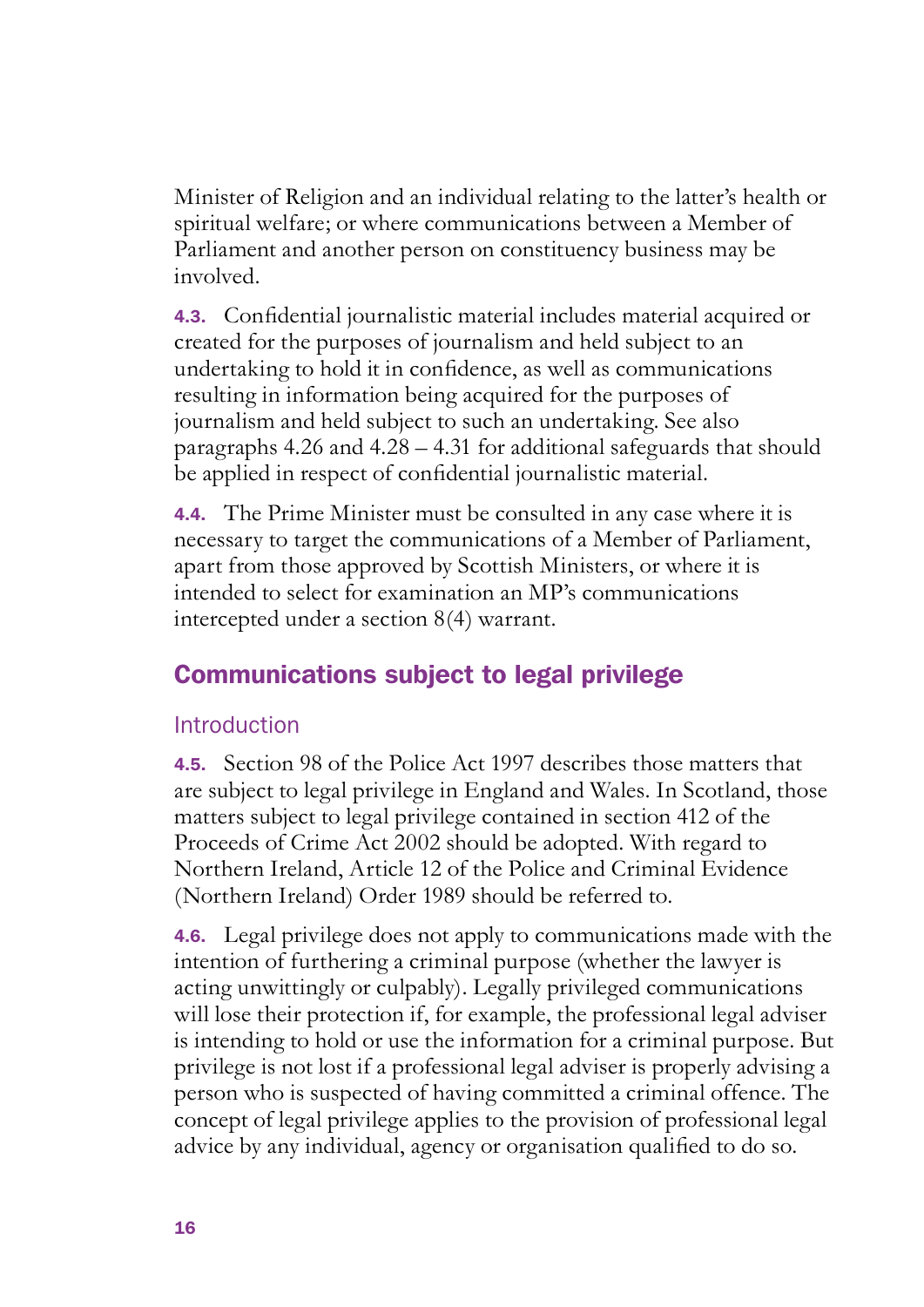4.7. For the purposes of this Code, any communication between lawyer and client, or between a lawyer and another person for the purpose of actual or contemplated litigation (whether civil or criminal), must be presumed to be privileged unless the contrary is established: for example, where it is plain that the communication does not form part of a professional consultation of the lawyer, or there is clear and compelling evidence that the 'furthering a criminal purpose' exemption applies. Where there is doubt as to whether the communications are subject to legal privilege or over whether communications are not subject to legal privilege due to the "in furtherance of a criminal purpose" exception, advice should be sought from a legal adviser within the relevant intercepting agency.

4.8. RIPA does not provide any special protection for legally privileged communications. Nevertheless, intercepting such communications (or selecting them for examination in accordance with section 16 when intercepted under a section 8(4) warrant) is particularly sensitive and may give rise to issues under Article 6 (right to a fair trial) of the ECHR as well as engaging Article 8. The interception of communications subject to legal privilege (whether deliberately obtained or otherwise) is therefore subject to additional safeguards under this code as set out at paragraphs 4.9-4.15 below. The guidance set out below may in part depend on whether matters subject to legal privilege have been obtained intentionally or incidentally to other material which has been sought.

#### Application process for section 8(1) warrants

4.9. Where interception under a section 8(1) warrant is likely to result in a person acquiring communications subject to legal privilege, the application should include, in addition to the reasons why it is considered necessary for the interception to take place, an assessment of how likely it is that communications which are subject to legal privilege will be intercepted. In addition, it should state whether the purpose (or one of the purposes) of the interception is to obtain privileged communications. Where the intention is not to acquire communications subject to legal privilege, but it is likely that such communications will nevertheless be acquired during interception,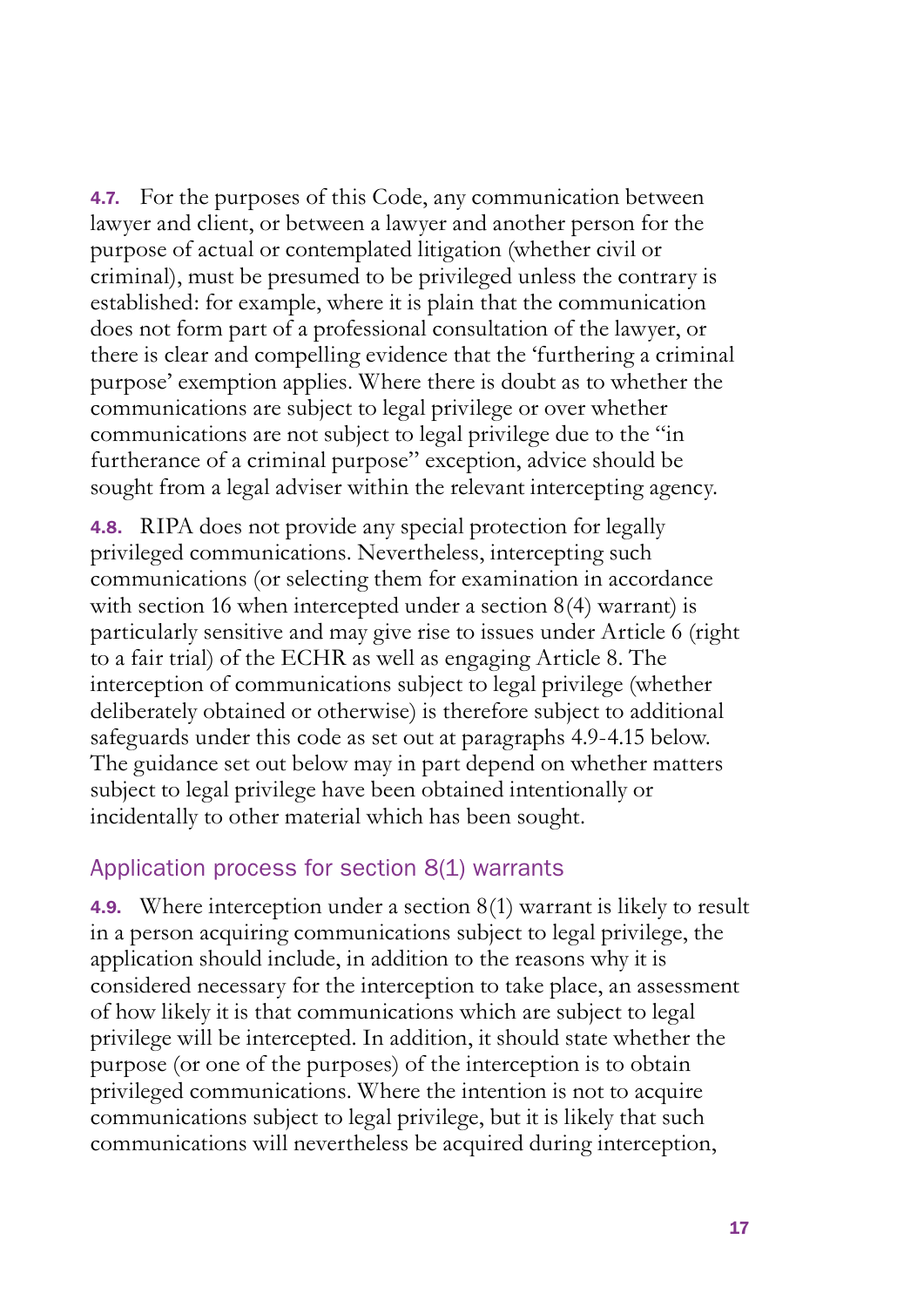that should be made clear in the warrant application and the relevant agency should confirm that any inadvertently obtained communications that are subject to legal privilege will be treated in accordance with the safeguards set out in this chapter and that reasonable and appropriate steps will be taken to minimise access to the communications subject to legal privilege.

4.10. Where the intention is to acquire legally privileged communications, the Secretary of State will only issue the warrant under section 8(1) if satisfied that there are exceptional and compelling circumstances that make the authorisation necessary. Such circumstances will arise only in a very restricted range of cases, such as where there is a threat to life or limb or to national security, and the interception is reasonably regarded as likely to yield intelligence necessary to counter the threat.

4.11. Further, in considering any such application, the Secretary of State must believe that the proposed conduct is proportionate to what is sought to be achieved. In particular the Secretary of State must consider whether the purpose of the proposed interception could be served by obtaining non-privileged information. In such circumstances, the Secretary of State will be able to impose additional conditions such as regular reporting arrangements, so as to be able to exercise his or her discretion on whether a warrant should continue to have effect.

4.12. Where there is a renewal application in respect of a warrant which has resulted in the obtaining of legally privileged material, that fact should be highlighted in the renewal application.

#### Selection for examination of legally privileged section 8(4) material: requirement for prior approval by independent senior official

4.13. Where material intercepted under section 8(4) is to be selected for examination according to a factor that is intended, or is likely to, result in a person acquiring communications subject to legal privilege, the enhanced procedure described at paragraph 4.14 and 4.15 applies.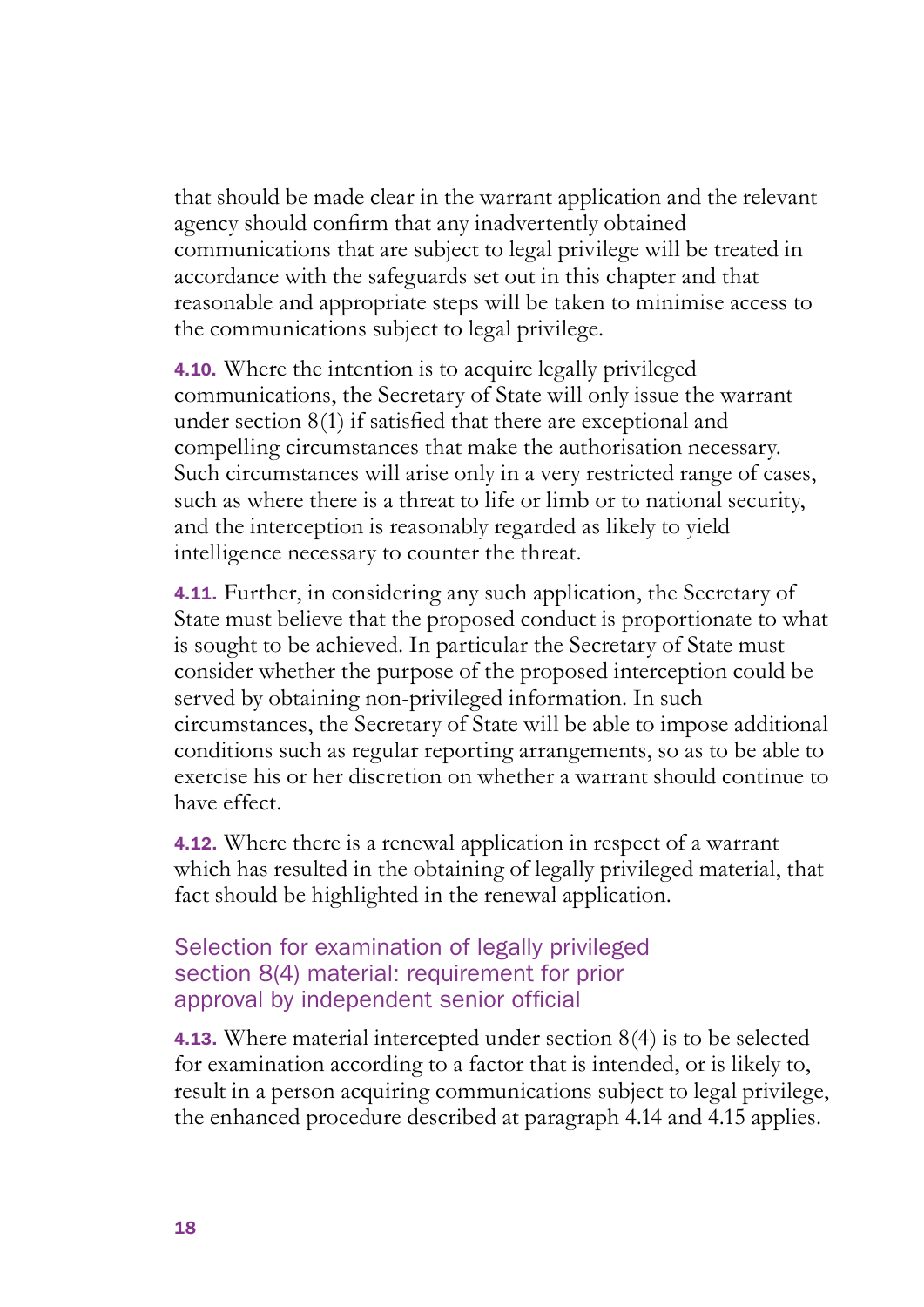4.14. An authorised person<sup>7</sup> in a public authority must notify a senior official<sup>8</sup> before using a factor to select any section 8(4) material for examination, where this will, or is likely to, result in the acquisition of legally privileged communications. The notification must address the same considerations as described in paragraph 4.9. The senior official, who must not be a member of the public authority to whom the section 8(4) warrant is addressed, must in any case where the intention is to acquire communications subject to legal privilege, apply the same tests and considerations as described in paragraph 4.10 and 4.11. The authorised person is prohibited from accessing the material until he or she has received approval from the senior official authorising the selection of communications subject to legal privilege.

4.15. In the event that privileged communications are inadvertently and unexpectedly selected for examination (and where the enhanced procedure in paragraph 4.14 has consequently not been followed), any material so obtained must be handled strictly in accordance with the provisions of this chapter. No further privileged communications may be selected for examination by reference to that factor unless approved by the senior official as set out in paragraph 4.14.

#### Lawyers' communications

4.16. Where a lawyer is the subject of an interception under a section 8(1) warrant or selected for examination in accordance with section 16, it is possible that a substantial proportion of the communications which will be intercepted or selected will be between the lawyer and his or her client(s) and will be subject to legal privilege. Therefore, and for the avoidance of doubt, in any case where a lawyer is the subject of an interception or selection for examination, the application or notification must be made on the basis that it is intended to acquire communications subject to legal privilege and the provisions in paragraphs 4.10, 4.11 and 4.14 will apply, as relevant.

<sup>7</sup> See chapter 6.

<sup>8</sup> Senior official is defined in section 81 of RIPA.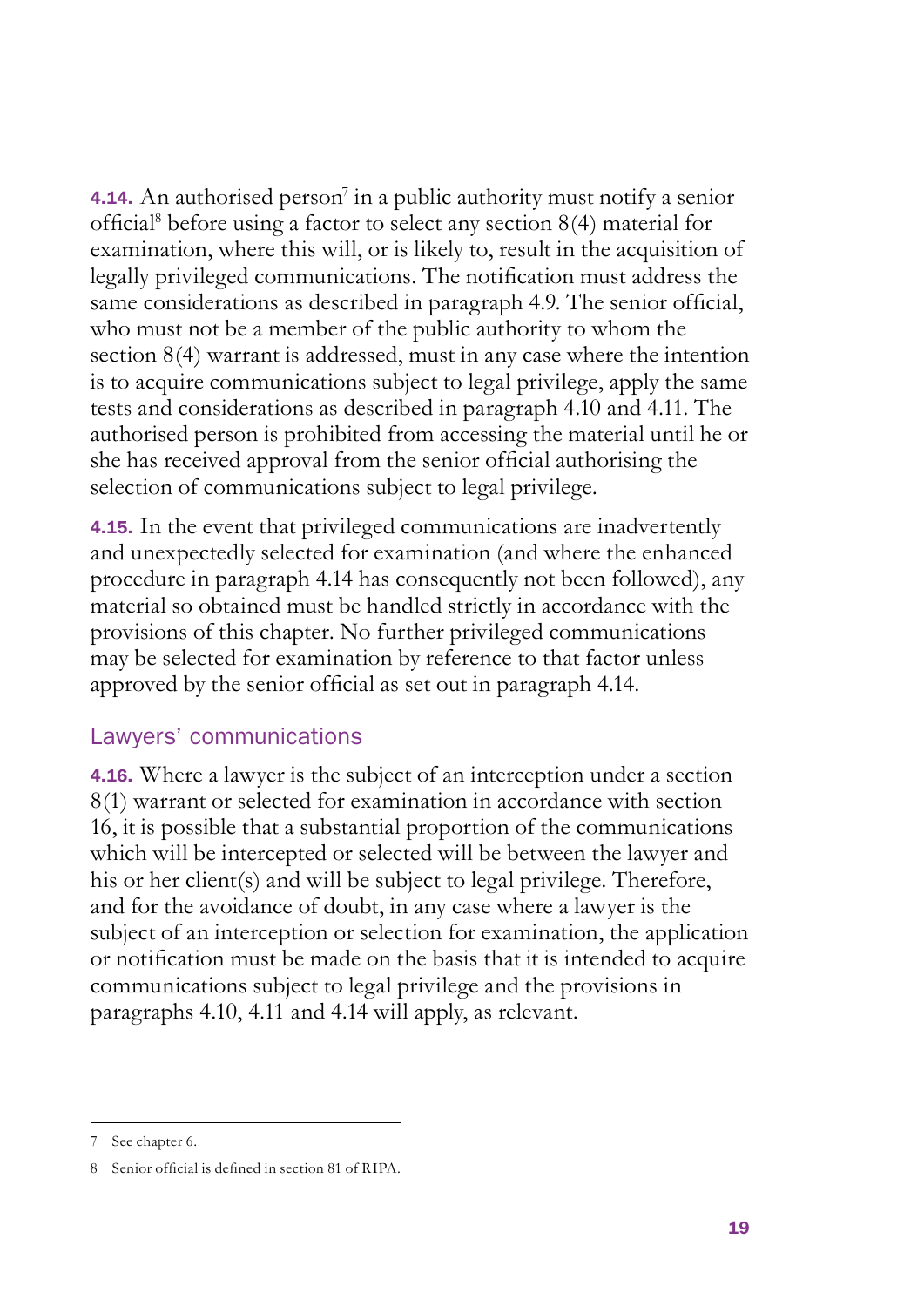4.17. Any case where a lawyer is the subject of an interception or whose communications have been selected for examination in accordance with section 16 should also be notified to the Interception of Communications Commissioner during his or her next inspection and any material which has been retained should be made available to the Commissioner on request.

#### Handling, retention and deletion

4.18. In addition to safeguards governing the handling and retention of intercept material as provided for in section 15 of RIPA, officials who examine intercepted communications should be alert to any intercept material which may be subject to legal privilege.

4.19. Where it is discovered that privileged material has been obtained inadvertently, an early assessment must be made of whether it is necessary and proportionate to retain it for one or more of the authorised purposes set out in section 15(4). If not, the material should be securely destroyed as soon as possible.

4.20. Material which has been identified as legally privileged should be clearly marked as subject to legal privilege. Such material should be retained only where it is necessary and proportionate to do so for one or more of the authorised purposes set out in section 15(4). It must be securely destroyed when its retention is no longer needed for those purposes. If such material is retained, there must be adequate information management systems in place to ensure that continued retention remains necessary and proportionate for the authorised statutory purposes.

#### Dissemination

4.21. Material subject to legal privilege must not be acted on or further disseminated unless a legal adviser has been consulted on the lawfulness (including the necessity and proportionality) of such action or dissemination.

4.22. The dissemination of legally privileged material to an outside body should be accompanied by a clear warning that it is subject to legal privilege. It should be safeguarded by taking reasonable steps to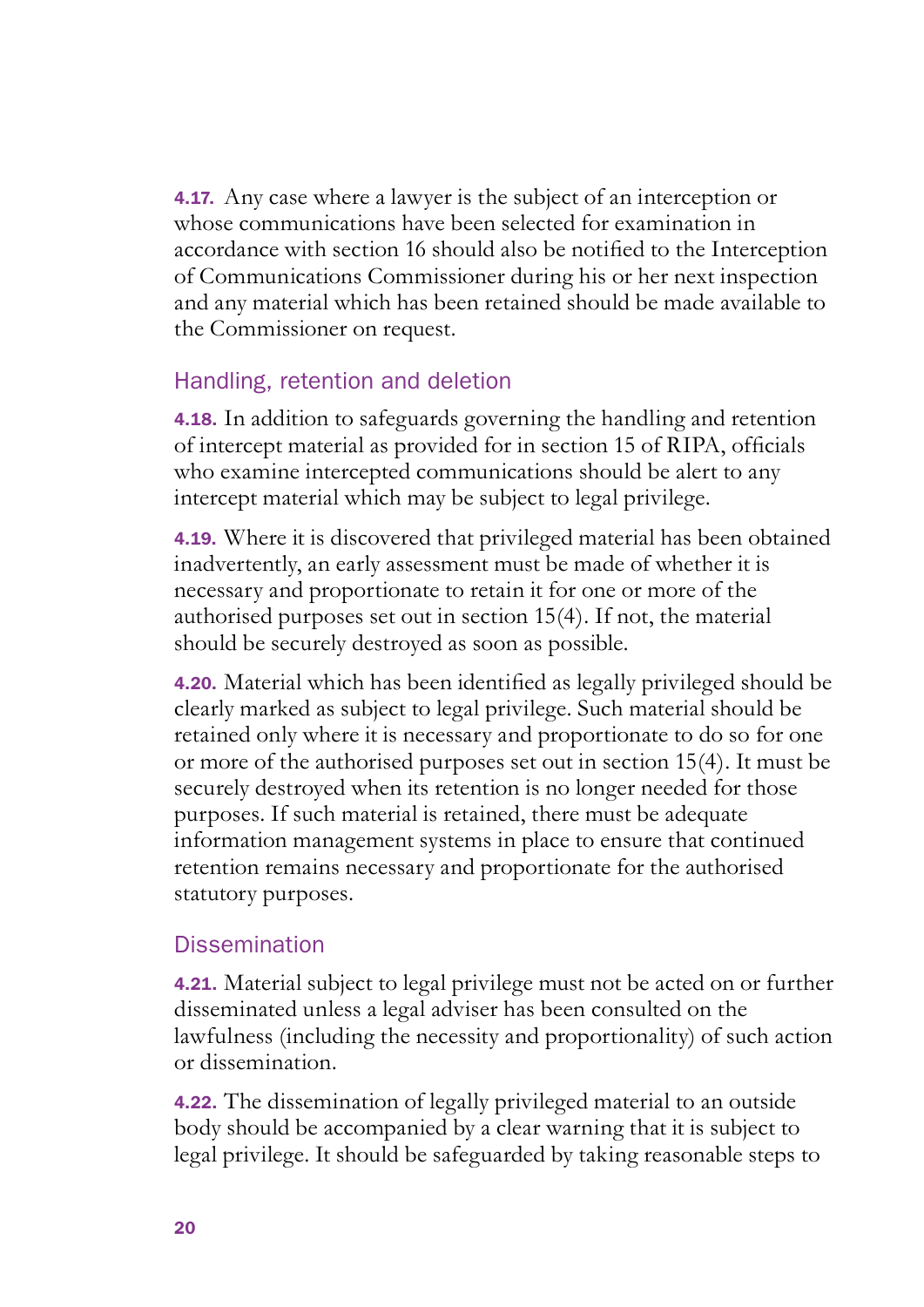remove the risk of it becoming available, or its contents becoming known, to any person whose possession of it might prejudice any criminal or civil proceedings to which the information relates, including law enforcement authorities. In this regard civil proceedings includes all legal proceedings before courts and tribunals that are not criminal in nature. Neither the Crown Prosecution Service lawyer nor any other prosecuting authority lawyer with conduct of a prosecution should have sight of any communications subject to legal privilege, held by the relevant public authority, with any possible connection to the proceedings. In respect of civil proceedings, there can be no circumstances under which it is proper for any public authority to have sight of or seek to rely on communications subject to legal privilege in order to gain a litigation advantage over another party in legal proceedings.

4.23. In order to safeguard against any risk of prejudice or accusation of abuse of process, public authorities must also take all reasonable steps to ensure that (so far as practicable) lawyers or policy officials with conduct of legal proceedings should not see legally privileged communications relating to those proceedings (whether the privilege is that of the other party to those proceedings or that of a third party). If such circumstances do arise, the public authority must seek independent advice from Counsel and, if there is assessed to be a risk that sight of such material could yield a litigation advantage, the direction of the Court must be sought.

#### Reporting to the Commissioner

4.24. In those cases where communications which include legally privileged communications have been intercepted and retained, the matter should be reported to the Interception of Communications Commissioner as soon as reasonably practicable, as agreed with the Commissioner. Any material that is still being retained should be made available to him or her if requested, including detail of whether that material has been disseminated.

4.25. For the avoidance of doubt, the guidance in paragraphs 4.1 to 4.24 takes precedence over any contrary content of an agency's internal advice or guidance.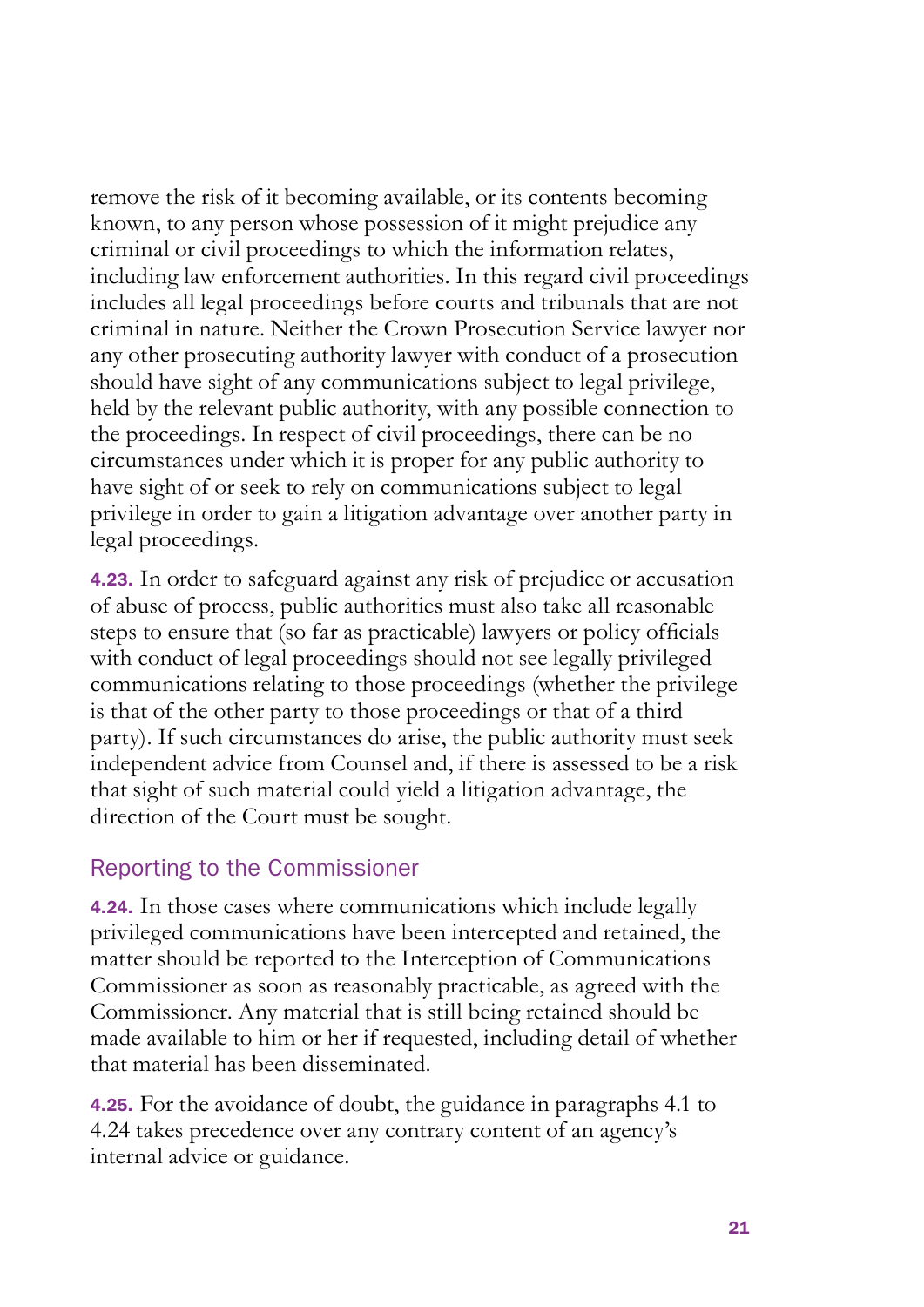#### Communications involving confidential journalistic material, confidential personal information and communications between a Member of Parliament and another person on constituency business

4.26. Particular consideration must also be given to the interception of communications that involve confidential journalistic material, confidential personal information, or communications between a Member of Parliament and another person on constituency business. Confidential journalistic material is explained at paragraph 4.3. Confidential personal information is information held in confidence concerning an individual (whether living or dead) who can be identified from it, and the material in question relates to his or her physical or mental health or to spiritual counselling. Such information can include both oral and written communications. Such information as described above is held in confidence if it is held subject to an express or implied undertaking to hold it in confidence, or is subject to a restriction on disclosure or an obligation of confidentiality contained in existing legislation. For example, confidential personal information might include consultations between a health professional and a patient, or information from a patient's medical records.

4.27. Spiritual counselling is defined as conversations between an individual and a Minister of Religion acting in his or her official capacity, and where the individual being counselled is seeking, or the Minister is imparting, forgiveness, absolution or the resolution of conscience with the authority of the Divine Being(s) of their faith.

4.28. Where the intention is to acquire confidential personal information, the reasons should be clearly documented and the specific necessity and proportionality of doing so should be carefully considered. If the acquisition of confidential personal information is likely but not intended, any possible mitigation steps should be considered and, if none is available, consideration should be given to whether special handling arrangements are required within the intercepting agency.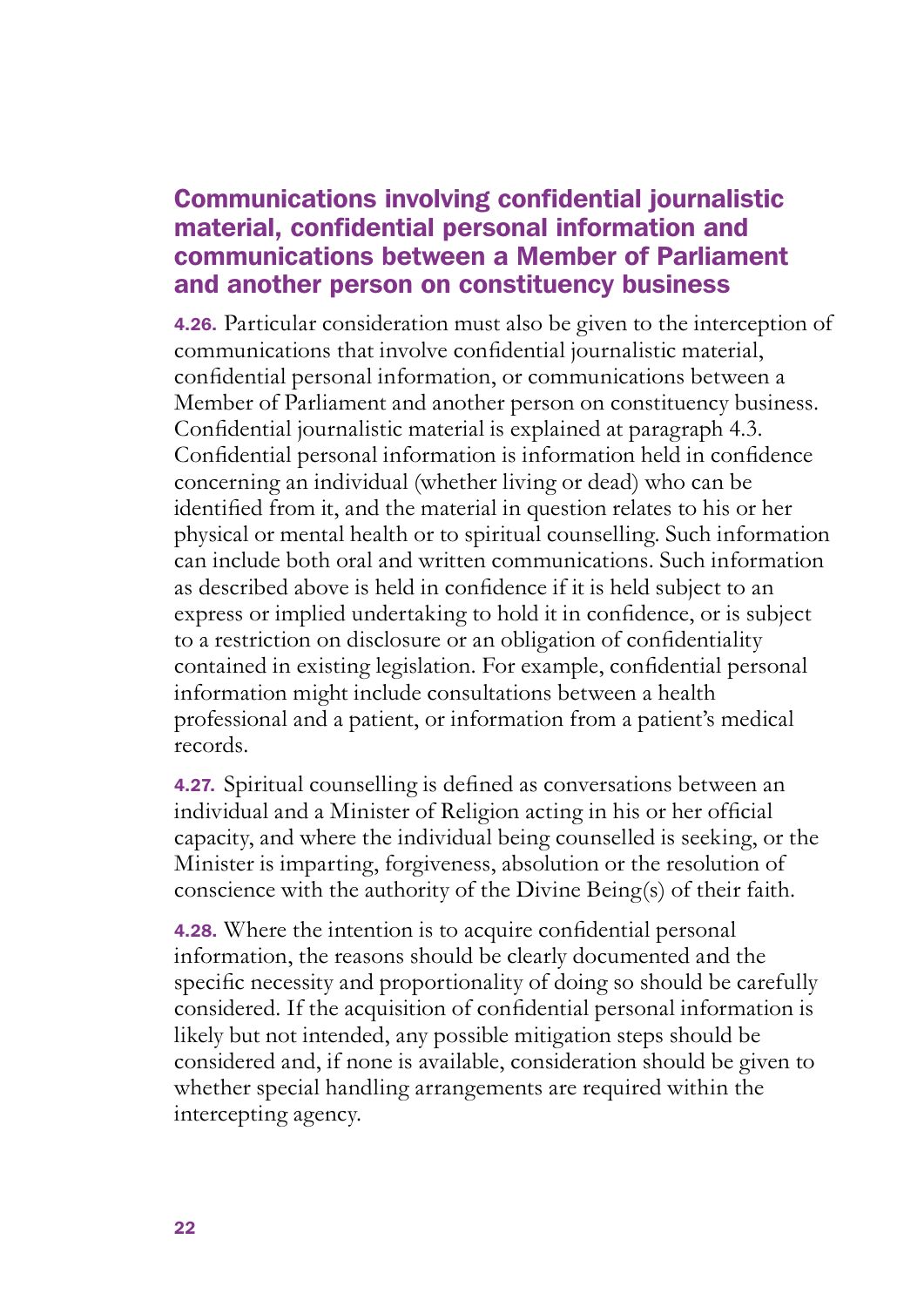4.29. Material which has been identified as confidential information should be retained only where it is necessary and proportionate to do so for one or more of the authorised purposes set out in section 15(4). It must be securely destroyed when its retention is no longer needed for those purposes. If such information is retained, there must be adequate information management systems in place to ensure that continued retention remains necessary and proportionate for the authorised statutory purposes.

4.30. Where confidential information is retained or disseminated to an outside body, reasonable steps should be taken to mark the information as confidential. Where there is any doubt as to the lawfulness of the proposed handling or dissemination of confidential information, advice should be sought from a legal adviser within the relevant intercepting agency and before any further dissemination of the material takes place.

4.31. Any case where confidential information is retained should be notified to the Interception of Communications Commissioner as soon as reasonably practicable, as agreed with the Commissioner. Any material which has been retained should be made available to the Commissioner on request.

4.32. The safeguards set out in paragraphs 4.28 – 4.31 also apply to any section 8(4) material (see chapter 6) which is selected for examination and which constitutes confidential information.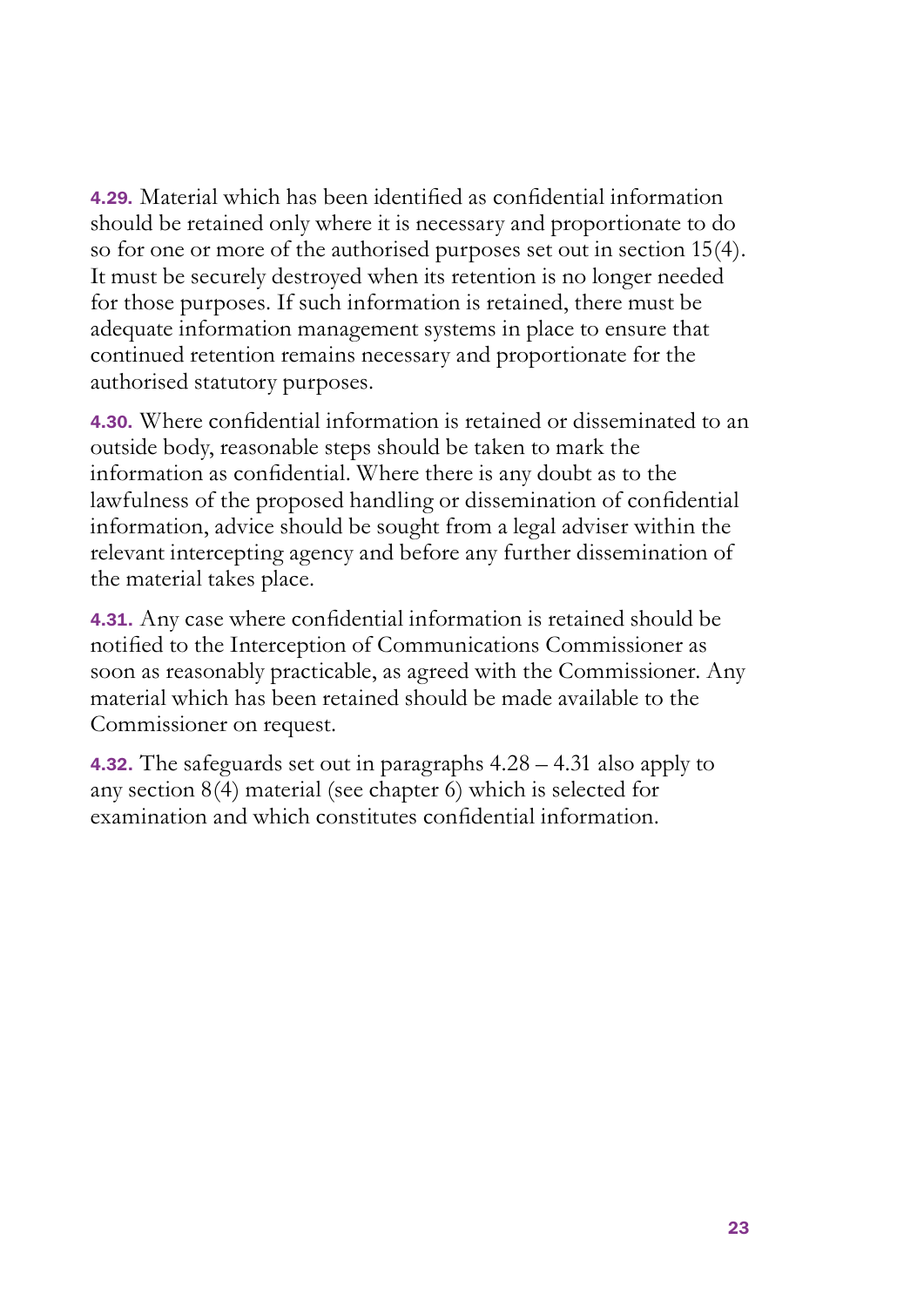## 5. INTERCEPTION WARRANTS (SECTION 8(1))

5.1. This section applies to the interception of communications by means of a warrant complying with section 8(1) of RIPA. This type of warrant may be issued in respect of the interception of communications carried on any postal service or telecommunications system as defined in section  $2(1)$  of RIPA (including a private telecommunications system). Responsibility for the issuing of interception warrants rests with the Secretary of State.

## Application for a section 8(1) warrant

5.2. An application for a warrant is made to the Secretary of State. Interception warrants, when issued, are addressed to the person who submitted the application. A copy may then be served on any person who may be able to provide assistance in giving effect to that warrant. Prior to submission to the Secretary of State, each application should be subject to a review within the agency seeking the warrant. This review involves scrutiny by more than one official, who will consider whether the application is for a purpose falling within section 5(3) of RIPA and whether the interception proposed is both necessary and proportionate. Each application, a copy of which should be retained by the intercepting agency, should contain the following information:

- Background to the operation in question;
- Person or premises to which the application relates (and how the person or premises feature in the operation);
- Description of the communications to be intercepted, details of the CSP(s) and an assessment of the feasibility of the interception operation where this is relevant;<sup>9</sup>
- Description of the conduct to be authorised or the conduct it is necessary to undertake in order to carry out what is authorised or required by the warrant, and the obtaining of related

<sup>9</sup> This assessment is normally based upon information provided by the relevant communications service provider.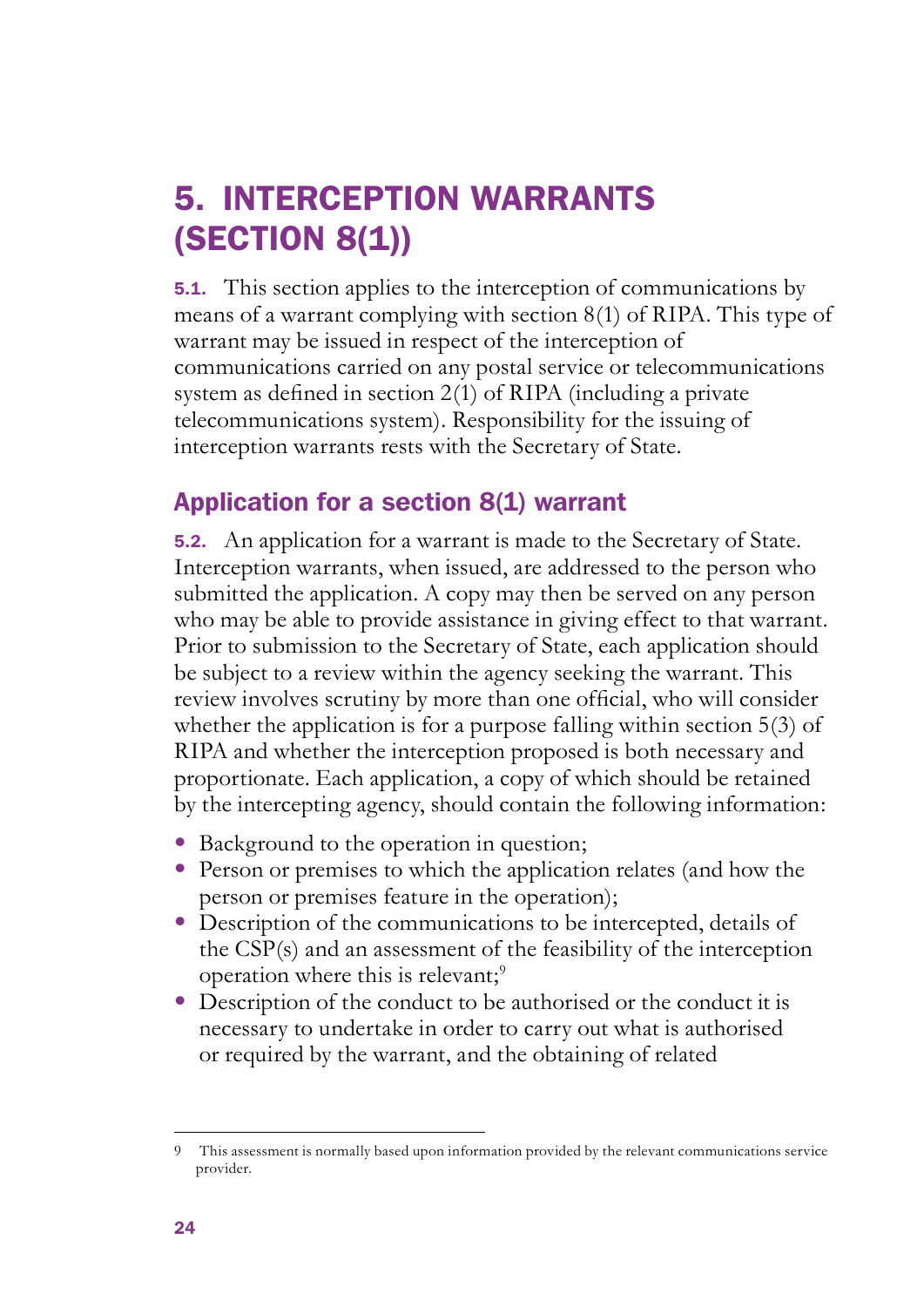communications data.10 This conduct may include the interception of other communications not specifically identified by the warrant as foreseen under section  $5(6)(a)$ ;

- An explanation of why the interception is considered to be necessary under the provisions of section 5(3);
- Consideration of why the conduct to be authorised by the warrant is proportionate to what is sought to be achieved by that conduct;
- Consideration of any collateral intrusion and why that intrusion is justified in the circumstances;
- Whether the communications in question might affect religious, medical or journalistic confidentiality or legal privilege, or communications between a Member of Parliament and another person on constituency business;
- Where an application is urgent, the supporting justification;
- An assurance that all material intercepted will be handled in accordance with the safeguards required by section 15 of RIPA (see paragraph 7.2).

#### Authorisation of a section 8(1) warrant

5.3. Before issuing a warrant under section 8(1), the Secretary of State must believe the warrant is necessary:<sup>11</sup>

- In the interests of national security;
- For the purpose of preventing or detecting serious crime; or
- For the purpose of safeguarding the economic well-being of the UK, so far as those interests are also relevant to the interests of national security.

**5.4.** The Secretary of State will not issue a warrant on section  $5(3)(c)$ grounds if this direct link between the economic well-being of the UK and national security is not established. Any application for a warrant on section 5(3)(c) grounds should therefore explain how, in

<sup>10</sup> Section 20 of the Act defines related communications data as being that data (within the meaning of Part I Chapter II of the Act) as is obtained by, or in connection with, the interception (under warrant); and relates to the communication to the sender or recipient, or intended recipient of the communication.

<sup>11</sup> A single warrant can be justified on more than one of the grounds listed.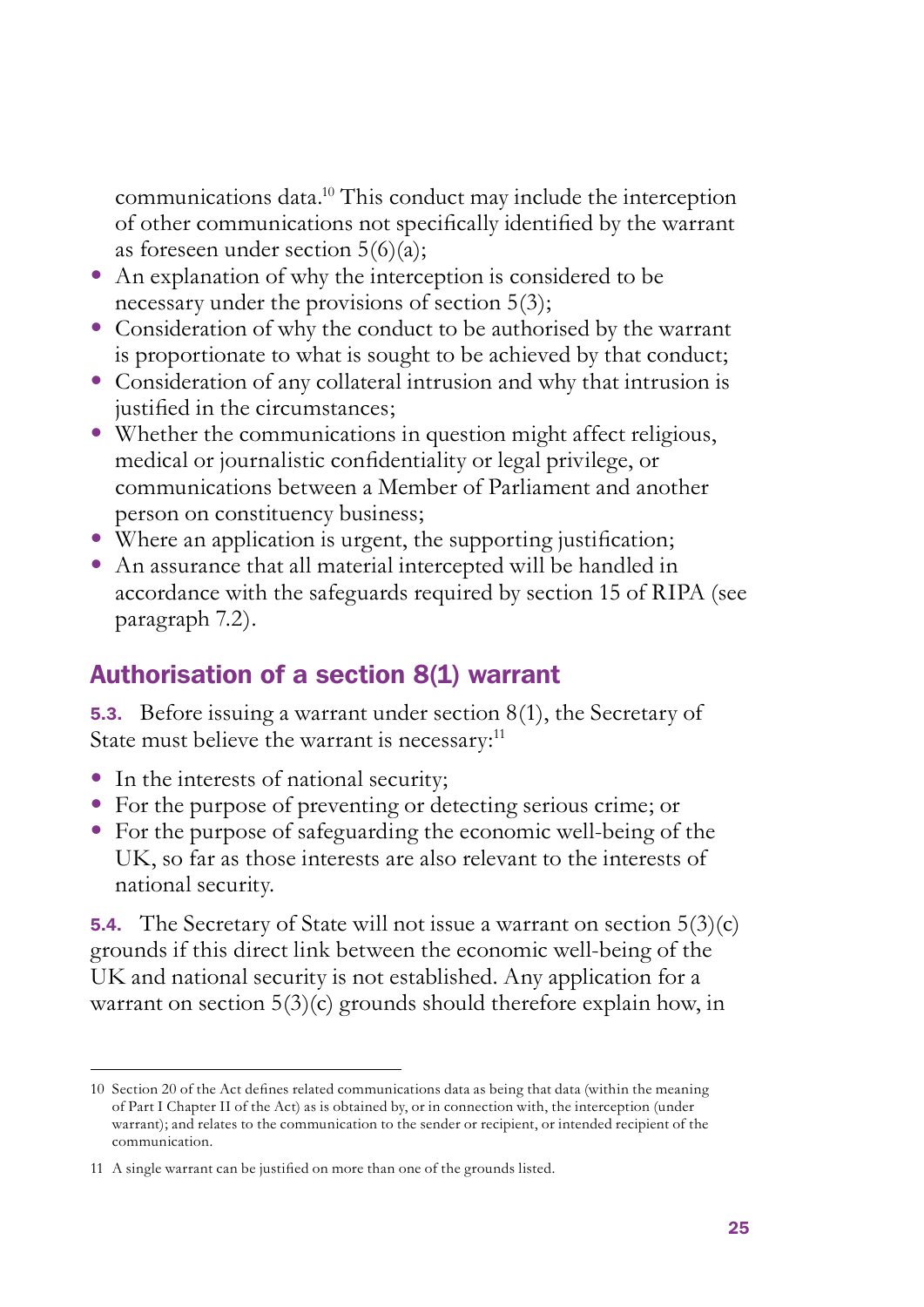the applicant's view, the economic well-being of the UK which is to be safeguarded is directly related to national security on the facts of the case.

5.5. The Secretary of State must also consider that the conduct authorised by the warrant is proportionate to what it seeks to achieve (section  $5(2)(b)$ ). In considering necessity and proportionality, the Secretary of State must take into account whether the information sought could reasonably be obtained by other means (section 5(4)).

#### Urgent authorisation of a section 8(1) warrant

**5.6.** RIPA makes provision (section  $7(1)(b)$ ) for cases in which an interception warrant is required urgently, yet the Secretary of State is not available to sign the warrant. In these cases the Secretary of State will still personally authorise the interception but the warrant is signed by a senior official, following discussion of the case between officials and the Secretary of State. RIPA restricts issuing warrants in this way to urgent cases where the Secretary of State has expressly authorised the issue of the warrant (section  $7(2)(a)$ ), and requires the warrant to contain a statement to that effect (section  $7(4)(a)$ ). A warrant issued under the urgency procedure lasts for five working days following the day of issue unless renewed by the Secretary of State. If it is renewed it expires after three months in the case of serious crime, or six months in the case of national security or economic well-being, in the same way as other non-urgent section 8(1) warrants.

#### Format of a section 8(1) warrant

5.7. Each warrant comprises two sections: a warrant instrument signed by the Secretary of State listing the subject of the interception or set of premises – a copy of which each CSP will receive – and a schedule or set of schedules listing the communications to be intercepted. Only the schedule relevant to the communications that can be intercepted by the specified CSP may be provided to that CSP.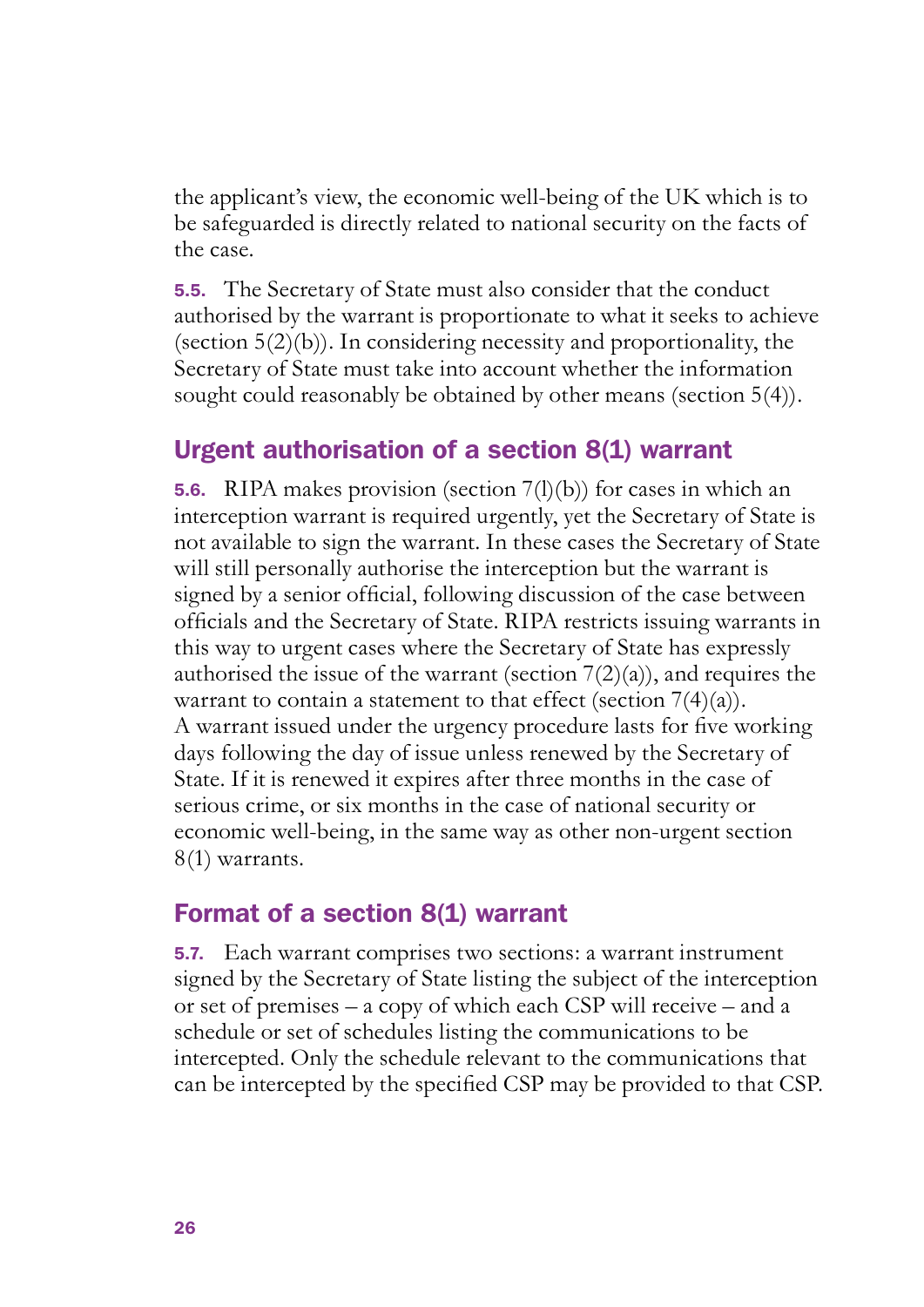5.8. The warrant instrument should include:

- The name or description of the interception subject or of a set of premises in relation to which the interception is to take place;
- • A warrant reference number; and
- The persons who may subsequently modify the scheduled part of the warrant in an urgent case (if authorised in accordance with section 10(8) of RIPA).

5.9. The scheduled part of the warrant will comprise one or more schedules. Each schedule should contain:

- The name of the communication service provider, or the other person who is to take action;
- • A warrant reference number; and
- $\bullet$  A means of identifying the communications to be intercepted.<sup>12</sup>

## Modification of a section 8(1) warrant

5.10. Interception warrants may be modified under the provisions of section 10 of RIPA. The unscheduled part of a warrant may only be modified by the Secretary of State or, in an urgent case, by a senior official with the express authorisation of the Secretary of State. In these cases, a statement of that fact must be endorsed on the modifying instrument, and the modification ceases to have effect after five working days following the date of issue unless it is renewed by the Secretary of State. The modification will then expire upon the expiry date of the warrant.

5.11. Scheduled parts of a warrant may be modified by the Secretary of State, or by a senior official<sup>13</sup> acting upon his or her behalf. A modification to the scheduled part of the warrant may include the addition of a new schedule relating to a CSP on whom a copy of the warrant has not been previously served. Modifications made in this way expire at the same time as the warrant expires. There also exists a

<sup>12</sup> This may include addresses, numbers, apparatus or other factors, or combination of factors, that are to be used for identifying communications (section 8(2) of RIPA).

<sup>13</sup> The official to whom the warrant is addressed, or any of his subordinates, may only modify the scheduled parts of the warrant in the circumstances referred to in paragraph 5.12.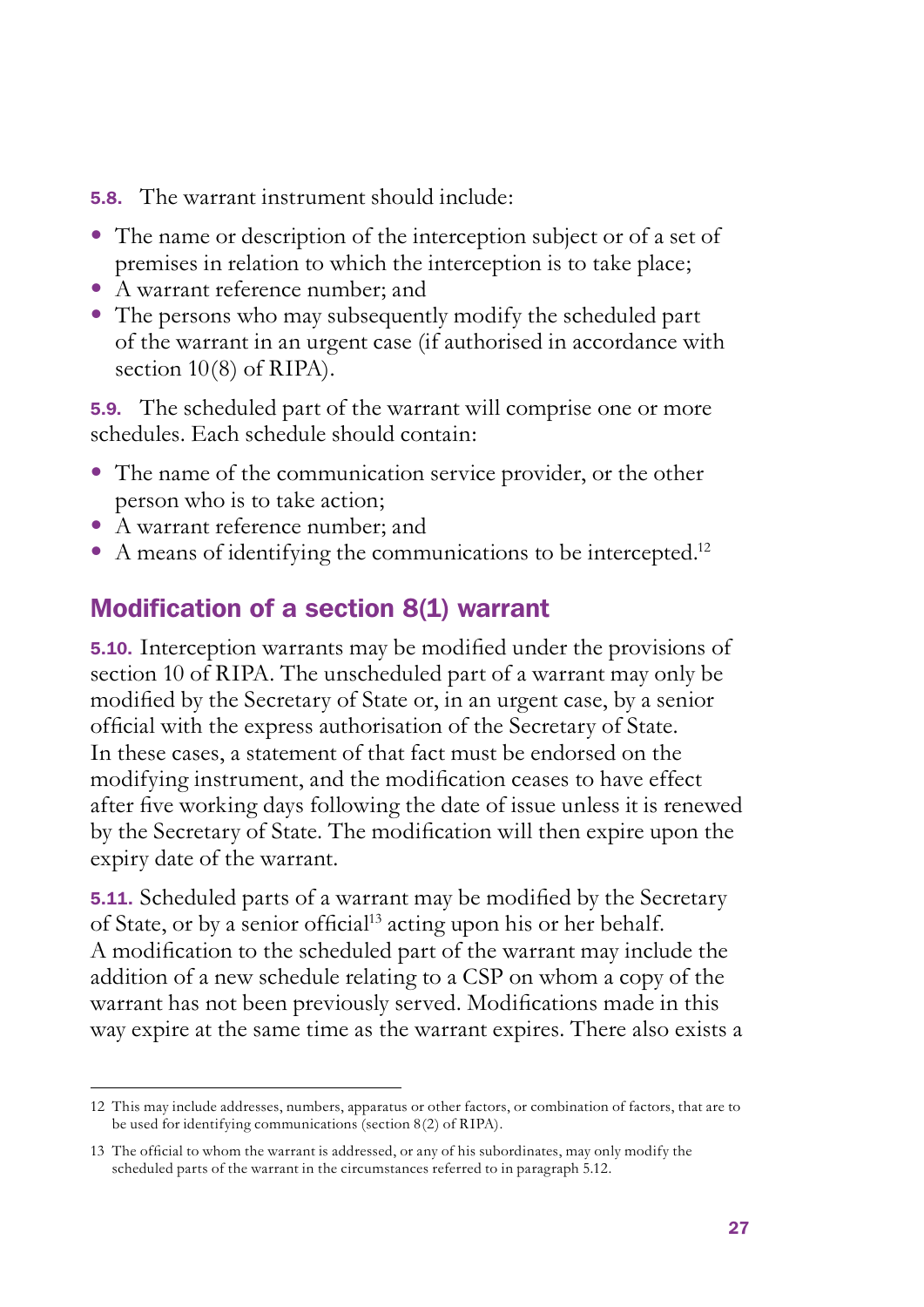duty to modify a warrant by deleting a communication identifier if it is no longer relevant. When a modification is sought to delete a number or other communication identifier, the relevant CSP must be advised and interception suspended before the modification instrument is signed.

5.12. The person to whom the warrant is addressed or a senior official within the same agency may modify the scheduled part of the warrant if the warrant was issued or renewed on national security grounds.<sup>14</sup> Where the warrant specifically authorises it, the scheduled part of the warrant may also be amended in an urgent case by the person to whom the warrant is addressed or a subordinate person (identified in the warrant) within the same agency.15

5.13. Modifications of this kind are valid for five working days following the date of issue unless the modification instrument is endorsed within that period by a senior official acting on behalf of the Secretary of State. Where the modification is endorsed in this way, the modification expires upon the expiry date of the warrant.

## Renewal of a section 8(1) warrant

5.14. The Secretary of State may renew a warrant at any point before its expiry date. Applications for renewals must be made to the Secretary of State and should contain an update of the matters outlined in paragraph 5.2 above. In particular, the applicant should give an assessment of the value of interception to the operation to date and explain why it is considered that interception continues to be necessary for one or more of the purposes in section 5(3), and why it is considered that interception continues to be proportionate.

5.15. Where the Secretary of State is satisfied that the interception continues to meet the requirements of RIPA the Secretary of State may renew the warrant.

<sup>14</sup> Under section 10(6) and (6A) RIPA.

<sup>15</sup> Under section 10(8) RIPA.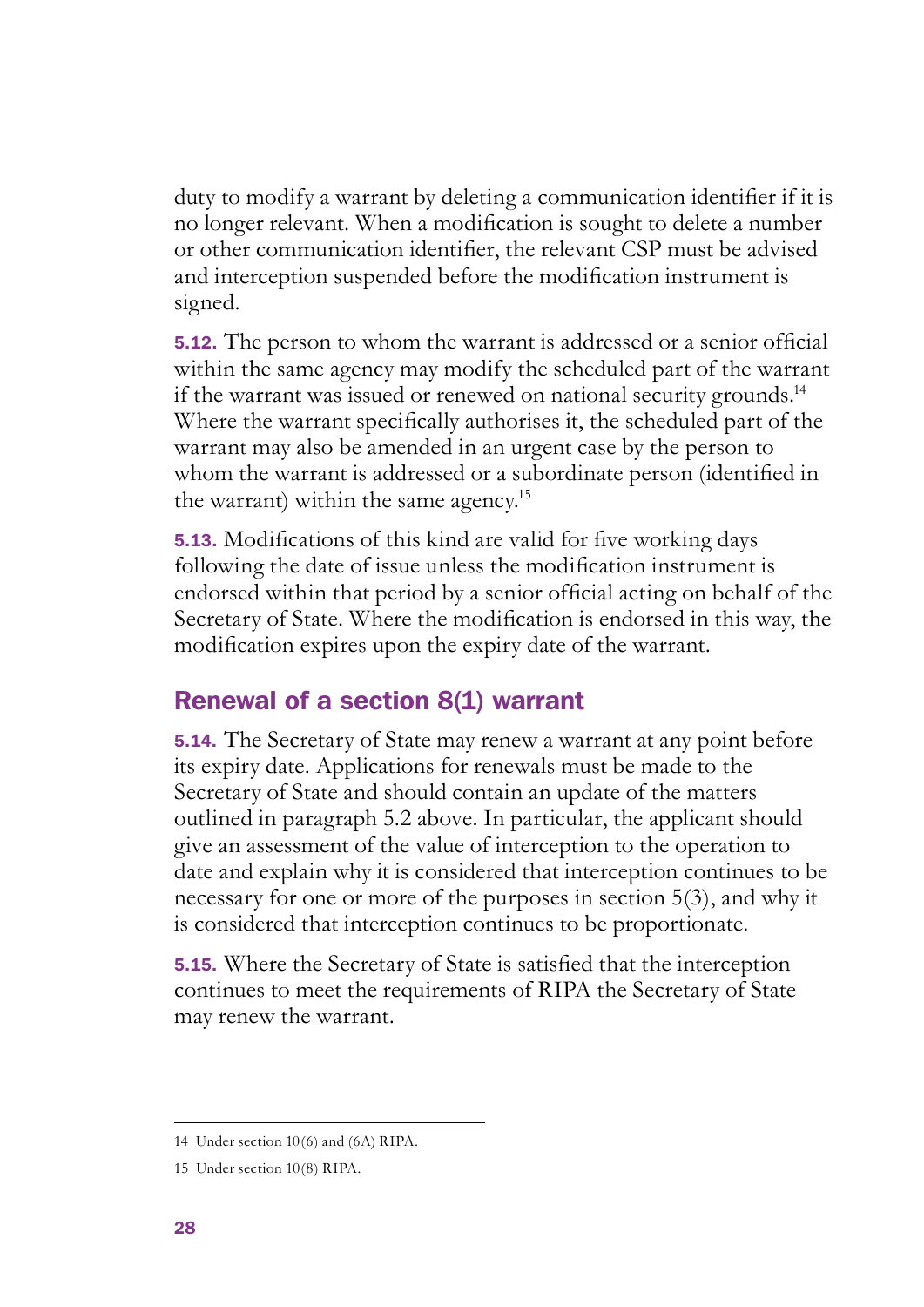5.16. A copy of the warrant renewal instrument will be forwarded to all relevant CSPs on whom a copy of the original warrant instrument and a schedule have been served, providing they are still actively assisting. A warrant renewal instrument will include the reference number of the warrant or warrants being renewed under this single instrument.

### Warrant cancellation

5.17. The Secretary of State is under a duty to cancel an interception warrant if, at any time before its expiry date, the Secretary of State is satisfied that the warrant is no longer necessary on grounds falling within section 5(3) of RIPA. Intercepting agencies will therefore need to keep their warrants under continuous review and must notify the Secretary of State if they assess that the interception is no longer necessary. In practice, the responsibility to cancel a warrant will be exercised by a senior official in the warrant issuing department on behalf of the Secretary of State.

5.18. The cancellation instrument should be addressed to the person to whom the warrant was issued (the intercepting agency) and should include the reference number of the warrant and the description of the person or premises specified in the warrant. A copy of the cancellation instrument should be sent to those CSPs who have held a copy of the warrant instrument and accompanying schedule during the preceding twelve months.

## Records

5.19. The oversight regime allows the Interception of Communications Commissioner to inspect the warrant application upon which the Secretary of State's decision was based, and the applicant may be required to justify the content. Each intercepting agency should keep the following to be made available for scrutiny by the Commissioner as he or she may require:

• All applications made for warrants complying with section  $8(1)$  and applications made for the renewal of such warrants;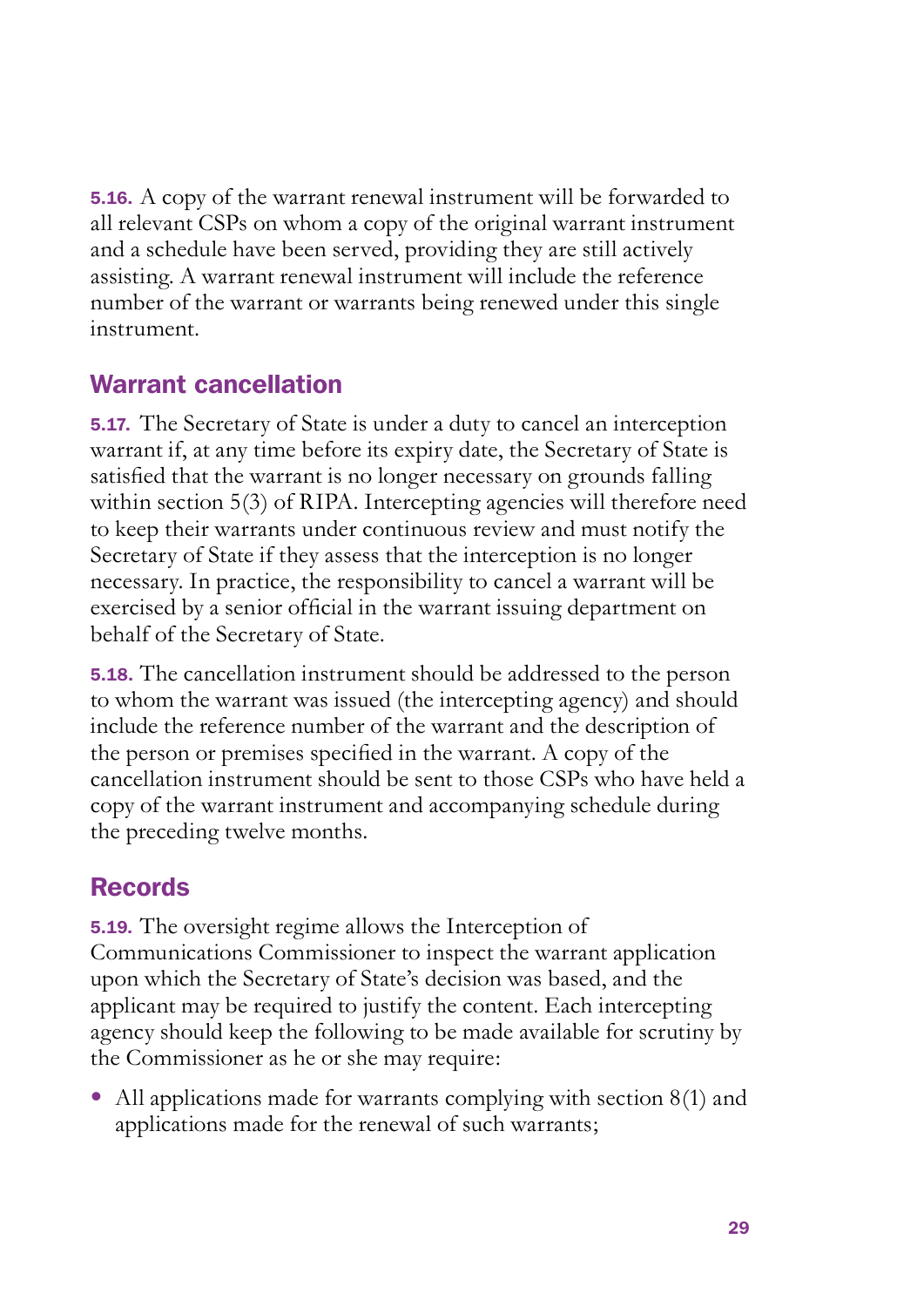- All warrants, and renewals and copies of schedule modifications (if any);
- Where any application is refused, the grounds for refusal as given by the Secretary of State; and
- The dates on which interception started and stopped.

5.20. Records should also be kept of the arrangements by which the requirements of section 15(2) (minimisation of copying and distribution of intercepted material) and section 15(3) (destruction of intercepted material) are to be met. For further details see the section on "Safeguards".

5.21. The term 'intercepted material' is used throughout to include any copy, extract or summary made from the intercepted material which identifies itself as the product of an interception as well as the intercepted material itself.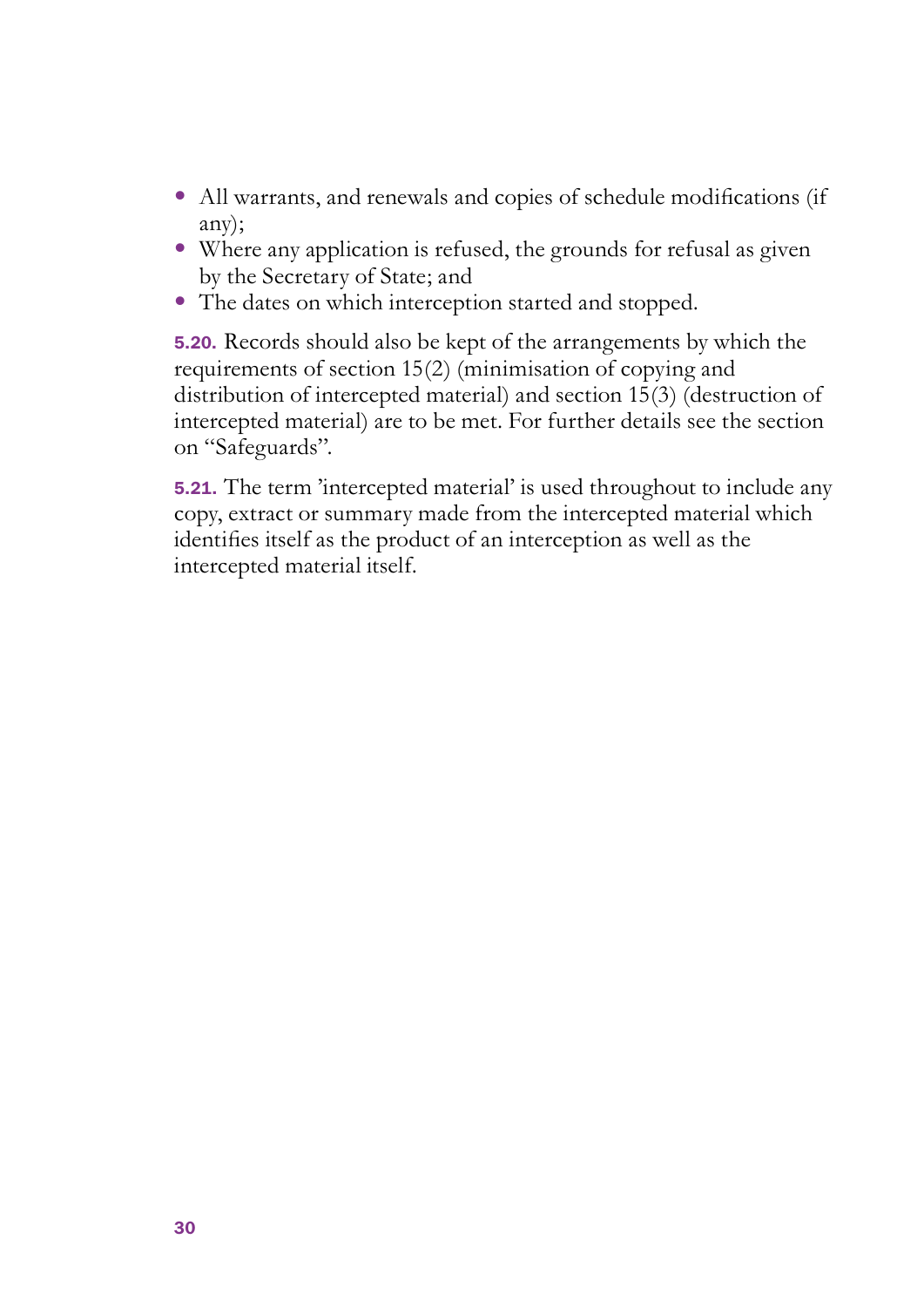## 6. INTERCEPTION WARRANTS (SECTION 8(4))

6.1. This section applies to the interception of external communications by means of a warrant complying with section 8(4) of RIPA.

**6.2.** In contrast to section  $8(1)$ , a section  $8(4)$  warrant instrument need not name or describe the interception subject or a set of premises in relation to which the interception is to take place. Neither does section 8(4) impose an express limit on the number of external communications which may be intercepted. For example, if the requirements of sections 8(4) and (5) are met, then the interception of all communications transmitted on a particular route or cable, or carried by a particular CSP, could, in principle, be lawfully authorised. This reflects the fact that section 8(4) interception is an intelligence gathering capability, whereas section 8(1) interception is primarily an investigative tool that is used once a particular subject for interception has been identified.

6.3. Responsibility for the issuing of interception warrants under section 8(4) of RIPA rests with the Secretary of State. When the Secretary of State issues a warrant of this kind, it must be accompanied by a certificate. The certificate ensures that a selection process is applied to the intercepted material so that only material described in the certificate is made available for human examination. If the intercepted material cannot be selected to be read, looked at or listened to with due regard to proportionality and the terms of the certificate, then it cannot be read, looked at or listened to by anyone.

## Section 8(4) interception in practice

6.4. A section 8(4) warrant authorises the interception of external communications. Where a section 8(4) warrant results in the acquisition of large volumes of communications, the intercepting agency will ordinarily apply a filtering process to automatically discard communications that are unlikely to be of intelligence value. Authorised persons within the intercepting agency may then apply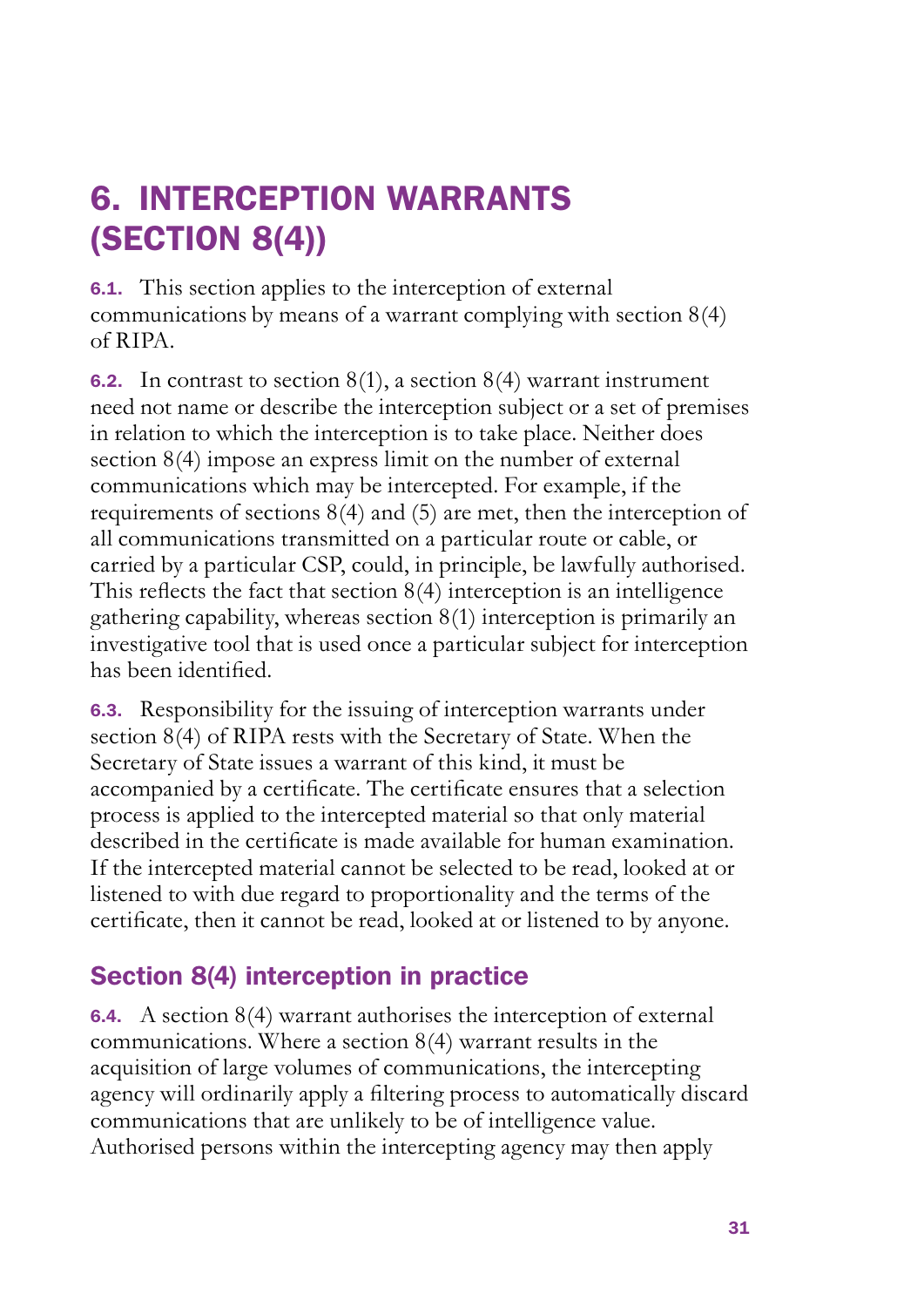search criteria to select communications that are likely to be of intelligence value in accordance with the terms of the Secretary of State's certificate. Before a particular communication may be accessed by an authorised person within the intercepting agency, the person must provide an explanation of why it is necessary for one of the reasons set out in the certificate accompanying the warrant issued by the Secretary of State, and why it is proportionate in the particular circumstances. This process is subject to internal audit and external oversight by the Interception of Communications Commissioner. Where the Secretary of State is satisfied that it is necessary, he or she may authorise the selection of communications of an individual who is known to be in the British Islands. In the absence of such an authorisation, an authorised person must not select such communications.16

#### Definition of external communications

6.5. External communications are defined by RIPA to be those which are sent or received outside the British Islands. They include those which are both sent and received outside the British Islands, whether or not they pass through the British Islands in the course of their transmission. They do not include communications both sent and received in the British Islands, even if they pass outside the British Islands en route. For example, an email from a person in London to a person in Birmingham will be an internal, not external communication for the purposes of section 20 of RIPA, whether or not it is routed via IP addresses outside the British Islands, because the sender and intended recipient are within the British Islands.

<sup>16</sup> Section 16(2) of RIPA provides that in the absence of such an authorisation an authorised person must not select communications for examination by factors referable to an individual known to be in the British Islands and with the purpose of identifying material contained in communications sent by or intended for such an individual.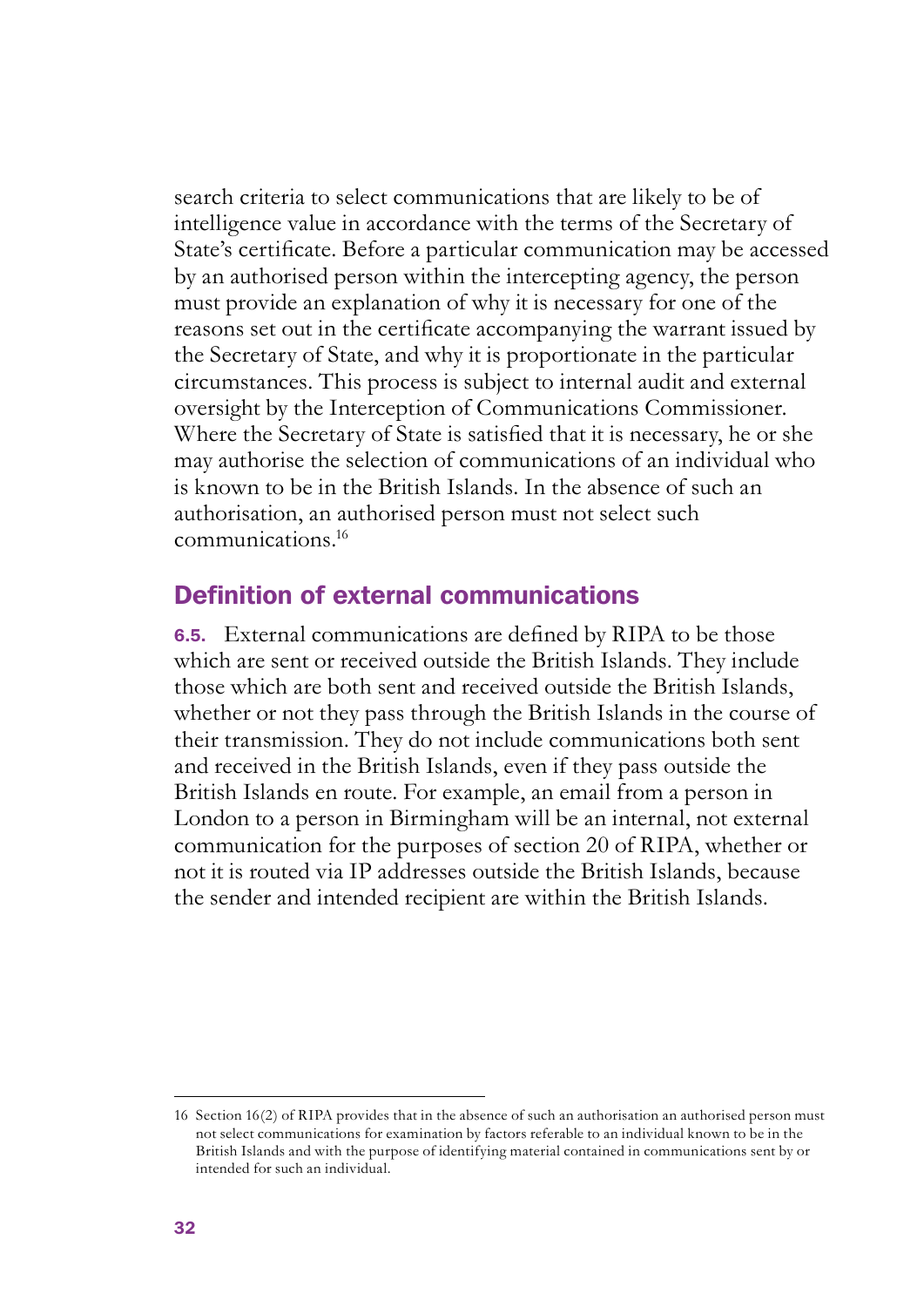### Intercepting non-external communications under section 8(4) warrants

**6.6.** Section  $5(6)(a)$  of RIPA makes clear that the conduct authorised by a section 8(4) warrant may, in principle, include the interception of communications which are not external communications to the extent this is necessary in order to intercept the external communications to which the warrant relates.

6.7. When conducting interception under a section 8(4) warrant, an intercepting agency must use its knowledge of the way in which international communications are routed, combined with regular surveys of relevant communications links, to identify those individual communications bearers that are most likely to contain external communications that will meet the descriptions of material certified by the Secretary of State under section 8(4). It must also conduct the interception in ways that limit the collection of non-external communications to the minimum level compatible with the objective of intercepting wanted external communications.

## Application for a section 8(4) warrant

6.8. An application for a warrant is made to the Secretary of State. Interception warrants, when issued, are addressed to the person who submitted the application. The purpose of such a warrant will typically reflect one or more of the intelligence priorities set by the National Security Council (NSC).<sup>17</sup>

6.9. Prior to submission, each application is subject to a review within the agency making the application. This involves scrutiny by more than one official, who will consider whether the application is for a purpose falling within section 5(3) of RIPA and whether the interception proposed is both necessary and proportionate.

6.10. Each application, a copy of which must be retained by the applicant, should contain the following information:

<sup>17</sup> One of the NSC's functions is to set the priorities for intelligence coverage for GCHQ and SIS.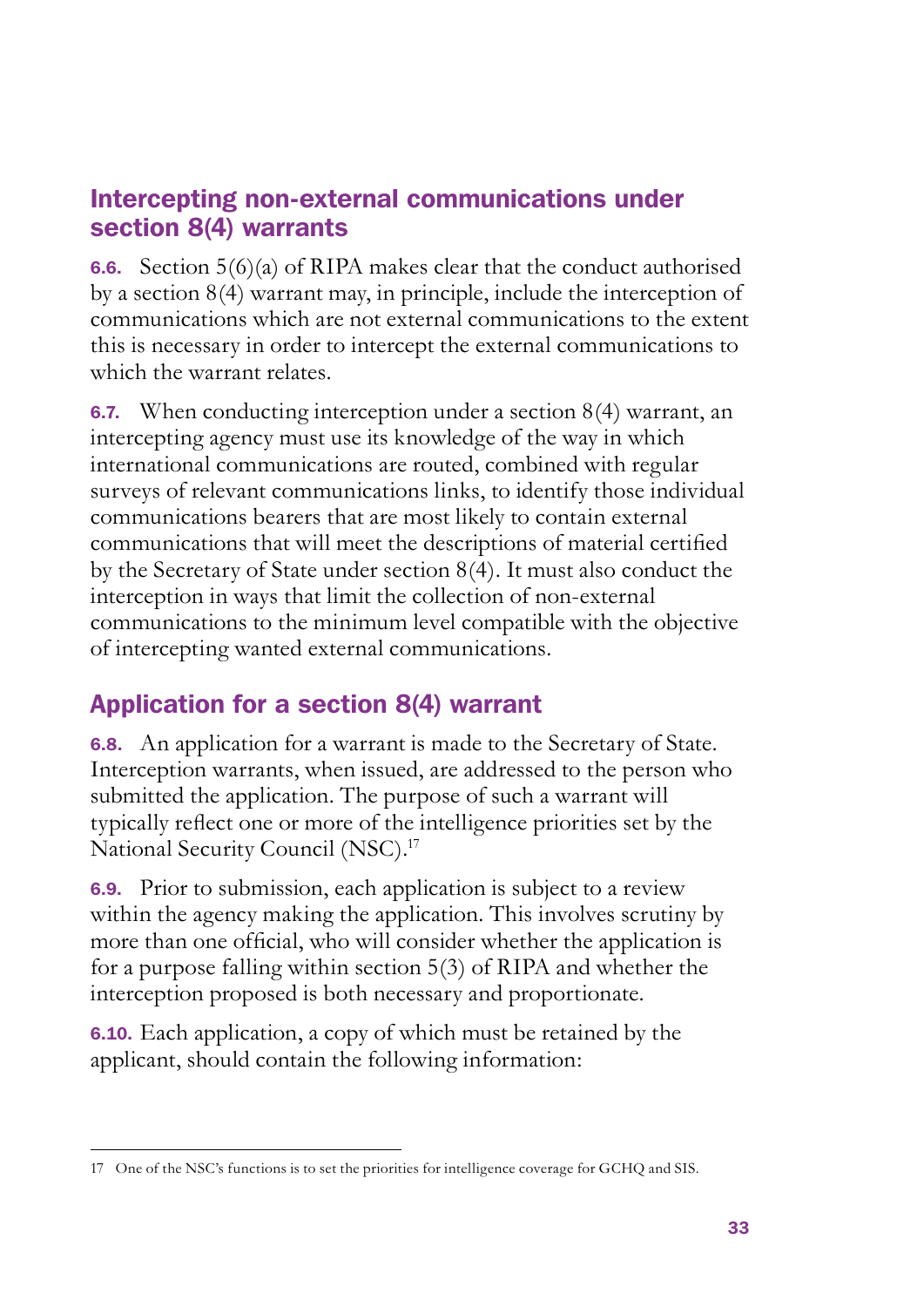- Background to the operation in question:
	- Description of the communications to be intercepted, details of the CSP(s) and an assessment of the feasibility of the operation where this is relevant;<sup>18</sup> and
	- Description of the conduct to be authorised, which must be restricted to the interception of external communications, or the conduct (including the interception of other communications not specifically identified by the warrant as foreseen under section 5(6)(a) of RIPA) it is necessary to undertake in order to carry out what is authorised or required by the warrant, and the obtaining of related communications data.
- The certificate that will regulate examination of intercepted material;
- An explanation of why the interception is considered to be necessary for one or more of the section 5(3) purposes;
- A consideration of why the conduct to be authorised by the warrant is proportionate to what is sought to be achieved by that conduct;
- Where an application is urgent, supporting justification;
- An assurance that intercepted material will be read, looked at or listened to only so far as it is certified and it meets the conditions of sections  $16(2)$ -16(6) of RIPA; and
- An assurance that all material intercepted will be handled in accordance with the safeguards required by sections 15 and 16 of RIPA (see paragraphs 7.2 and 7.10 respectively).

## Authorisation of a section 8(4) warrant

6.11. Before issuing a warrant under section 8(4), the Secretary of State must believe the warrant is necessary:

- In the interests of national security;
- For the purpose of preventing or detecting serious crime; or
- • For the purpose of safeguarding the economic well-being of the UK so far as those interests are also relevant to the interests of national security.

<sup>18</sup> This assessment is normally based upon information provided by the relevant communications service provider.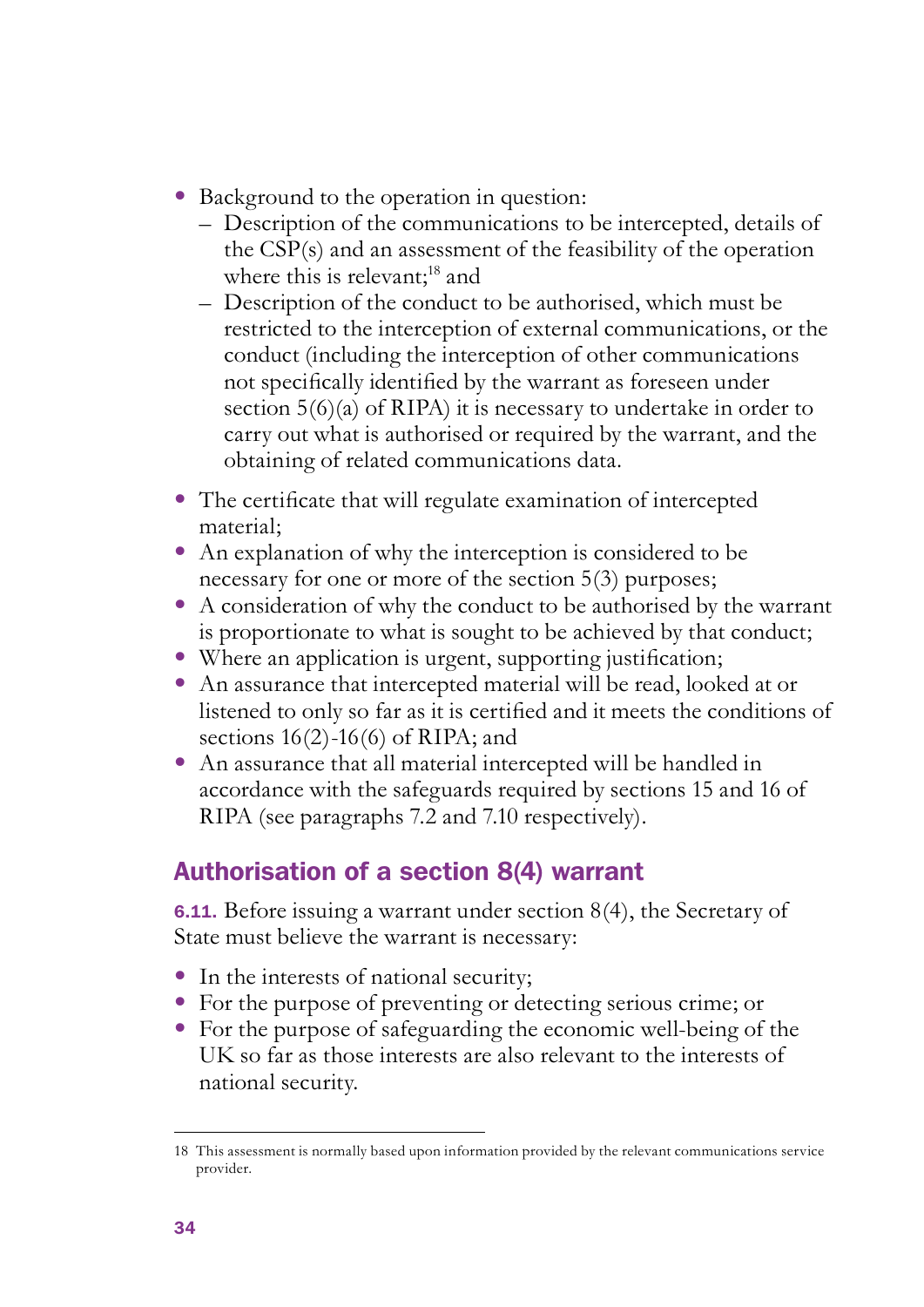6.12. The power to issue an interception warrant for the purpose of safeguarding the economic well-being of the UK (as provided for by section 5(3)(c) of RIPA), may only be exercised where it appears to the Secretary of State that the circumstances are relevant to the interests of national security. The Secretary of State will not issue a warrant on section  $5(3)(c)$  grounds if a direct link between the economic well-being of the UK and national security is not established. Any application for a warrant on section  $5(3)(c)$  grounds should therefore identify the circumstances that are relevant to the interests of national security.

6.13. The Secretary of State must also consider that the conduct authorised by the warrant is proportionate to what it seeks to achieve (section  $5(2)(b)$ ). In considering necessity and proportionality, the Secretary of State must take into account whether the information sought could reasonably be obtained by other means (section 5(4)).

6.14. When the Secretary of State issues a warrant of this kind, it must be accompanied by a certificate in which the Secretary of State certifies that he or she considers examination of the intercepted material to be necessary for one or more of the section 5(3) purposes. The purpose of the statutory certificate is to ensure that a selection process is applied to intercepted material so that only material described in the certificate is made available for human examination. Any certificate must broadly reflect the "Priorities for Intelligence Collection" set by the NSC for the guidance of the intelligence agencies. For example, a certificate might provide for the examination of material providing intelligence on terrorism (as defined in the Terrorism Act 2000) or on controlled drugs (as defined by the Misuse of Drugs Act 1971). The Interception of Communications Commissioner must review any changes to the descriptions of material specified in a certificate.

6.15. The Secretary of State has a duty to ensure that arrangements are in force for securing that only that material which has been certified as necessary for examination for a section 5(3) purpose, and which meets the conditions set out in section 16(2) to section 16(6) is, in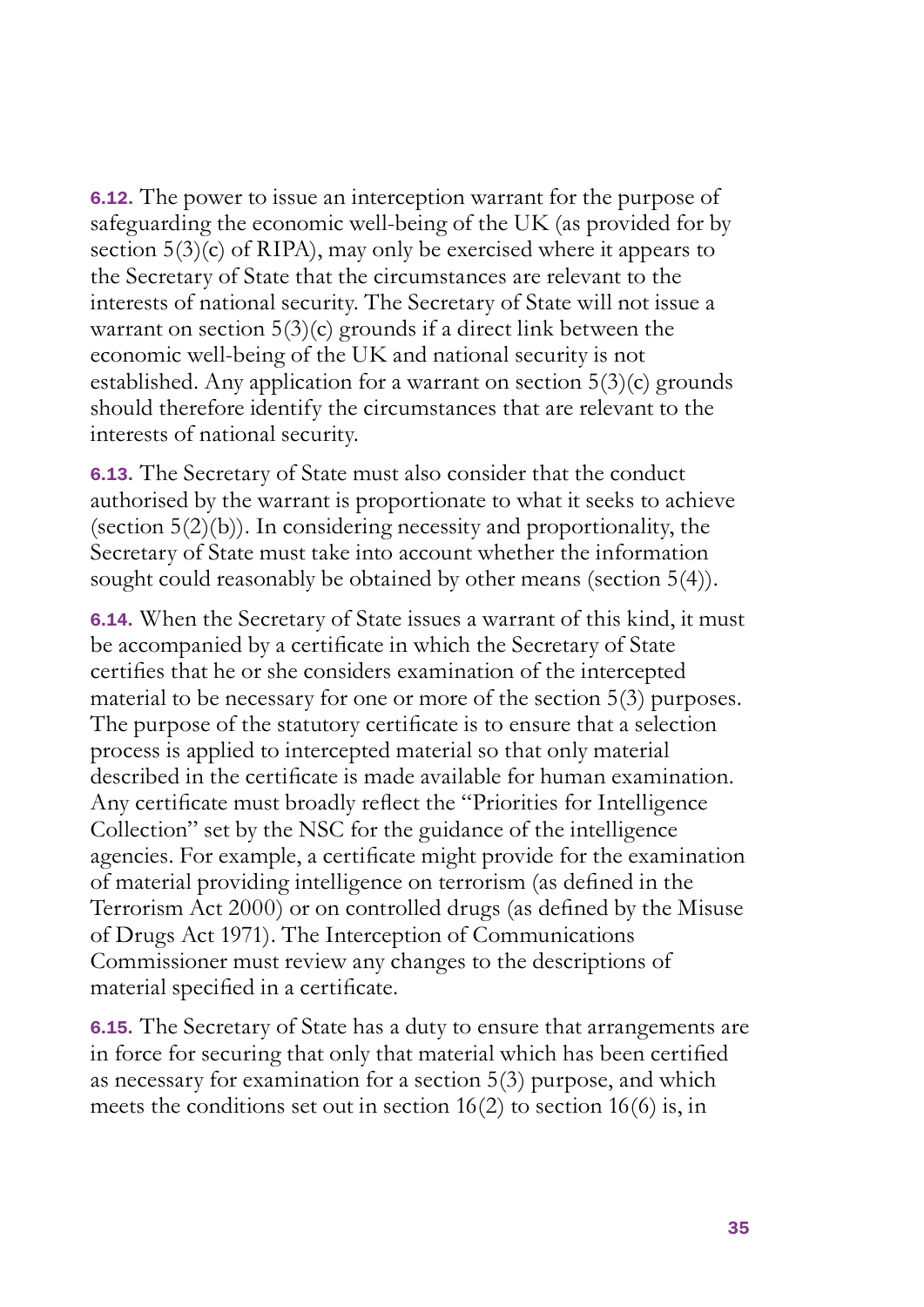fact, read, looked at or listened to. The Interception of Communications Commissioner is under a duty to review the adequacy of those arrangements.

## Urgent authorisation of a section 8(4) warrant

**6.16.** RIPA makes provision (section  $7(1)(b)$ ) for cases in which an interception warrant is required urgently, yet the Secretary of State is not available to sign the warrant. In these cases the Secretary of State will still personally authorise the interception but the warrant is signed by a senior official, following discussion of the case between officials and the Secretary of State. RIPA restricts the issue of warrants in this way to urgent cases where the Secretary of State has personally and expressly authorised the issue of the warrant (section  $7(2)(a)$ , and requires the warrant to contain a statement to that effect (section  $7(4)(a)$ ).

6.17. A warrant issued under the urgency procedure lasts for five working days following the date of issue unless renewed by the Secretary of State, in which case it expires after three months in the case of serious crime or six months in the case of national security or economic well-being, in the same way as other section 8(4) warrants.

## Format of a section 8(4) warrant

6.18. Each warrant is addressed to the person who submitted the application. A copy may then be served upon such providers of communications services as he or she believes will be able to assist in implementing the interception. CSPs will not normally receive a copy of the certificate. The warrant should include the following:

- A description of the communications to be intercepted;
- The warrant reference number; and
- Details of the persons who may subsequently modify the certificate applicable to the warrant in an urgent case (if authorised in accordance with section 10(7) of RIPA).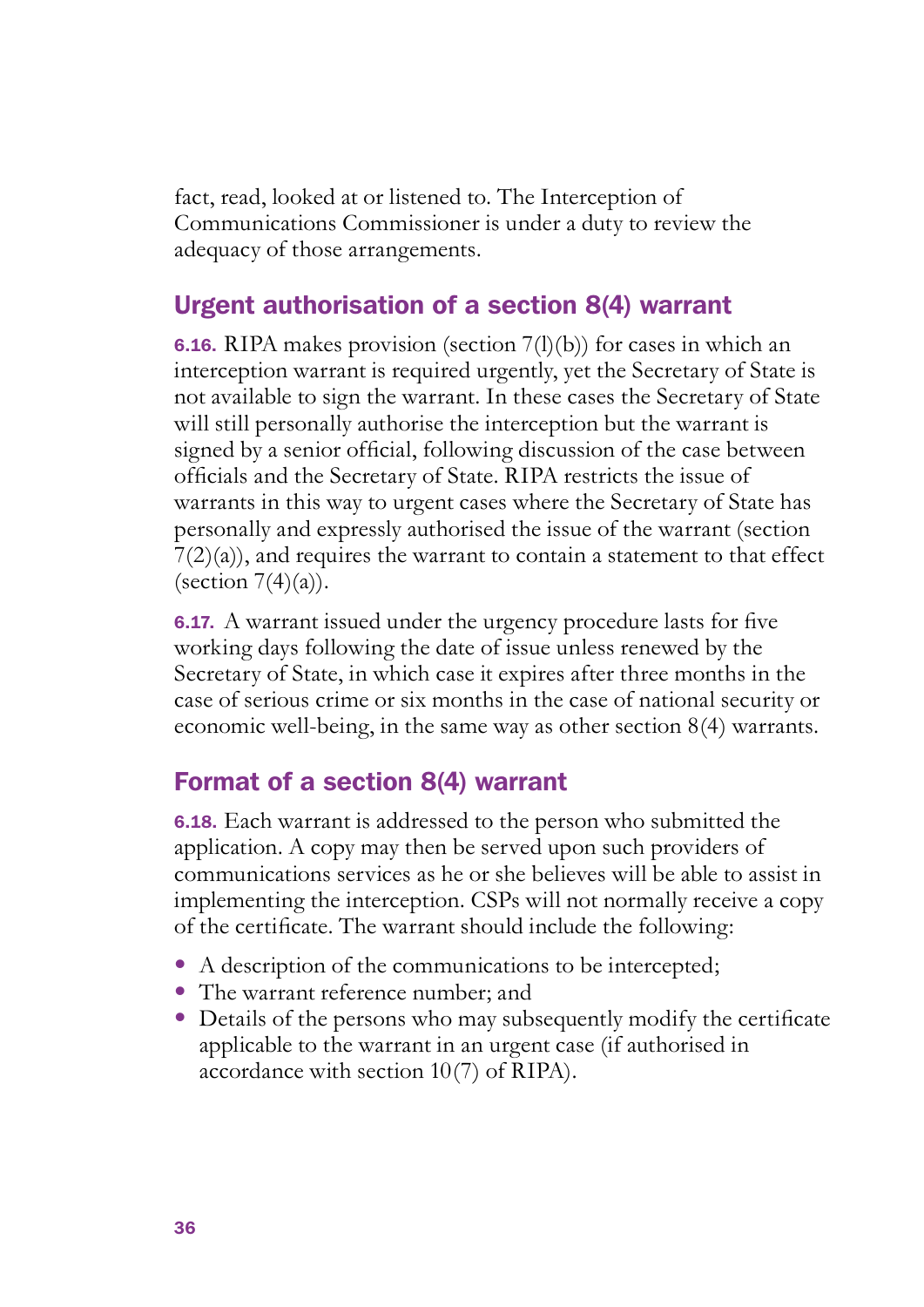## Modification of a section 8(4) warrant and/or certificate

6.19. Interception warrants and certificates may be modified under the provisions of section 10 of RIPA. A warrant may only be modified by the Secretary of State or, in an urgent case, by a senior official with the express authorisation of the Secretary of State. In these cases a statement of that fact must be endorsed on the modifying instrument, and the modification ceases to have effect after five working days following the date of issue unless it is endorsed by the Secretary of State.

6.20. A certificate must be modified by the Secretary of State, except in an urgent case where a certificate may be modified by a senior official provided that the official holds a position in which he or she is expressly authorised by provisions contained in the certificate to modify the certificate on the Secretary of State's behalf, or the Secretary of State has expressly authorised the modification and a statement of that fact is endorsed on the modifying instrument. In the latter case, the modification ceases to have effect after five working days following the date of issue unless it is endorsed by the Secretary of State.

6.21. Where the Secretary of State is satisfied that it is necessary, a certificate may be modified to authorise the selection of communications of an individual in the British Islands.19 An individual's location should be assessed using all available information. If it is not possible, to determine definitively where the individual is located using that information, an informed assessment should be made, in good faith, as to the individual's location. If an individual is strongly suspected to be in the UK, the arrangements set out in this paragraph will apply.

<sup>19</sup> Section 16(3) of RIPA provides that a certificate may be modified to authorise the selection of communications sent or received outside the British Islands according to a factor (for example name, email address or passport number) which is referable to an individual who is known for the time being to be in the British Islands and where the purpose is the identification of material contained in communications sent by that individual or intended for him.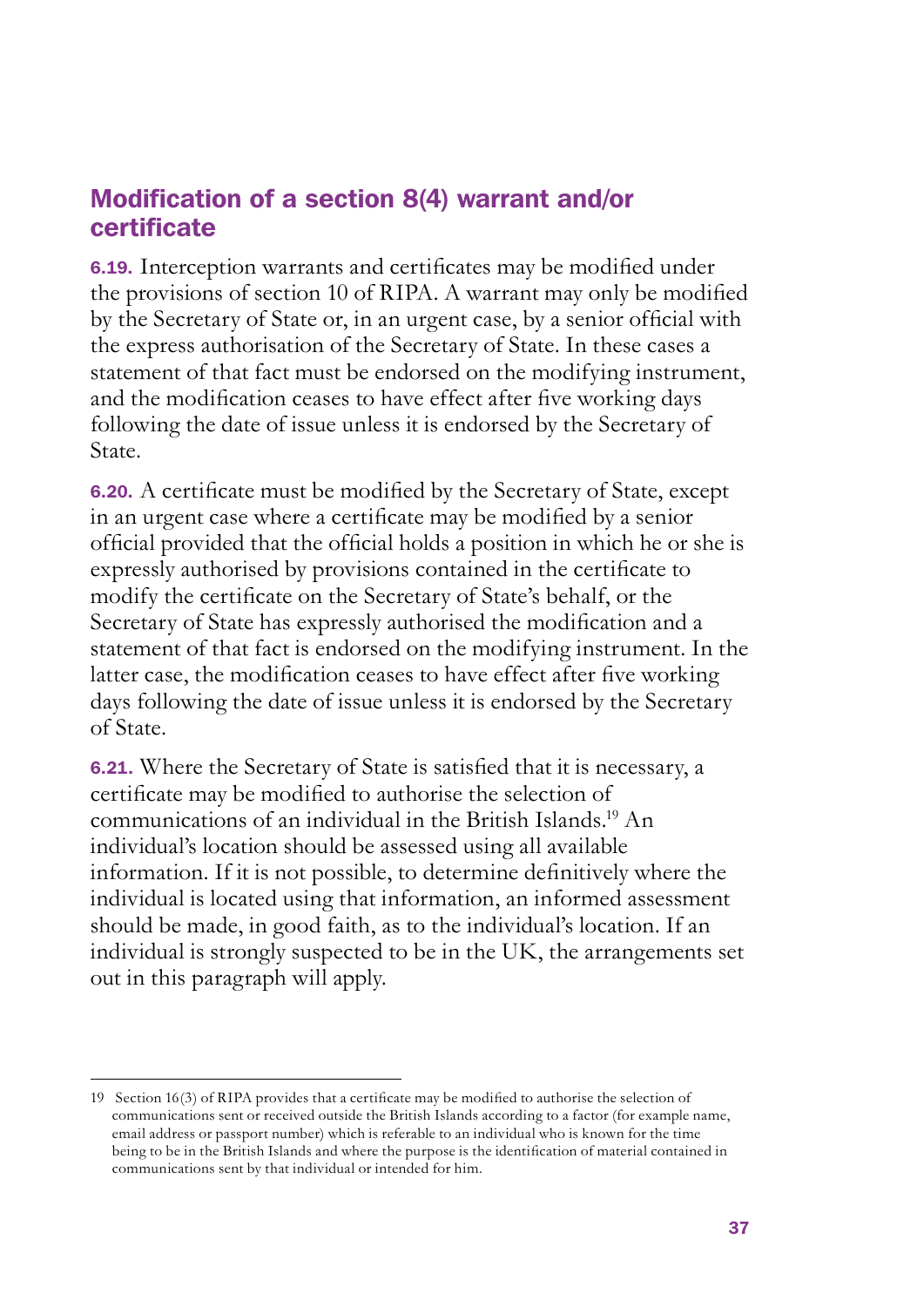### Renewal of a section 8(4) warrant

6.22. The Secretary of State may renew a warrant at any point before its expiry date. Applications for renewals are made to the Secretary of State and contain an update of the matters outlined in paragraph 6.10 above. In particular, the applicant must give an assessment of the value of interception to date and explain why it is considered that interception continues to be necessary for one or more of the purposes in section 5(3), and why it is considered that interception continues to be proportionate.

6.23. Where the Secretary of State is satisfied that the interception continues to meet the requirements of RIPA, the Secretary of State may renew the warrant. Where the warrant is issued on serious crime grounds, the renewed warrant is valid for a further three months. Where it is issued on national security/economic well-being grounds the renewed warrant is valid for six months. These dates run from the date of signature on the renewal instrument.

6.24. In those circumstances where the assistance of CSPs has been sought, a copy of the warrant renewal instrument will be forwarded to all those on whom a copy of the original warrant instrument has been served, providing they are still actively assisting. A renewal instrument will include the reference number of the warrant or warrants being renewed under this single instrument.

#### Warrant cancellation

6.25. The Secretary of State must cancel an interception warrant if, at any time before its expiry date, he or she is satisfied that the warrant is no longer necessary on grounds falling within section 5(3) of RIPA. Intercepting agencies will therefore need to keep their warrants under continuous review and must notify the Secretary of State if they assess that the interception is no longer necessary. In practice, the responsibility to cancel a warrant will be exercised by a senior official in the warrant issuing department on behalf of the Secretary of State.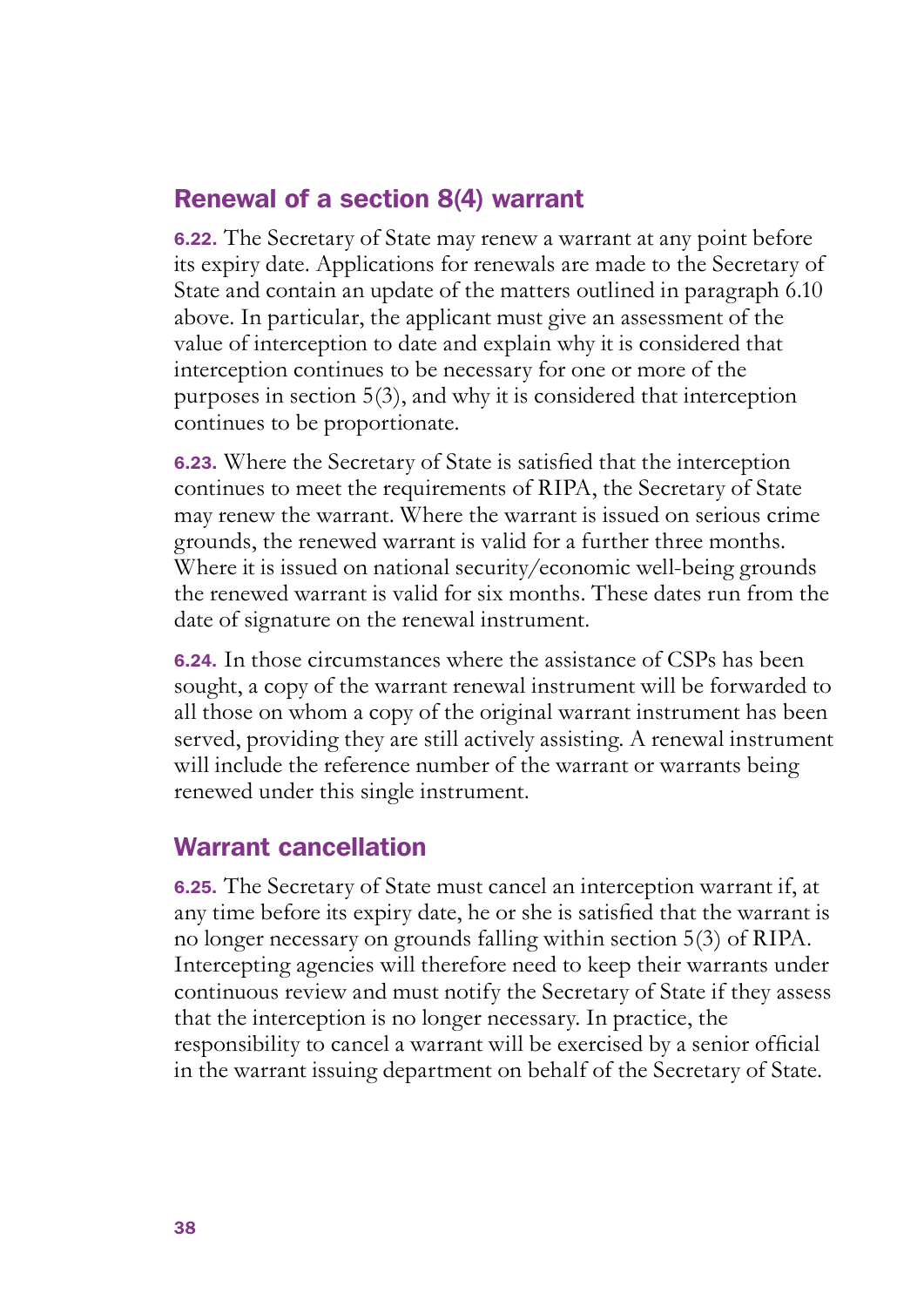6.26. The cancellation instrument will be addressed to the person to whom the warrant was issued (the intercepting agency). A copy of the cancellation instrument should be sent to those CSPs, if any, who have given effect to the warrant during the preceding twelve months.

## Records

6.27. The oversight regime allows the Interception of Communications Commissioner to inspect the warrant application upon which the Secretary of State's decision is based, and the interception agency may be required to justify the content. Each intercepting agency should keep the following to be made available for scrutiny by the Commissioner as he or she may require:

- All applications made for warrants complying with section  $8(4)$ , and applications made for the renewal of such warrants;
- All warrants and certificates, and copies of renewal and modification instruments (if any);
- Where any application is refused, the grounds for refusal as given by the Secretary of State;
- The dates on which interception started and stopped.

6.28. Records should also be kept of the arrangements for securing that only material which has been certified for examination for a purpose under section 5(3) and which meets the conditions set out in section  $16(2) - 16(6)$  of RIPA in accordance with section 15 of RIPA is, in fact, read, looked at or listened to. Records should be kept of the arrangements by which the requirements of section 15(2) (minimisation of copying and distribution of intercepted material) and section 15(3) (destruction of intercepted material) are to be met. For further details see the chapter on "Safeguards".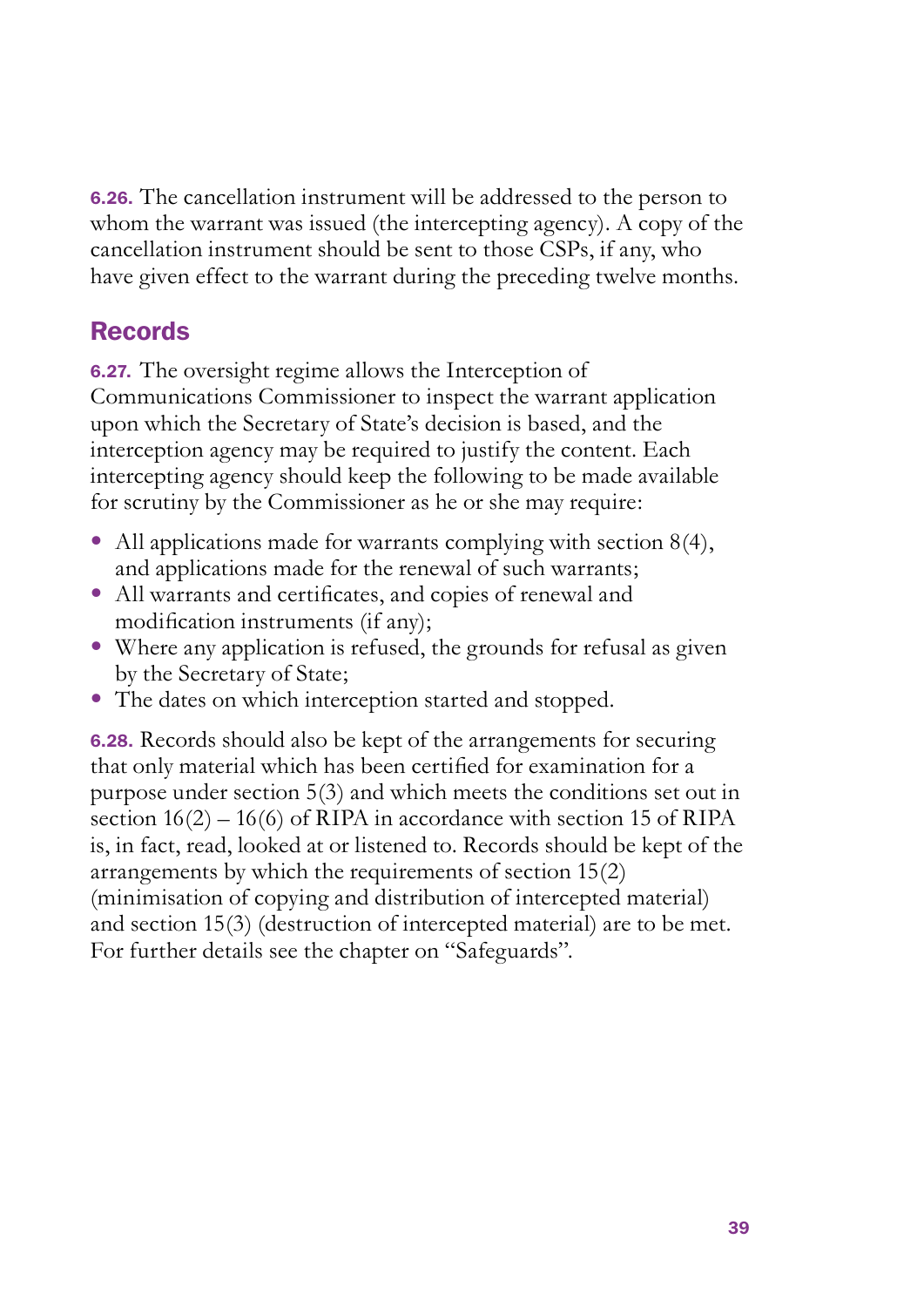## 7. SAFEGUARDS

7.1. All material intercepted under the authority of a warrant complying with section  $\frac{8(1)}{2}$  or section  $\frac{8(4)}{2}$  of RIPA and any related communications data<sup>20</sup> must be handled in accordance with safeguards which the Secretary of State has approved in conformity with the duty imposed on him or her by RIPA. These safeguards are made available to the Interception of Communications Commissioner, and they must meet the requirements of section 15 of RIPA which are set out below. In addition, the safeguards in section 16 of RIPA apply to warrants complying with section 8(4). Any breach of these safeguards must be reported to the Interception of Communications Commissioner. The intercepting agencies must keep their internal safeguards under periodic review to ensure that they remain up-to-date and effective. During the course of such periodic reviews, the agencies must consider whether more of their internal arrangements might safely and usefully be put into the public domain.

#### The section 15 safeguards

7.2. Section 15 of RIPA requires that disclosure, copying and retention of intercepted material is limited to the minimum necessary for the authorised purposes. Section 15(4) of RIPA provides that something is necessary for the authorised purposes if the intercepted material:

• Continues to be, or is likely to become, necessary for any of the purposes set out in section 5(3) – namely, in the interests of national security, for the purpose of preventing or detecting serious crime, or for the purpose, in circumstances appearing to the Secretary of State to be relevant to the interests of national security, of safeguarding the economic well-being of the  $UK;^{21}$ 

<sup>20</sup> References in this code to 'intercepted material' include for the purposes of section 15 any related communications data. Further information regarding the use of related communications data is to be found in the Acquisition and Disclosure of Communications Data Code of Practice.

<sup>21</sup> Intercepted material and related communications data obtained for one purpose can, where it is necessary and proportionate to do so, be disclosed, copied and retained for another.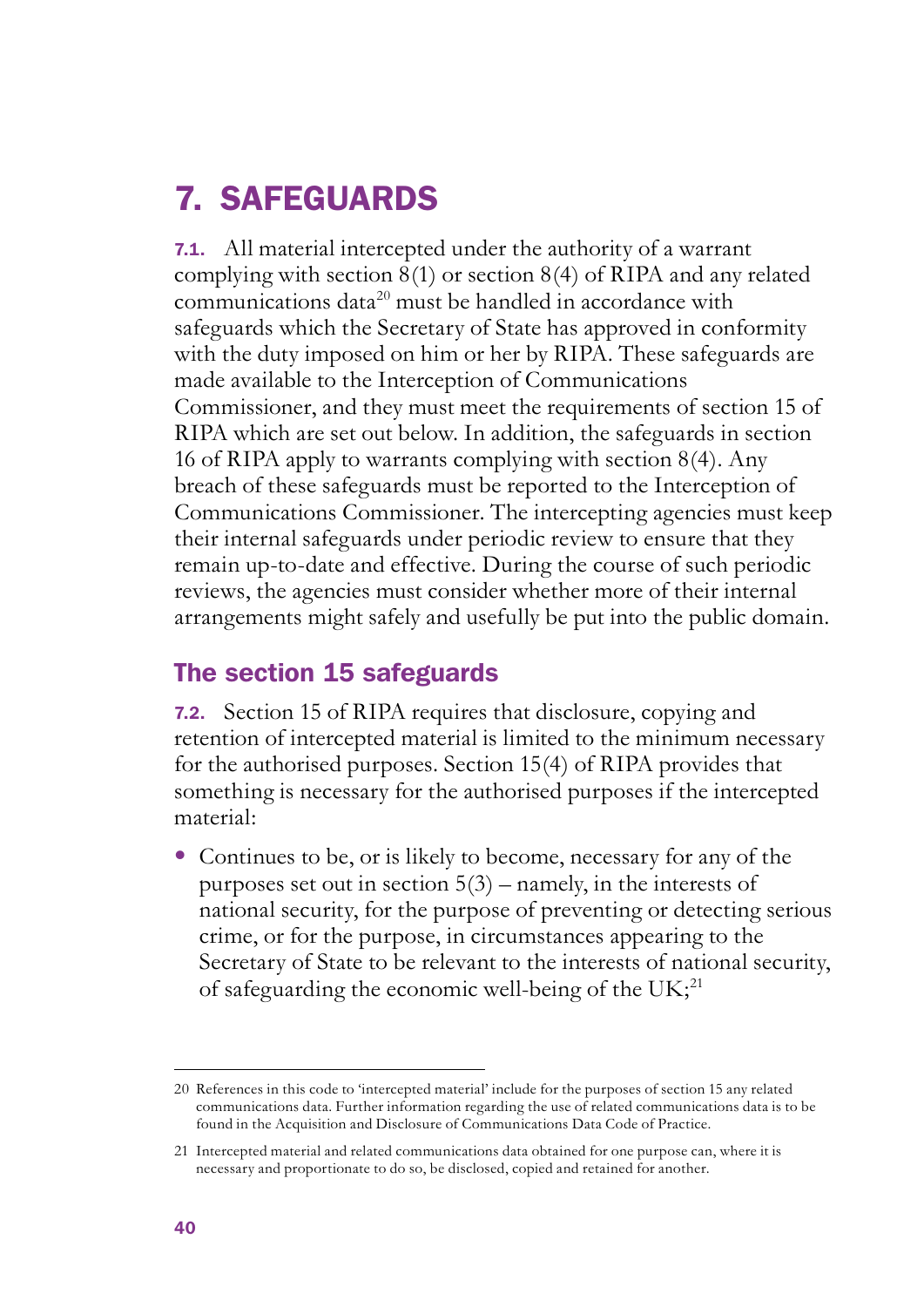- Is necessary for facilitating the carrying out of the functions of the Secretary of State under Chapter I of Part I of RIPA;
- Is necessary for facilitating the carrying out of any functions of the Interception of Communications Commissioner or the Tribunal;
- $\bullet$  Is necessary to ensure that a person conducting a criminal prosecution has the information needed to determine what is required of him or her by his or her duty to secure the fairness of the prosecution; or
- Is necessary for the performance of any duty imposed by the Public Record Acts.

## Dissemination of intercepted material

7.3. The number of persons to whom any of the intercepted material is disclosed, and the extent of disclosure, is limited to the minimum that is necessary for the authorised purposes set out in section 15(4) of RIPA. This obligation applies equally to disclosure to additional persons within an agency, and to disclosure outside the agency. It is enforced by prohibiting disclosure to persons who have not been appropriately vetted and also by the need-to-know principle: intercepted material must not be disclosed to any person unless that person's duties, which must relate to one of the authorised purposes, are such that he or she needs to know about the intercepted material to carry out those duties. In the same way, only so much of the intercepted material may be disclosed as the recipient needs. For example, if a summary of the intercepted material will suffice, no more than that should be disclosed.

7.4. The obligations apply not just to the original interceptor, but also to anyone to whom the intercepted material is subsequently disclosed. In some cases this will be achieved by requiring the latter to obtain the originator's permission before disclosing the intercepted material further. In others, explicit safeguards are applied to secondary recipients.

7.5. Where intercepted material is disclosed to the authorities of a country or territory outside the UK, the agency must take reasonable steps to ensure that the authorities in question have and will maintain the necessary procedures to safeguard the intercepted material, and to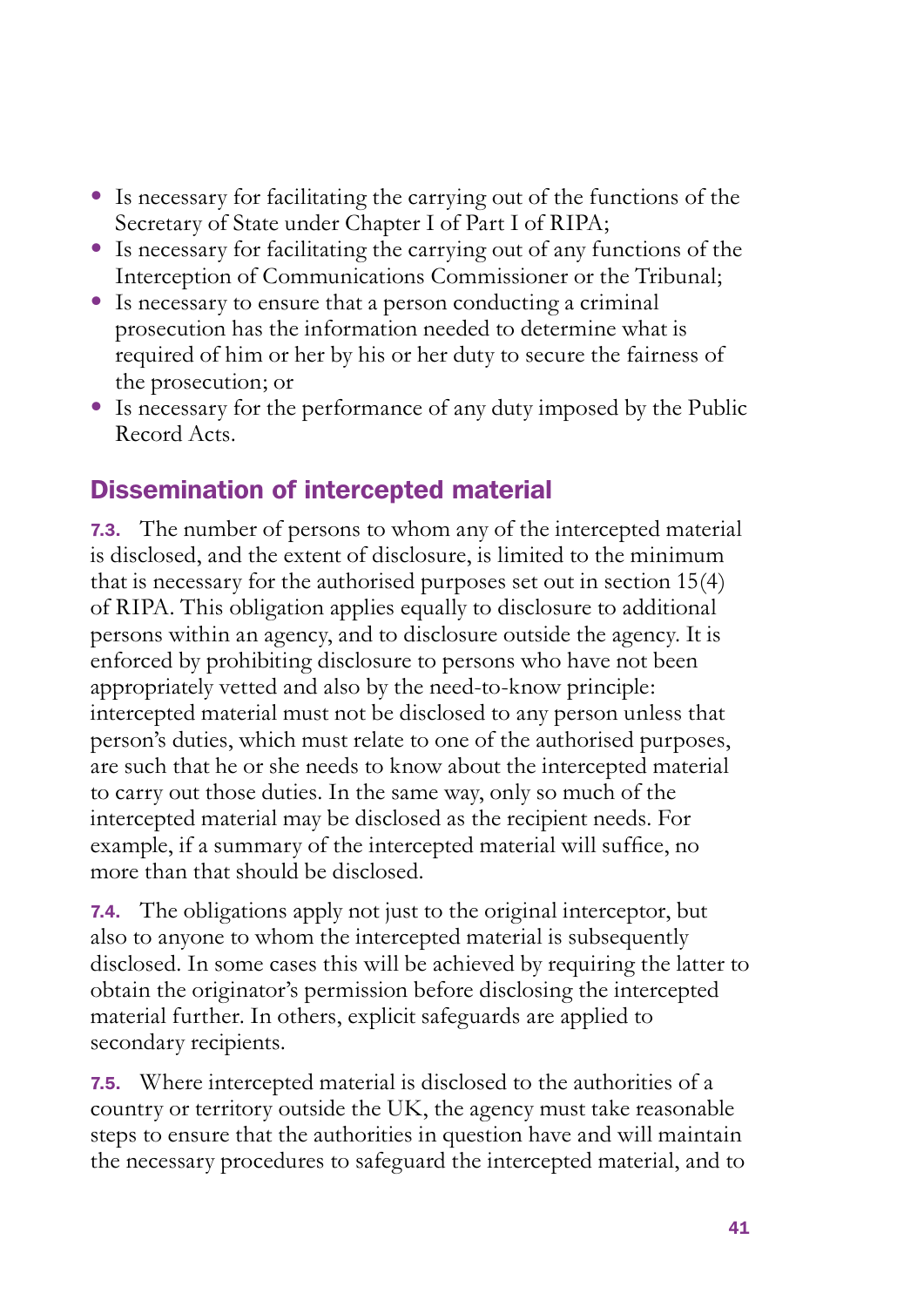ensure that it is disclosed, copied, distributed and retained only to the minimum extent necessary. In particular, the intercepted material must not be further disclosed to the authorities of a third country or territory unless explicitly agreed with the issuing agency, and must be returned to the issuing agency or securely destroyed when no longer needed.

## **Copying**

7.6. Intercepted material may only be copied to the extent necessary for the authorised purposes set out in section 15(4) of RIPA. Copies include not only direct copies of the whole of the intercepted material, but also extracts and summaries which identify themselves as the product of an interception, and any record referring to an interception which includes the identities of the persons to or by whom the intercepted material was sent. The restrictions are implemented by requiring special treatment of such copies, extracts and summaries that are made by recording their making, distribution and destruction.

## **Storage**

7.7. Intercepted material and all copies, extracts and summaries of it, must be handled and stored securely, so as to minimise the risk of loss or theft. It must be held so as to be inaccessible to persons without the required level of vetting. This requirement to store intercept product securely applies to all those who are responsible for handling it, including CSPs. The details of what such a requirement will mean in practice for CSPs will be set out in the discussions they have with the Government before a Section 12 Notice is served (see paragraph 3.13).

## **Destruction**

7.8. Intercepted material, and all copies, extracts and summaries which can be identified as the product of an interception, must be marked for deletion and securely destroyed as soon as possible once it is no longer needed for any of the authorised purposes. If such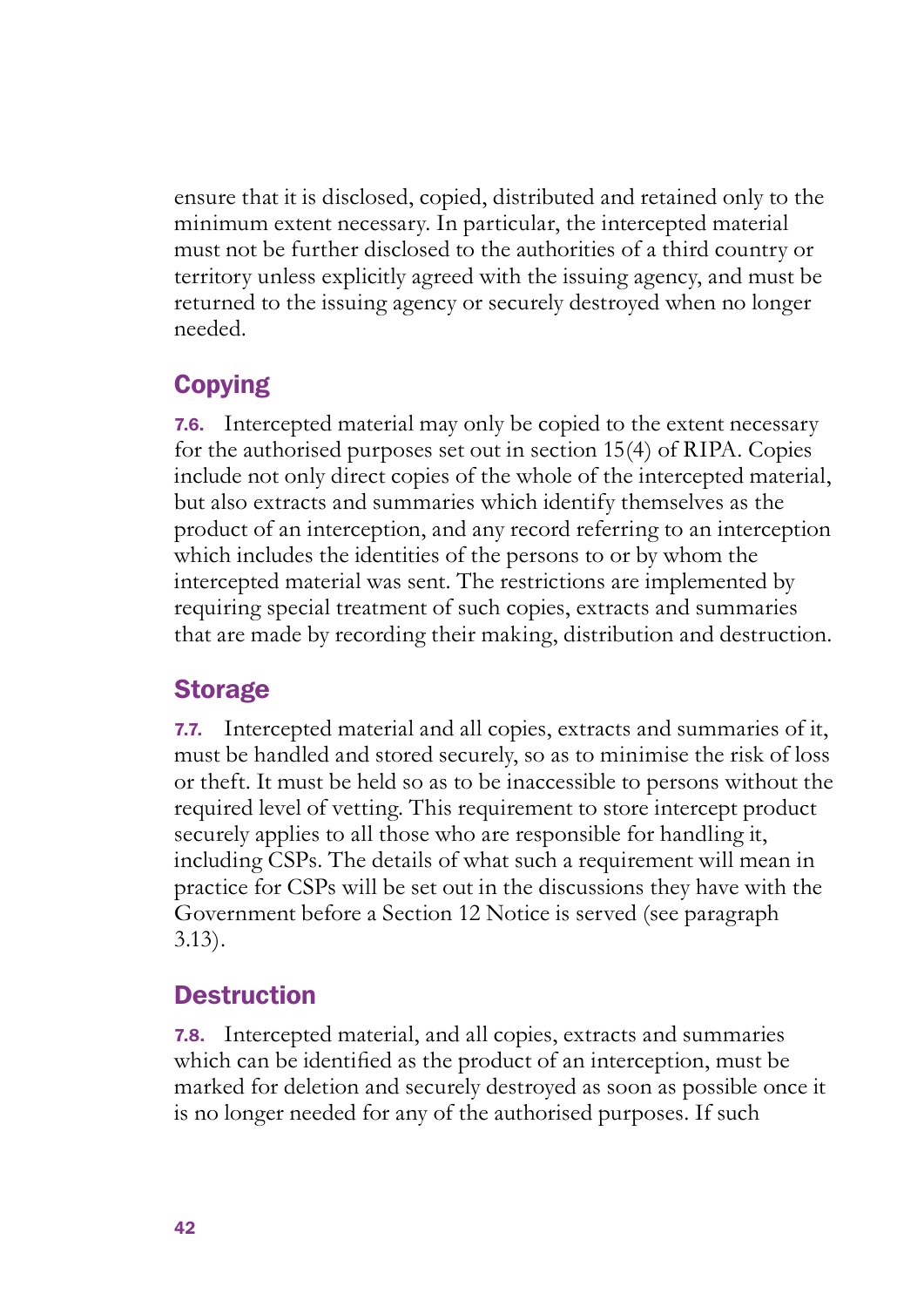intercepted material is retained, it should be reviewed at appropriate intervals to confirm that the justification for its retention is still valid under section 15(3) of RIPA.

7.9. Where an intercepting agency undertakes interception under a section 8(4) warrant and receives unanalysed intercepted material and related communications data from interception under that warrant, the agency must specify (or must determine on a system by system basis) maximum retention periods for different categories of the data which reflect its nature and intrusiveness. The specified periods should normally be no longer than two years, and should be agreed with the Interception of Communications Commissioner. Data may only be retained for longer than the applicable maximum retention periods if prior authorisation is obtained from a senior official within the particular intercepting agency on the basis that continued retention of the data has been assessed to be necessary and proportionate. If continued retention of any such data is thereafter assessed to no longer meet the tests of necessity and proportionality, it must be deleted. So far as possible, all retention periods should be implemented by a process of automated deletion, which is triggered once the applicable maximum retention period has been reached for the data at issue.

#### Personnel security

7.10. All persons who may have access to intercepted material or need to see any reporting in relation to it must be appropriately vetted. On an annual basis, managers must identify any concerns that may lead to the vetting of individual members of staff being reconsidered. The vetting of each individual member of staff must also be periodically reviewed. Where it is necessary for an officer of one agency to disclose intercepted material to another, it is the former's responsibility to ensure that the recipient has the necessary clearance.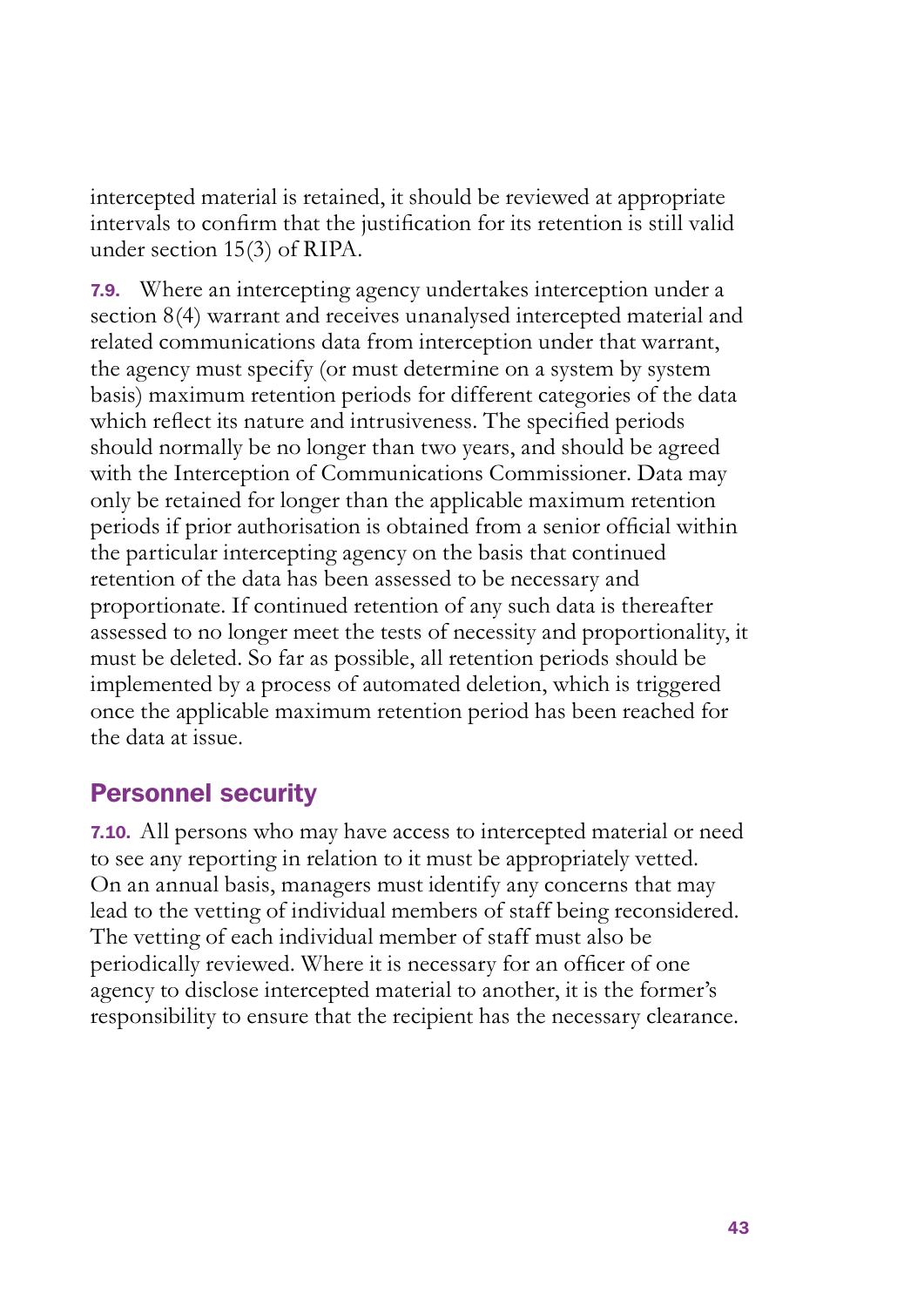## The section 16 safeguards

7.11. Section 16 provides for additional safeguards in relation to intercepted material gathered under section 8(4) warrants, requiring that the safeguards:

- Ensure that intercepted material is read, looked at or listened to by any person only to the extent that the intercepted material is certified; and
- Regulate the use of selection factors that refer to the communications of individuals known to be currently in the British Islands.

7.12. In addition, any individual selection of intercepted material must be proportionate in the particular circumstances (given section 6(1) of the Human Rights Act 1998).

7.13. The certificate ensures that a selection process is applied to material intercepted under section 8(4) warrants so that only material described in the certificate is made available for human examination (in the sense of being read, looked at or listened to). No official is permitted to gain access to the data other than as permitted by the certificate.

7.14. In general, automated systems must, where technically possible, be used to effect the selection in accordance with section 16(1) of RIPA. As an exception, a certificate may permit intercepted material to be accessed by a limited number of specifically authorised staff without having been processed or filtered by the automated systems. Such access may only be permitted to the extent necessary to determine whether the material falls within the main categories to be selected under the certificate, or to ensure that the methodology being used remains up to date and effective. Such checking must itself be necessary on the grounds specified in section 5(3) of RIPA. Once those functions have been fulfilled, any copies made of the material for those purposes must be destroyed in accordance with section 15(3) of RIPA. Such checking by officials should be kept to an absolute minimum; whenever possible, automated selection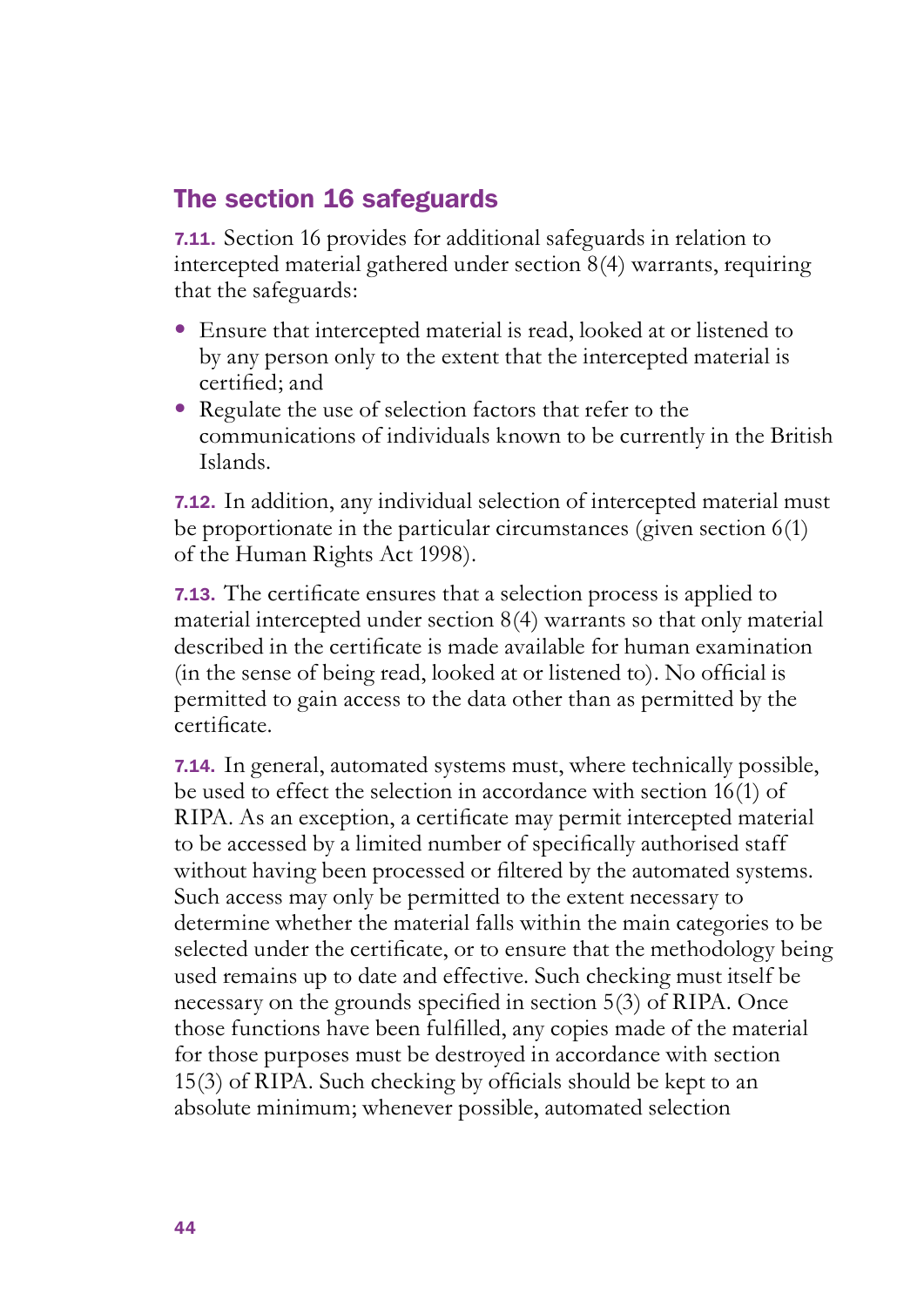techniques should be used instead. Checking will be kept under review by the Interception of Communications Commissioner during his or her inspections.

7.15. Material gathered under a section 8(4) warrant should be read, looked at or listened to only by authorised persons who receive regular mandatory training regarding the provisions of RIPA and specifically the operation of section 16 and the requirements of necessity and proportionality. These requirements and procedures must be set out in internal guidance provided to all authorised persons and the attention of all authorised persons must be specifically directed to the statutory safeguards. All authorised persons must be appropriately vetted (see paragraph 7.10 for further information).

7.16. Prior to an authorised person being able to read, look at or listen to material, a record<sup>22</sup> should be created setting out why access to the material is required consistent with, and pursuant to, section 16 and the applicable certificate, and why such access is proportionate. Save where the material or automated systems are being checked as described in paragraph 7.14, the record must indicate, by reference to specific factors, the material to which access is being sought and systems should, to the extent possible, prevent access to the material unless such a record has been created. The record should include any circumstances that are likely to give rise to a degree of collateral infringement of privacy, and any measures taken to reduce the extent of the collateral intrusion. All records must be retained for the purposes of subsequent examination or audit.

7.17. Access to the material as described in paragraph 7.15 must be limited to a defined period of time, although access may be renewed. If access is renewed, the record must be updated with the reason for the renewal. Systems must be in place to ensure that if a request for renewal is not made within that period, then no further access will be granted. When access to the material is no longer sought, the reason for this must also be explained in the record.

<sup>22</sup> Any such record should be made available to the Commissioner on request for purposes of oversight.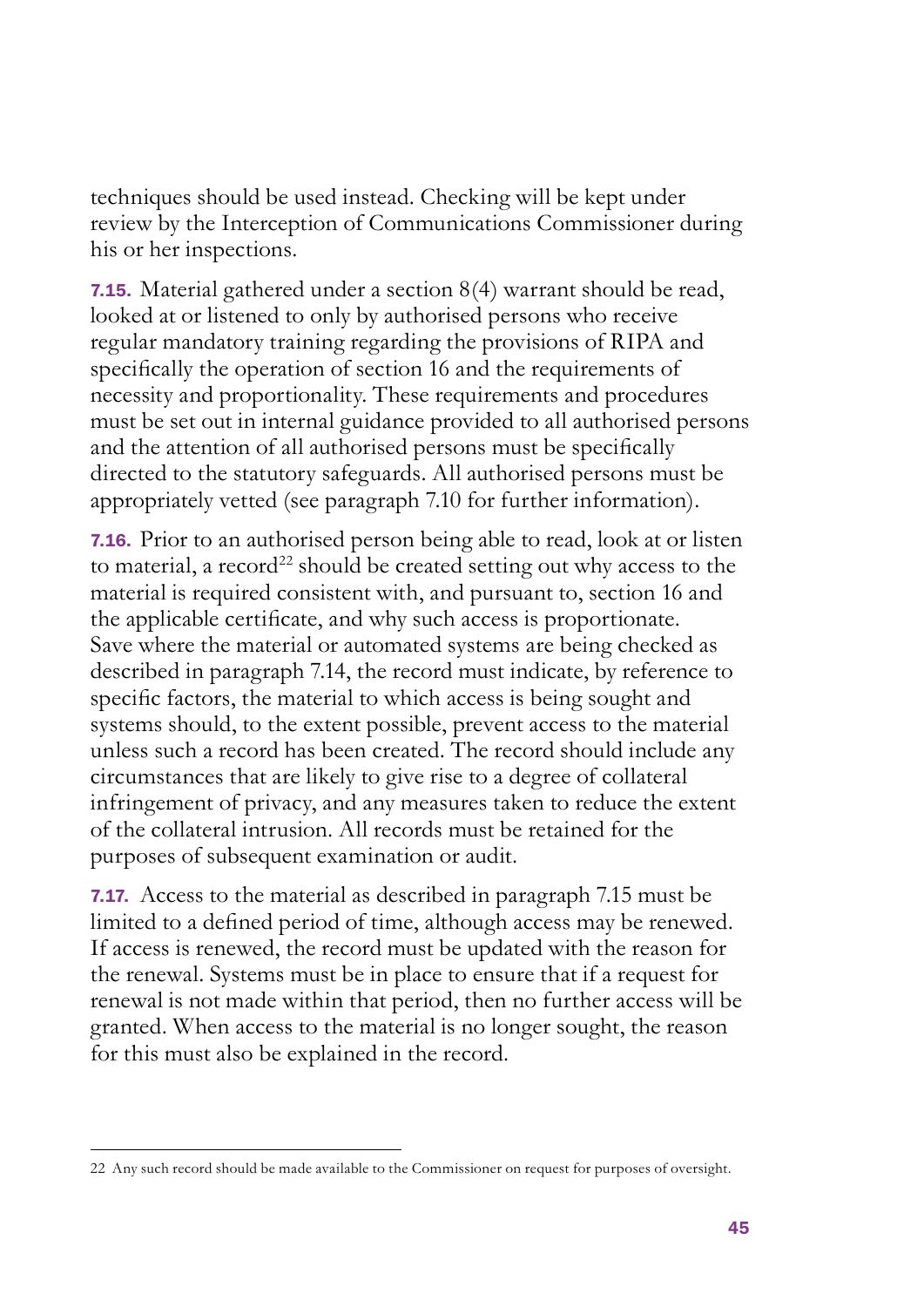7.18. Periodic audits should be carried out to ensure that the requirements set out in section 16 of RIPA and Chapter 3 of this code are being met. These audits must include checks to ensure that the records requesting access to material to be read, looked at, or listened to have been correctly compiled, and specifically, that the material requested falls within matters certified by the Secretary of State. Any mistakes or procedural deficiencies should be notified to management, and remedial measures undertaken. Any serious deficiencies should be brought to the attention of senior management and any breaches of safeguards (as noted in paragraph 7.1) must be reported to the Interception of Communications Commissioner. All intelligence reports generated by the authorised persons must be subject to a quality control audit.

7.19. In order to meet the requirements of RIPA described in paragraph 6.3 above, where a selection factor refers to an individual known to be for the time being in the British Islands, and has as its purpose or one of its purposes, the identification of material contained in communications sent by or intended for him or her, a submission must be made to the Secretary of State, or to a senior official in an urgent case, giving an explanation of why an amendment to the section 8(4) certificate in relation to such an individual is necessary for a purpose falling within section 5(3) of RIPA and is proportionate in relation to any conduct authorised under section 8(4) of RIPA.

7.20. The Secretary of State must ensure that the safeguards are in force before any interception under section 8(4) warrants can begin. The Interception of Communications Commissioner is under a duty to review the adequacy of the safeguards.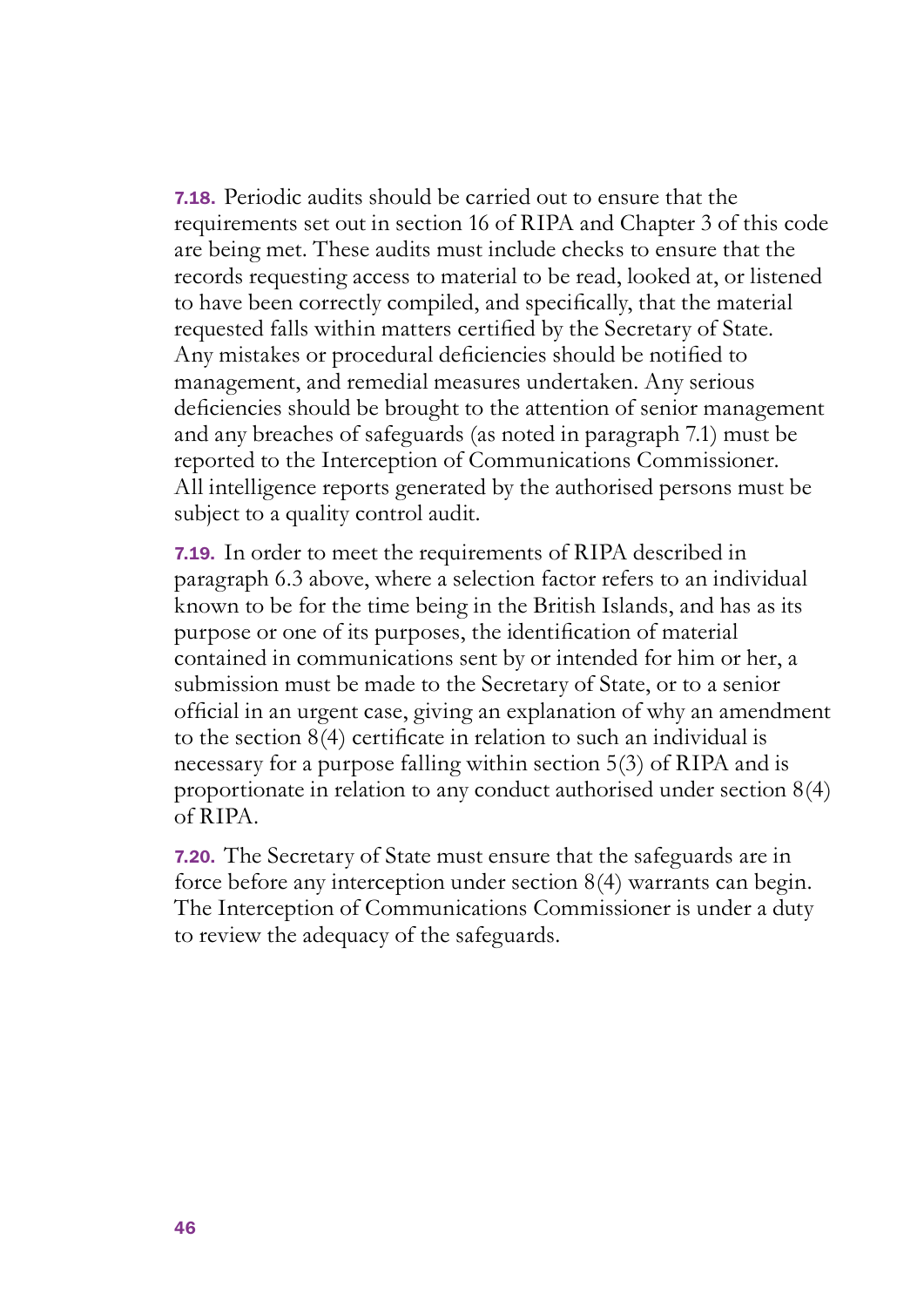## 8. DISCLOSURE TO ENSURE FAIRNESS IN CRIMINAL PROCEEDINGS

8.1. Section 15(3) of RIPA contains the general rule that intercepted material must be destroyed as soon as its retention is no longer necessary for a purpose authorised under RIPA. Section 15(4) specifies the authorised purposes for which retention is necessary.

8.2. This part of the code applies to the handling of intercepted material in the context of criminal proceedings where the material has been retained for one of the purposes authorised in section 15(4) of RIPA. For those who would ordinarily have had responsibility under the Criminal Procedure and Investigations Act 1996 to provide disclosure in criminal proceedings, this includes those rare situations where destruction of intercepted material has not taken place in accordance with section 15(3) and where that material is still in existence after the commencement of a criminal prosecution. In these circumstances, retention will have been considered necessary to ensure that a person conducting a criminal prosecution has the information he or she needs to discharge his or her duty of ensuring its fairness (section 15(4)(d)).

## Exclusion of matters from legal proceedings

8.3. The general rule is that neither the possibility of interception, nor intercepted material itself, plays any part in legal proceedings. This rule is set out in section 17 of RIPA, which excludes evidence, questioning, assertion or disclosure in legal proceedings likely to reveal the existence (or the absence) of a warrant issued under this Act (or the Interception of Communications Act 1985). This rule means that the intercepted material cannot be used either by the prosecution or the defence. This preserves "equality of arms" which is a requirement under Article 6 of the ECHR.

8.4. Section 18 contains a number of tightly-drawn exceptions to this rule. This part of the code deals only with the exception in subsections (7) to (11).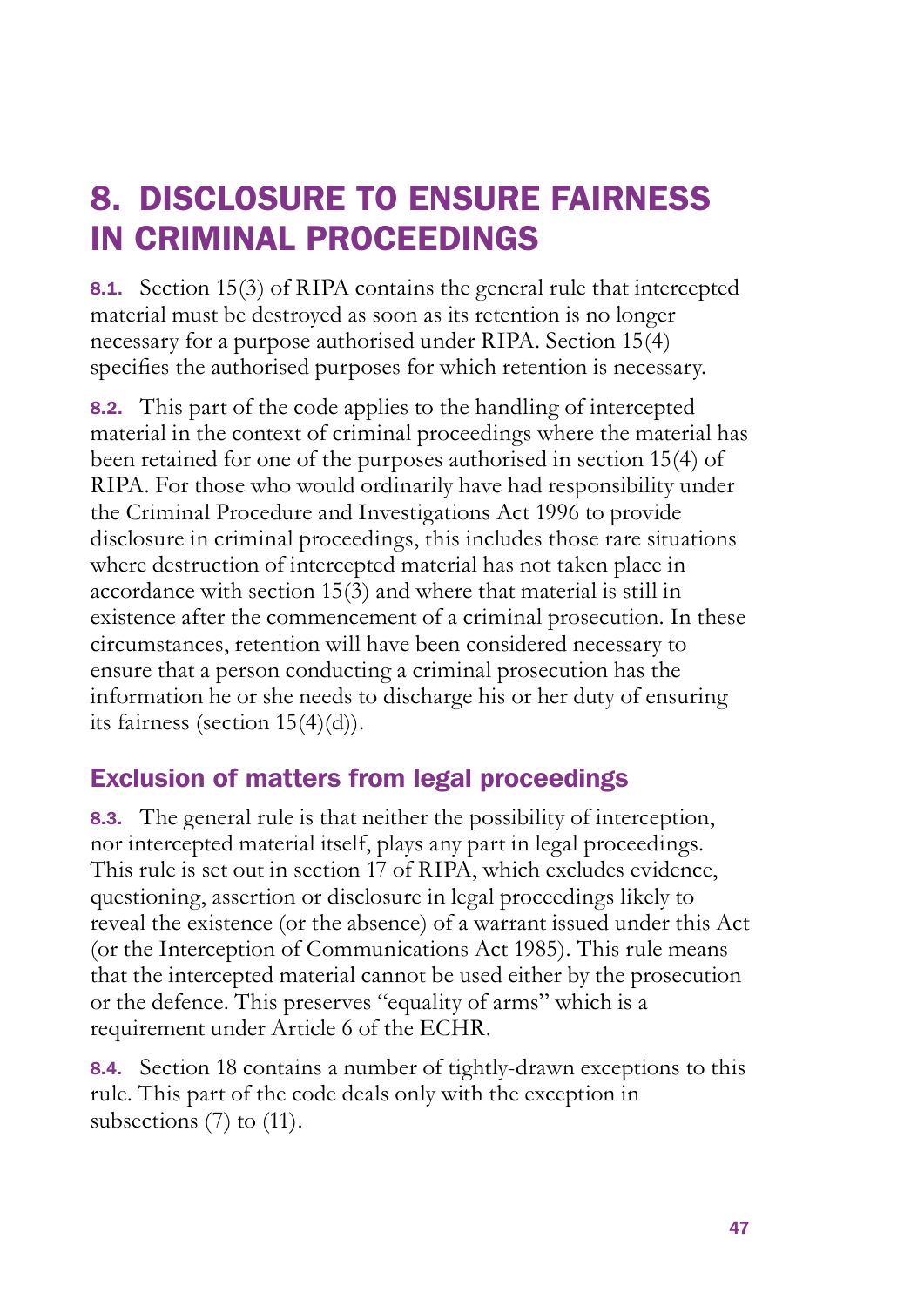#### Disclosure to a prosecutor

8.5. Section 18(7)(a) provides that intercepted material obtained by means of a warrant and which continues to be available may, for a strictly limited purpose, be disclosed to a person conducting a criminal prosecution.

8.6. This may only be done for the purpose of enabling the prosecutor to determine what is required of him or her by his or her duty to secure the fairness of the prosecution. The prosecutor may not use intercepted material to which he or she is given access under section  $18(7)(a)$  to mount a cross-examination, or to do anything other than ensure the fairness of the proceedings.

8.7. The exception does not mean that intercepted material should be retained against a remote possibility that it might be relevant to future proceedings. The normal expectation is still for the intercepted material to be destroyed in accordance with the general safeguards provided by section 15. The exceptions only come into play if such material has, in fact, been retained for an authorised purpose. Because the authorised purpose given in section 5(3)(b) ("*for the purpose of preventing or detecting serious crime*") does not extend to gathering evidence for the purpose of a prosecution, material intercepted for this purpose may not have survived to the prosecution stage, as it will have been destroyed in accordance with the section 15(3) safeguards. There is, in these circumstances, no need to consider disclosure to a prosecutor if, in fact, no intercepted material remains in existence.

**8.8.** Section  $18(7)(a)$  recognises the duty on prosecutors, acknowledged by common law, to review all available material to make sure that the prosecution is not proceeding unfairly. 'Available material' will only ever include intercepted material at this stage if the conscious decision has been made to retain it for an authorised purpose.

8.9. If intercepted material does continue to be available at the prosecution stage, once this information has come to the attention of its holder, the prosecutor should be informed that a warrant has been issued under section 5 and that material of possible relevance to the case has been intercepted.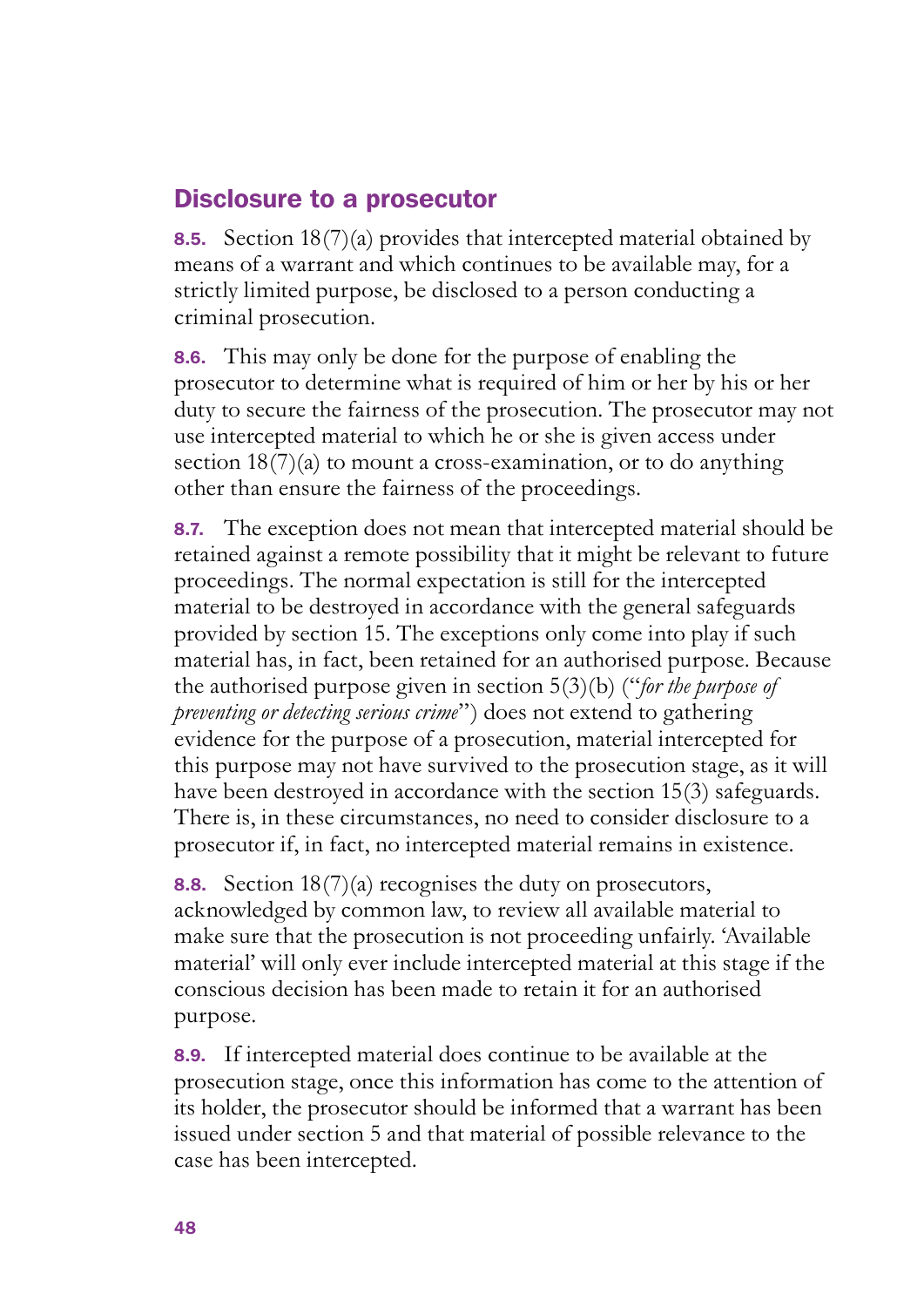8.10. Having had access to the material, the prosecutor may conclude that the material affects the fairness of the proceedings. In these circumstances, he or she will decide how the prosecution, if it proceeds, should be presented.

## Disclosure to a judge

8.11. Section 18(7)(b) recognises that there may be cases where the prosecutor, having seen intercepted material under subsection (7)(a), will need to consult the trial judge. Accordingly, it provides for the judge to be given access to intercepted material, where there are exceptional circumstances making that disclosure essential in the interests of justice.

8.12. This access will be achieved by the prosecutor inviting the judge to make an order for disclosure to him or her alone, under this subsection. This is an exceptional procedure; normally, the prosecutor's functions under subsection (7)(a) will not fall to be reviewed by the judge. To comply with section 17(l), any consideration given to, or exercise of, this power must be carried out without notice to the defence. The purpose of this power is to ensure that the trial is conducted fairly.

8.13. The judge may, having considered the intercepted material disclosed to him or her, direct the prosecution to make an admission of fact. The admission will be abstracted from the interception; but, in accordance with the requirements of section 17(l), it must not reveal the fact of interception. This is likely to be a very unusual step. RIPA only allows it where the judge considers it essential in the interests of justice.

8.14. Nothing in these provisions allows intercepted material, or the fact of interception, to be disclosed to the defence.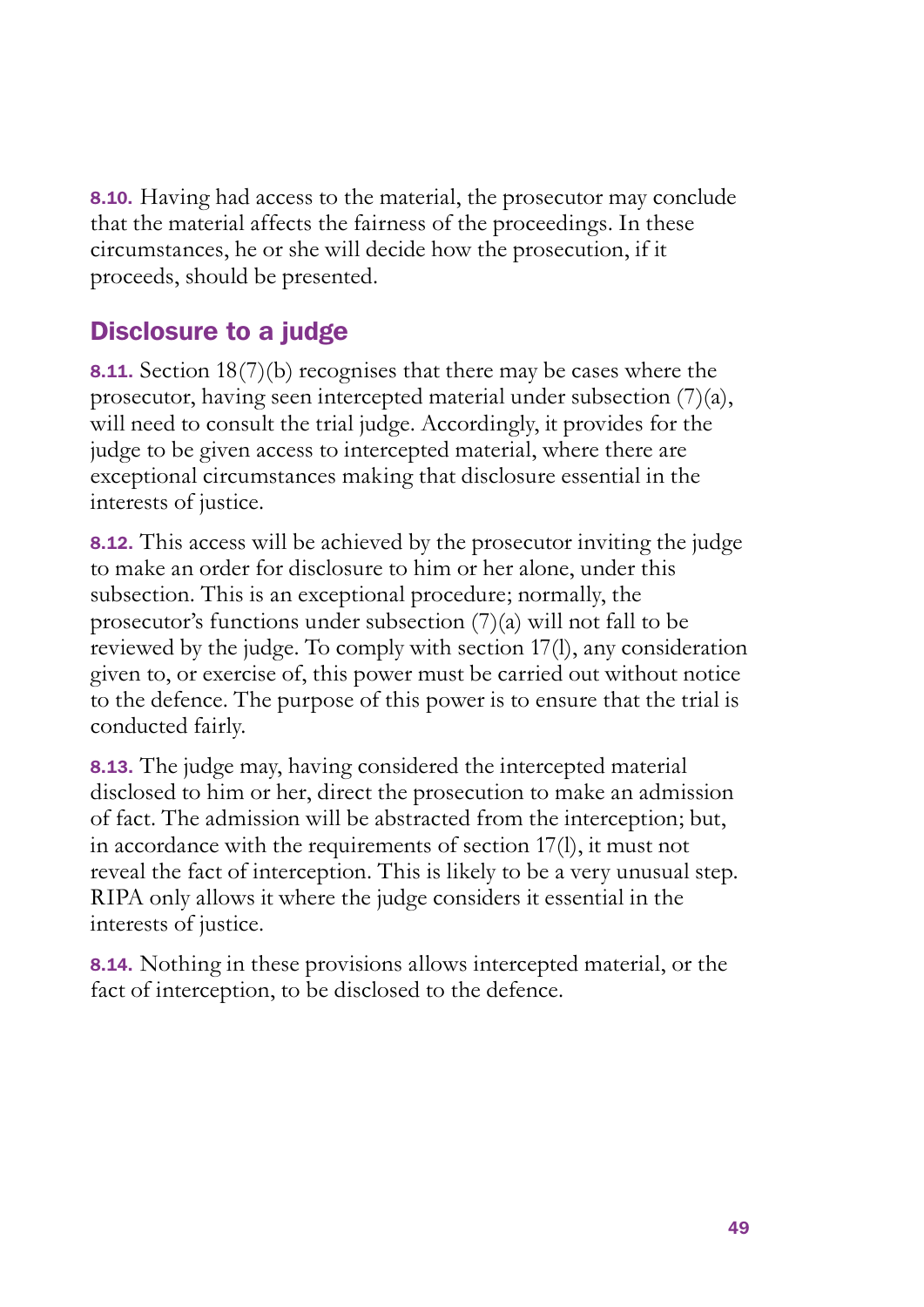## 9. INTERCEPTION WITHOUT A WARRANT

9.1. Lawful interception can only take place if the conduct has lawful authority (as set out in section 1(5) of RIPA). Section 1(5) of RIPA permits interception without a warrant in the following circumstances:

- Where it is authorised by or under sections 3 or 4 of RIPA (see below); or
- Where it takes place, in relation to any stored communication, under some other statutory power being exercised for the purpose of obtaining information or of taking possession of any document or other property. This includes, for example, the obtaining of a production order under Schedule 1 to the Police and Criminal Evidence Act 1984 for stored communications to be produced.

9.2. Interception in accordance with a warrant under section 5 of RIPA is dealt with under chapters 3, 4, 5 and 6 of this code. Interception without lawful authority may be a criminal offence (see paragraph 2.2 of this code).

**9.3.** There is no prohibition in RIPA on the evidential use of any material that is obtained as a result of lawful interception which takes place without a warrant, pursuant to sections 3 or 4 of RIPA, or pursuant to some other statutory power. The matter may still, however, be regulated by the exclusionary rules of evidence to be found in the common law, section 78 of the Police and Criminal Evidence Act 1984, and/or pursuant to the Human Rights Act 1998.

#### Interception with the consent of both parties

9.4. Section 3(1) of RIPA authorises the interception of a communication if both the person sending the communication and the intended recipient(s) have given their consent.

## Interception with the consent of one party

9.5. Section 3(2) of RIPA authorises the interception of a communication if either the sender or intended recipient of the communication has consented to its interception, and directed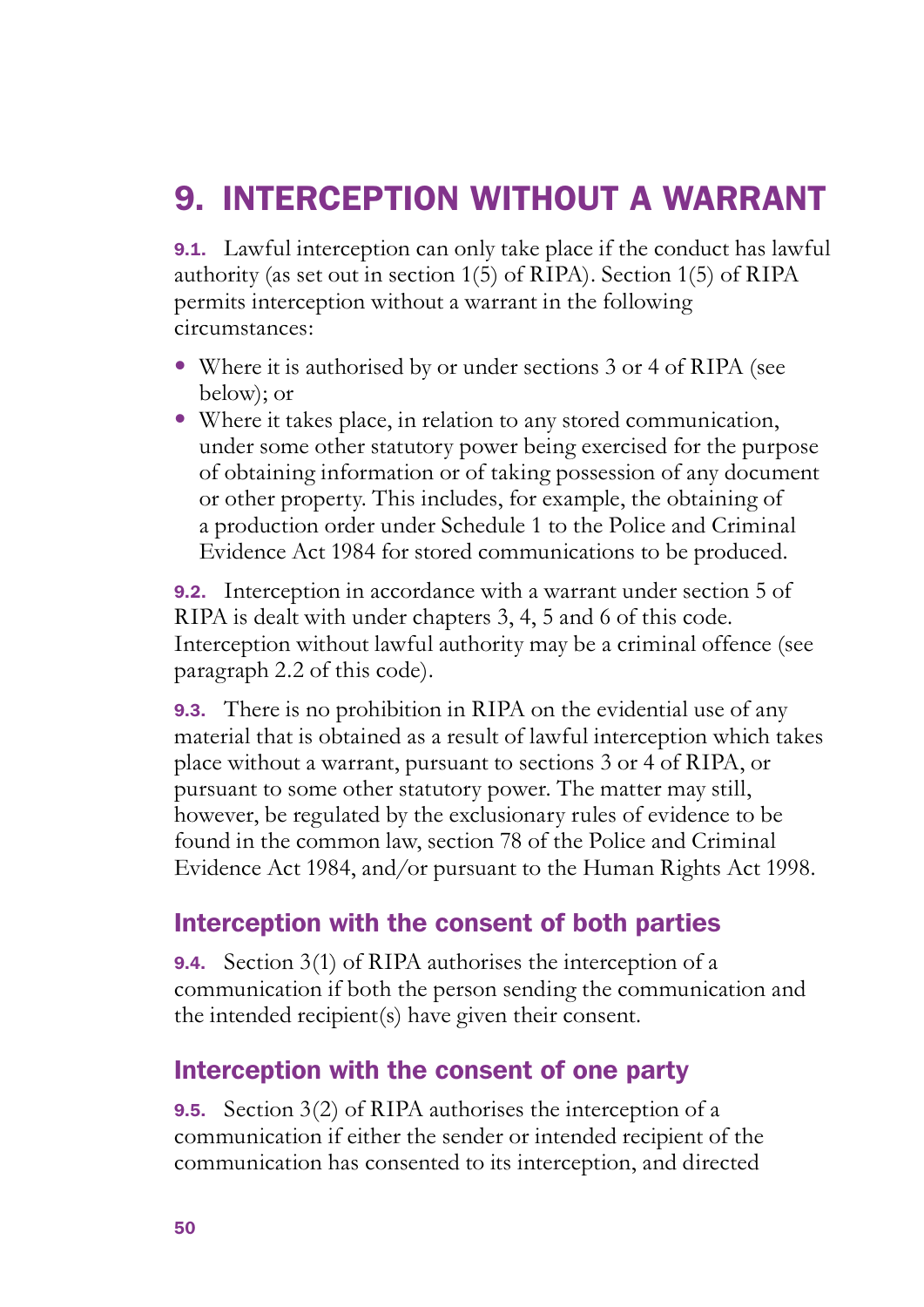surveillance by means of that interception has been authorised under Part II of RIPA or authorised under The Regulation of Investigatory Powers (Scotland) Act 2000 (RIPSA). Further details can be found in chapter 2 of the Covert Surveillance and Property Interference Code of Practice and in chapter 3 of the Covert Human Intelligence Sources Code of Practice,<sup>23</sup> or their RIPSA equivalents.

### Interception for the purposes of a communication service provider

9.6. Section 3(3) of RIPA permits a communication service provider, or a person acting upon their behalf, to carry out interception for purposes connected with the operation of that service, or for purposes connected with the enforcement of any enactment relating to the use of the communication service.

## Lawful business practice

9.7. Section 4(2) of RIPA enables the Secretary of State to make regulations setting out those circumstances where it is lawful to intercept communications for the purpose of carrying on a business. These regulations apply equally to public authorities. These Lawful Business Practice Regulations can be found on the legislation.gov.uk website:

http://www.legislation.gov.uk/uksi/2000/2699

<sup>23</sup> [http://www.gov.uk/government/publications/covert-surveillance-and-covert-human-intelligence](http://www.gov.uk/government/publications/covert-surveillance-and-covert-human-intelligence-sources-codes-of-practice)[sources-codes-of-practice](http://www.gov.uk/government/publications/covert-surveillance-and-covert-human-intelligence-sources-codes-of-practice)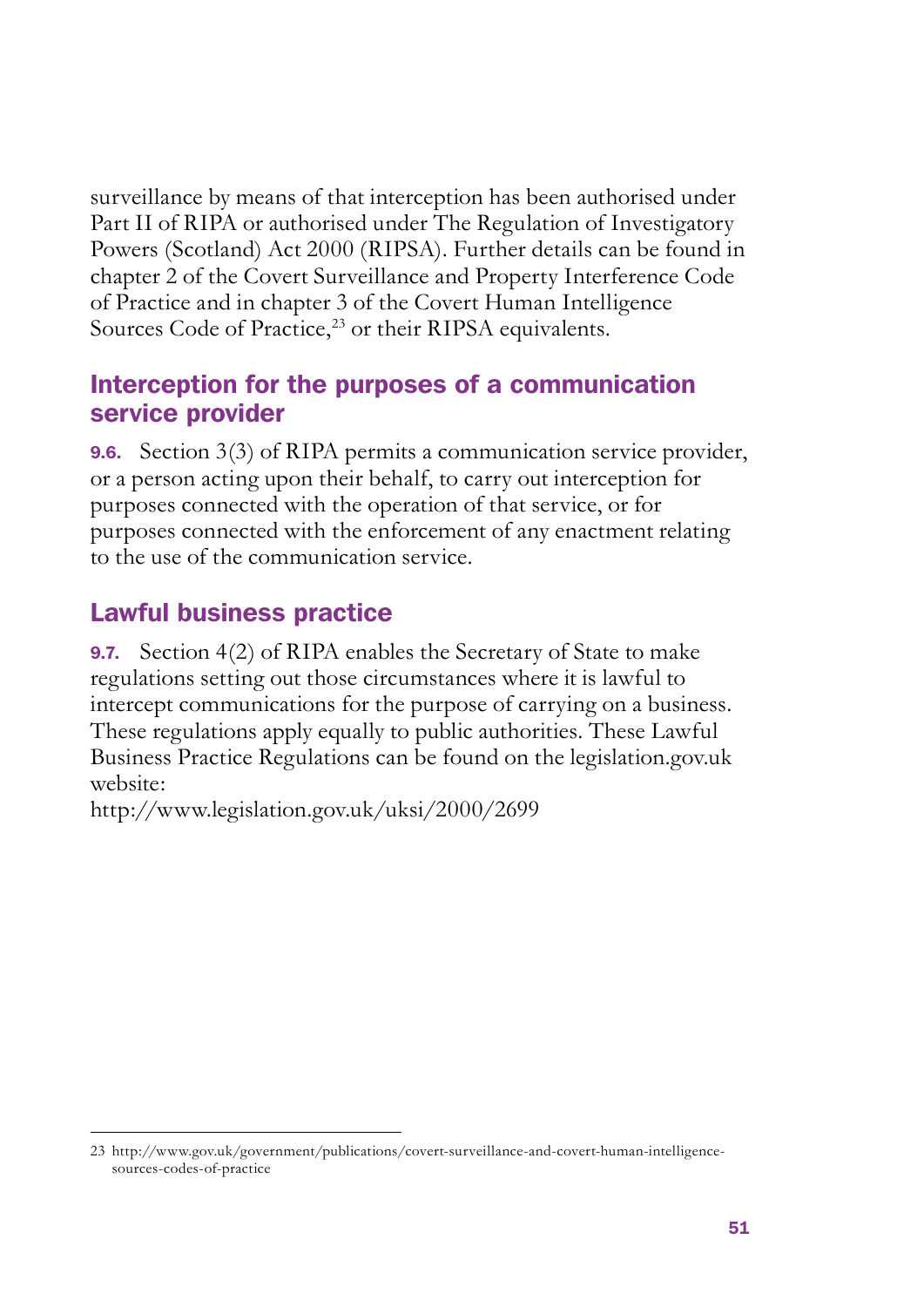## 10. OVERSIGHT

10.1. RIPA provides for an Interception of Communications Commissioner, whose remit is to provide independent oversight of the use of the powers contained within the warranted interception regime under Chapter I of Part I of RIPA.

10.2. The Commissioner carries out biannual inspections of each of the nine interception agencies. The primary objectives of the inspections are to ensure that the Commissioner has the information he or she requires to carry out his or her functions under section 57 of RIPA and produce his or her report under section 58 of RIPA. This may include inspection or consideration of:

- The systems in place for the interception of communications;
- The relevant records kept by the intercepting agency;
- The lawfulness of the interception carried out; and
- Any errors and the systems designed to prevent such errors.

10.3. Any person who exercises the powers in RIPA Part I Chapter I must report to the Commissioner any action that is believed to be contrary to the provisions of RIPA or any inadequate discharge of section 15 safeguards. He or she must also comply with any request made by the Commissioner to provide any such information as the Commissioner requires for the purpose of enabling him or her to discharge his or her functions.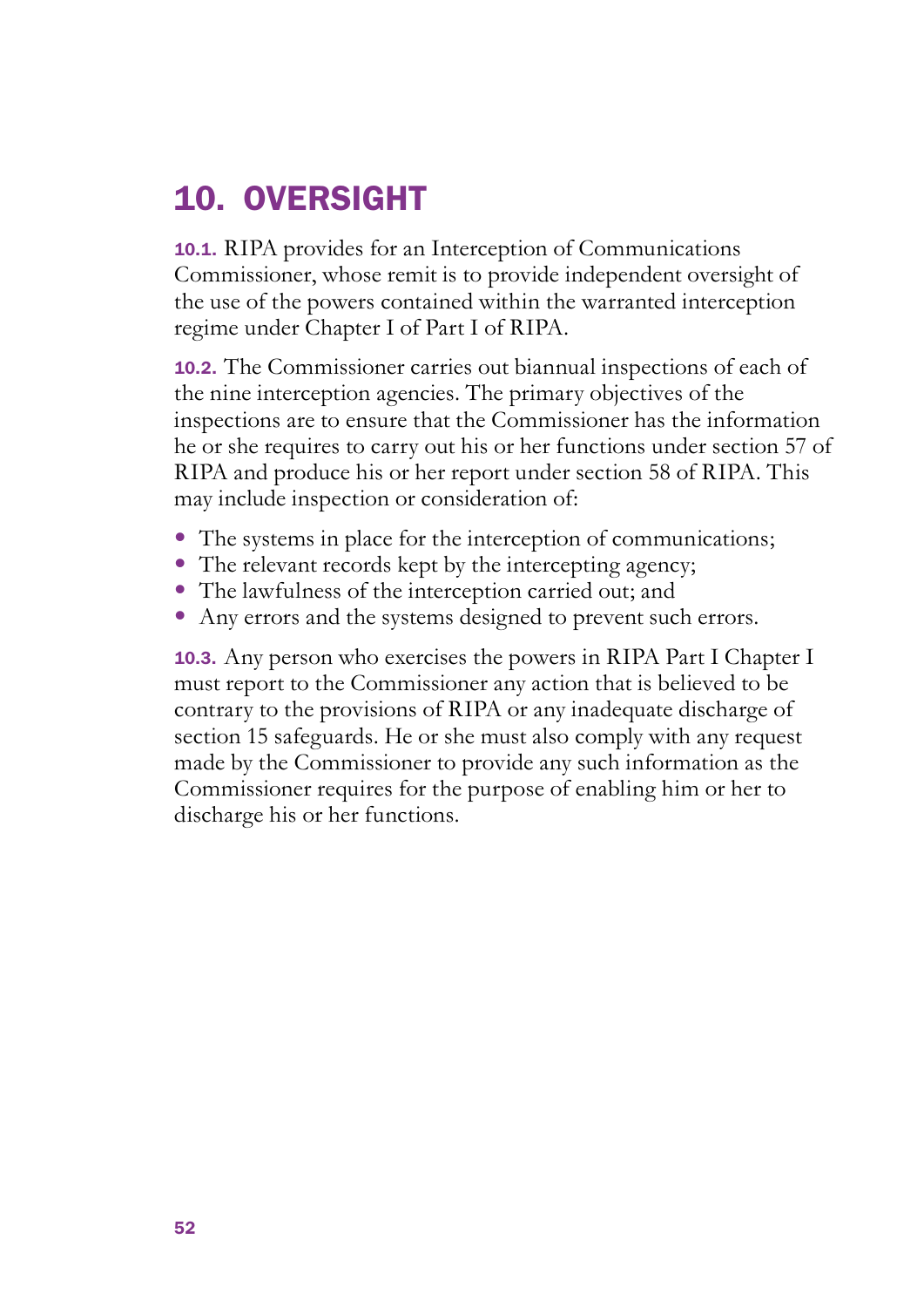## 11. COMPLAINTS

11.1. RIPA establishes an independent tribunal, the Investigatory Powers Tribunal. The Tribunal is made up of senior members of the judiciary and the legal profession and is independent of the Government. The Tribunal has full powers to investigate and determine complaints against public authority use of covert powers and human rights claims against the intelligence agencies. It may decide any case within its jurisdiction.

11.2. This code does not cover the exercise of the Tribunal's functions. Details of the relevant complaints procedure are available on the IPT website at: http://www.ipt-uk.com or can be obtained from the following address:

The Investigatory Powers Tribunal PO Box 33220 London SWIH 9ZQ 0207 035 3711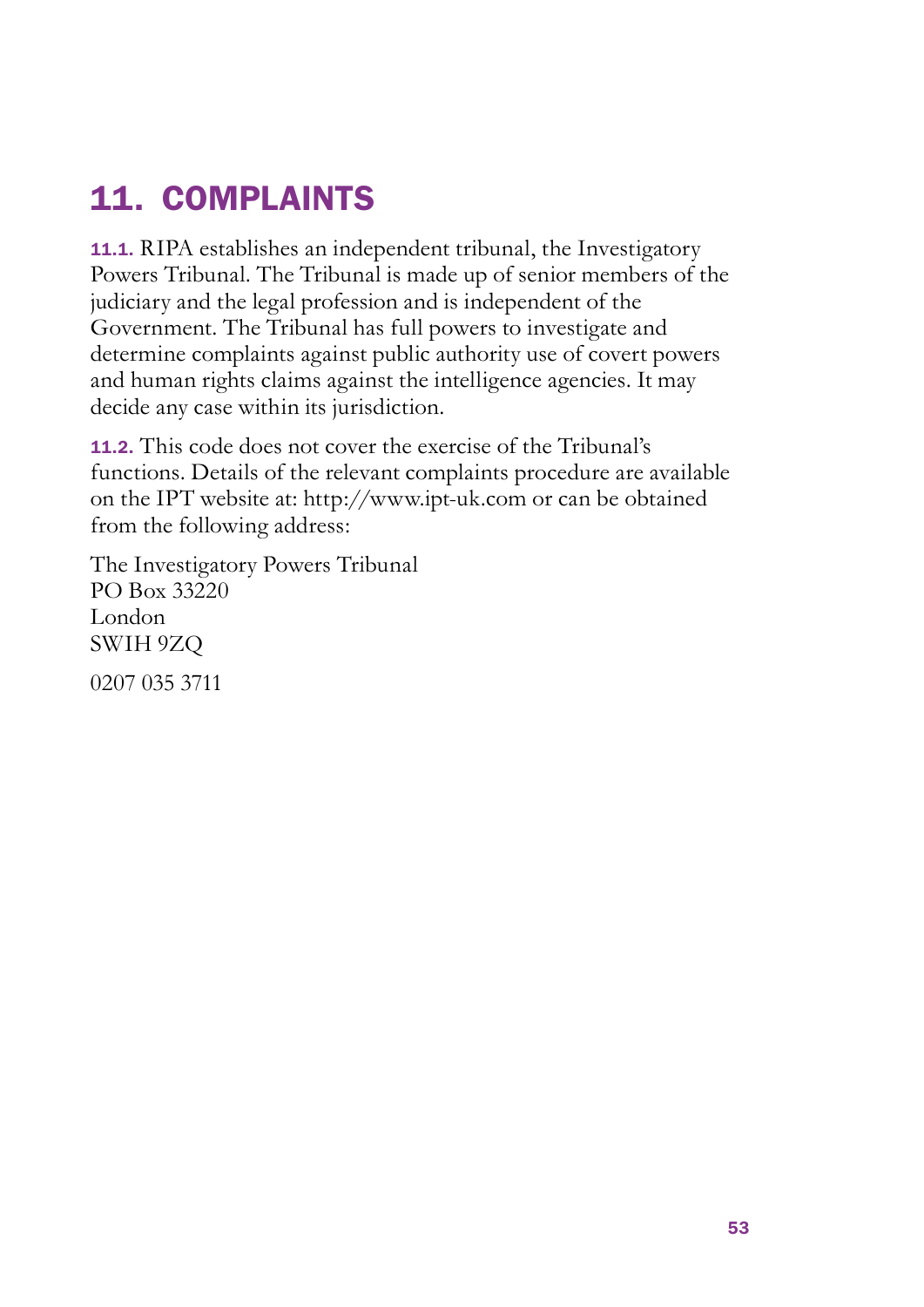## 12. RULES FOR REQUESTING AND HANDLING UNANALYSED INTERCEPTED COMMUNICATIONS FROM A FOREIGN GOVERNMENT

## Application of this chapter

12.1. This chapter applies to those intercepting agencies that undertake interception under a section 8(4) warrant.

## Requests for assistance other than in accordance with an international mutual assistance agreement

12.2. A request may only be made by an intercepting agency to the government of a country or territory outside the UK for unanalysed intercepted communications (and associated communications data), otherwise than in accordance with an international mutual assistance agreement, if either:

- • A relevant interception warrant under RIPA has already been issued by the Secretary of State, the assistance of the foreign government is necessary to obtain the particular communications because they cannot be obtained under the relevant RIPA interception warrant and it is necessary and proportionate for the intercepting agency to obtain those communications; or
- Making the request for the particular communications in the absence of a relevant RIPA interception warrant does not amount to a deliberate circumvention of RIPA or otherwise frustrate the objectives of RIPA (for example, because it is not technically feasible to obtain the communications via RIPA interception), and it is necessary and proportionate for the intercepting agency to obtain those communications.

12.3. A request falling within the second bullet of paragraph 12.2 may only be made in exceptional circumstances and must be considered and decided upon by the Secretary of State personally.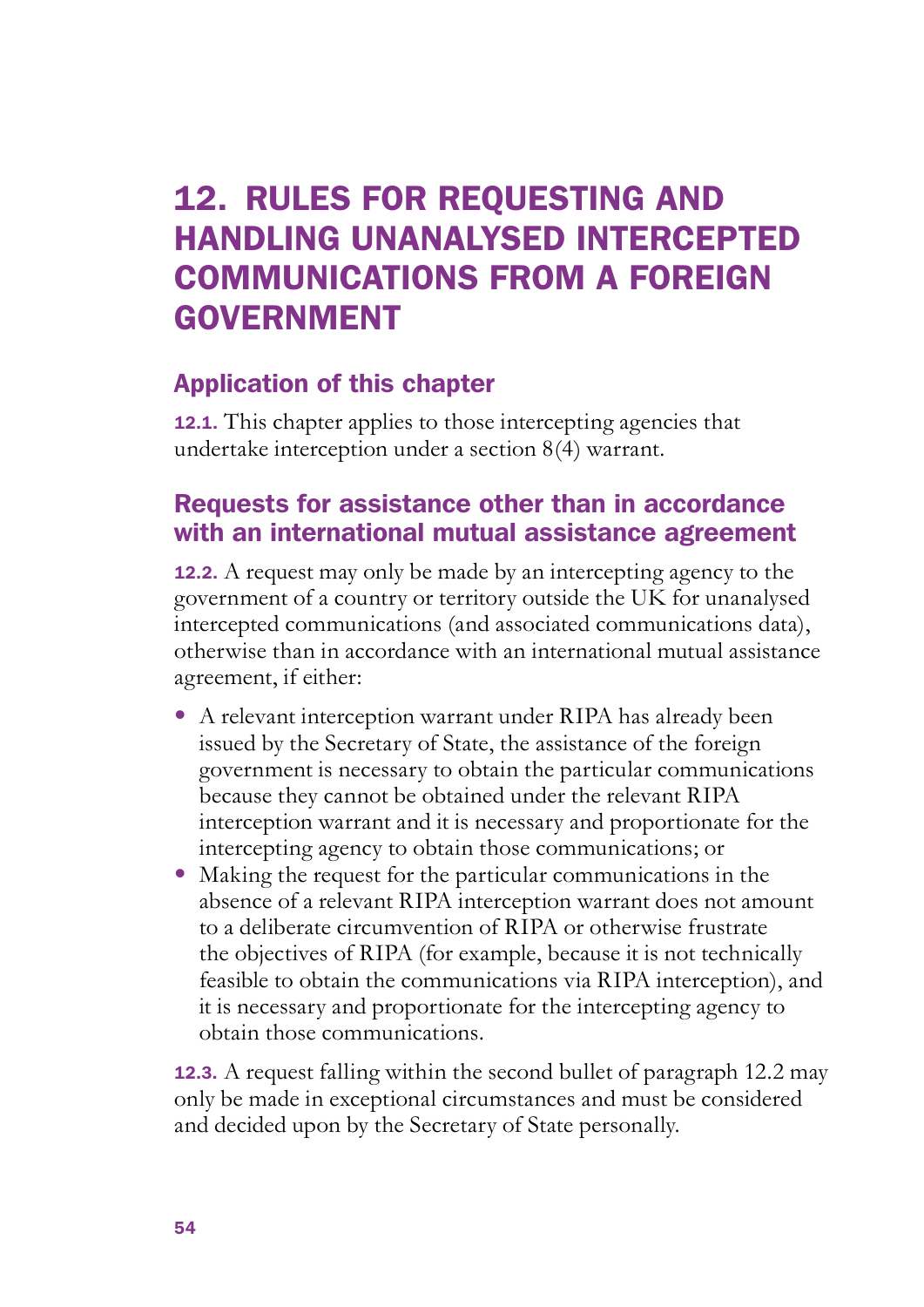12.4. For these purposes, a "relevant RIPA interception warrant" means one of the following: (i) a section 8(1) warrant in relation to the subject at issue; (ii) a section  $8(4)$  warrant and an accompanying certificate which includes one or more "descriptions of intercepted material" (within the meaning of section  $8(4)(b)$  of RIPA) covering the subject's communications, together with an appropriate section 16(3) modification (for individuals known to be within the British Islands); or (iii) a section 8(4) warrant and an accompanying certificate which includes one or more "descriptions of intercepted material" covering the subject's communications (for other individuals).

#### Safeguards applicable to the handling of unanalysed intercepted communications from a foreign government

12.5. If a request falling within the second bullet of paragraph 12.2 is approved by the Secretary of State other than in relation to specific selectors, any communications obtained must not be examined by the intercepting agency according to any factors as are mentioned in section  $16(2)(a)$  and (b) of RIPA unless the Secretary of State has personally considered and approved the examination of those communications by reference to such factors.<sup>24</sup>

12.6. Where intercepted communications content or communications data are obtained by the intercepting agencies as set out in paragraph 12.2, or are otherwise received by them from the government of a country or territory outside the UK in circumstances where the material identifies itself as the product of an interception, (except in accordance with an international mutual assistance agreement), the communications content<sup>25</sup> and communications data<sup>26</sup> must be subject

<sup>24</sup> All other requests within paragraph 12.2 (whether with or without a relevant RIPA interception warrant) will be made for material to, from or about specific selectors (relating therefore to a specific individual or individuals). In these circumstances the Secretary of State will already therefore have approved the request for the specific individual(s) as set out in paragraphs 12.2.

<sup>25</sup> Whether analysed or unanalysed.

<sup>26</sup> Whether or not those data are associated with the content of communications.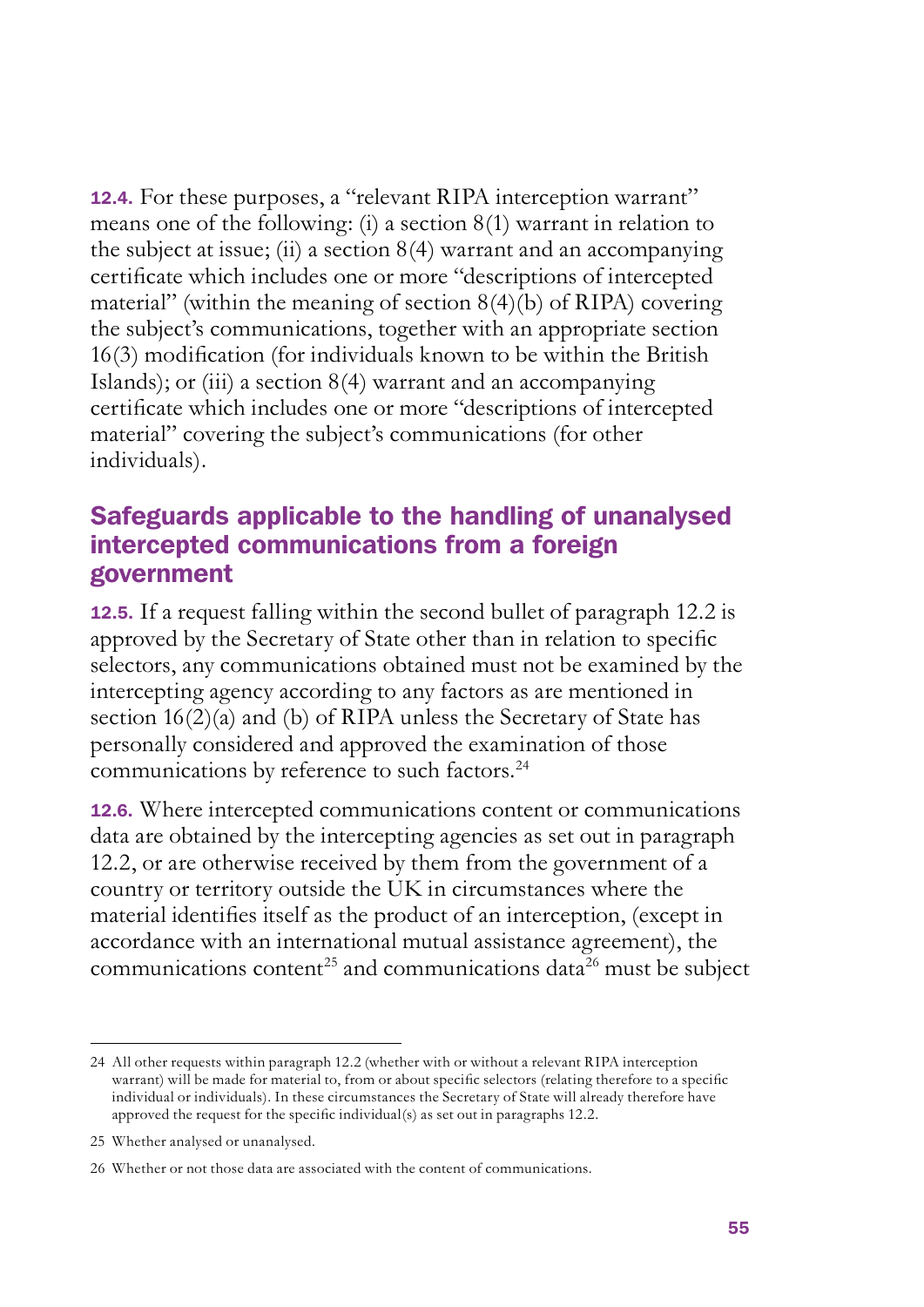to the same internal rules and safeguards that apply to the same categories of content or data when they are obtained directly by the intercepting agencies as a result of interception under RIPA.

12.7. All requests in the absence of a relevant RIPA interception warrant to the government of a country or territory outside the UK for unanalysed intercepted communications (and associated communications data) will be notified to the Interception of Communications Commissioner.